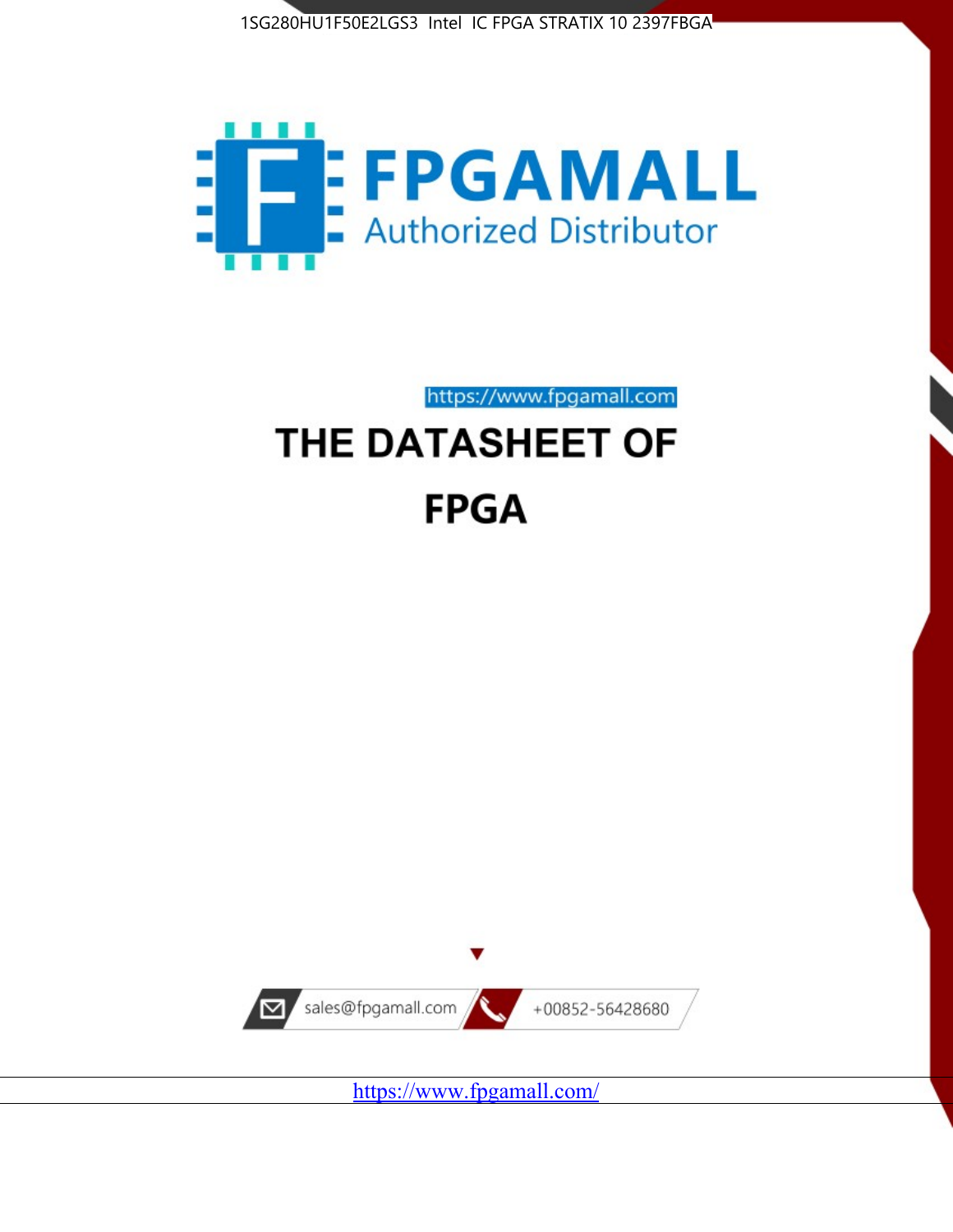1SG280HU1F50E2LGS3 Intel IC FPGA STRATIX 10 2397FBGA



# **Intel® Stratix® 10 GX/SX Device Overview**



**S10-OVERVIEW | 2020.04.30** Latest document on the web: **[PDF](https://www.intel.com/content/dam/www/programmable/us/en/pdfs/literature/hb/stratix-10/s10-overview.pdf)** | **[HTML](https://www.intel.com/content/www/us/en/programmable/documentation/joc1442261161666.html)**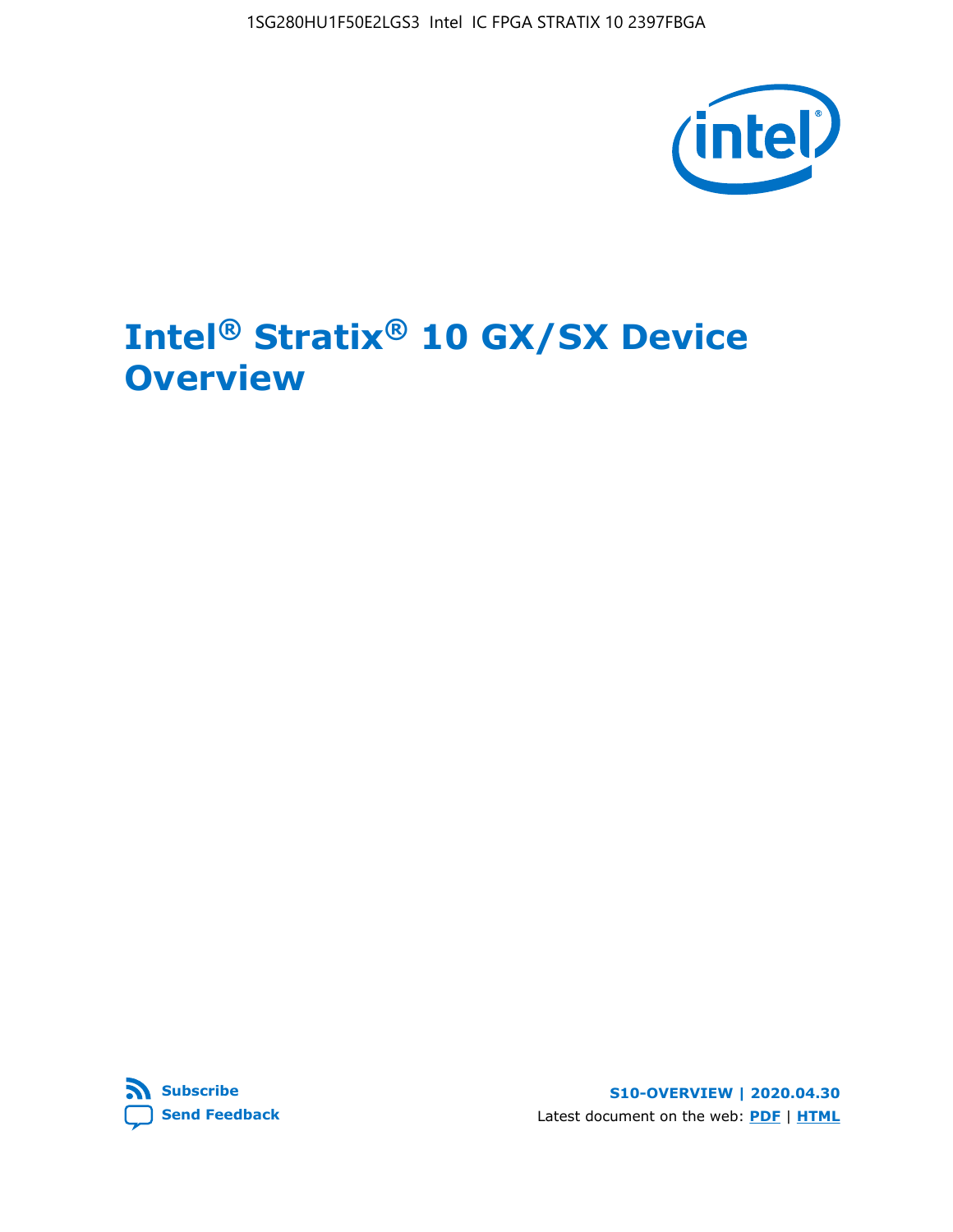

*Contents*

# **Contents**

| 1.26. Document Revision History for the Intel Stratix 10 GX/SX Device Overview36 |  |
|----------------------------------------------------------------------------------|--|

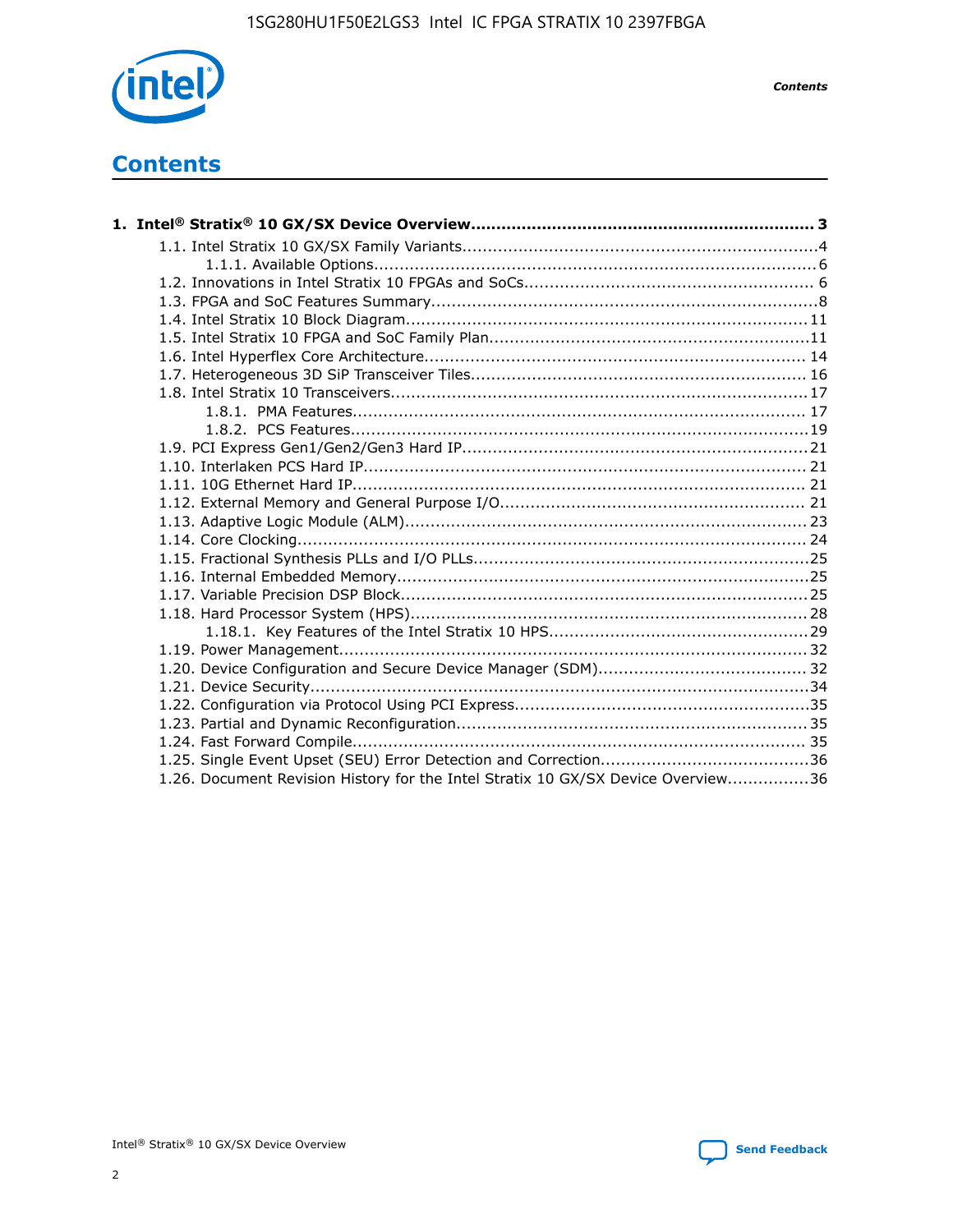**S10-OVERVIEW | 2020.04.30**

**[Send Feedback](mailto:FPGAtechdocfeedback@intel.com?subject=Feedback%20on%20Intel%20Stratix%2010%20GX/SX%20Device%20Overview%20(S10-OVERVIEW%202020.04.30)&body=We%20appreciate%20your%20feedback.%20In%20your%20comments,%20also%20specify%20the%20page%20number%20or%20paragraph.%20Thank%20you.)**



# **1. Intel® Stratix® 10 GX/SX Device Overview**

Intel's 14 nm Intel® Stratix® 10 GX FPGAs and SX SoCs deliver 2X the core performance and up to 70% lower power over previous generation high-performance FPGAs.

Featuring several groundbreaking innovations, including the all new Intel Hyperflex™ core architecture, this device family enables you to meet the demand for everincreasing bandwidth and processing performance in your most advanced applications, while meeting your power budget.

With an embedded hard processor system (HPS) based on a quad-core 64 bit Arm\* Cortex\*-A53, the Intel Stratix 10 SoC devices deliver power efficient, application-class processing and allow designers to extend hardware virtualization into the FPGA fabric. Intel Stratix 10 SoC devices demonstrate Intel's commitment to high-performance SoCs and extend Intel's leadership in programmable devices featuring an Arm-based processor system.

Important innovations in Intel Stratix 10 FPGAs and SoCs include:

- All new Intel Hyperflex core architecture delivering 2X the core performance compared to previous generation high-performance FPGAs
- Intel 14 nm tri-gate (FinFET) technology
- Heterogeneous 3D System-in-Package (SiP) technology
- Core fabric with up to 10.2 million logic elements (LEs)
- Up to 96 full duplex transceiver channels on heterogeneous 3D SiP transceiver tiles
- Transceiver data rates up to 28.3 Gbps chip-to-chip/module and backplane performance
- M20K (20 Kb) internal SRAM memory blocks
- Fractional synthesis and ultra-low jitter LC tank based transmit phase locked loops (PLLs)
- Hard PCI Express<sup>®</sup> Gen3 x16 intellectual property (IP) blocks
- Hard 10GBASE-KR/40GBASE-KR4 Forward Error Correction (FEC) in every transceiver channel
- Hard memory controllers and PHY supporting DDR4 rates up to 2666 Mbps per pin
- Hard fixed-point and IEEE 754 compliant hard floating-point variable precision digital signal processing (DSP) blocks with up to 10 TFLOP compute performance with a power efficiency of 80 GFLOP per Watt
- Quad-core 64 bit Arm Cortex-A53 embedded processor running up to 1.5 GHz in SoC family variants
- Programmable clock tree synthesis for flexible, low power, low skew clock trees

Intel Corporation. All rights reserved. Agilex, Altera, Arria, Cyclone, Enpirion, Intel, the Intel logo, MAX, Nios, Quartus and Stratix words and logos are trademarks of Intel Corporation or its subsidiaries in the U.S. and/or other countries. Intel warrants performance of its FPGA and semiconductor products to current specifications in accordance with Intel's standard warranty, but reserves the right to make changes to any products and services at any time without notice. Intel assumes no responsibility or liability arising out of the application or use of any information, product, or service described herein except as expressly agreed to in writing by Intel. Intel customers are advised to obtain the latest version of device specifications before relying on any published information and before placing orders for products or services. \*Other names and brands may be claimed as the property of others.

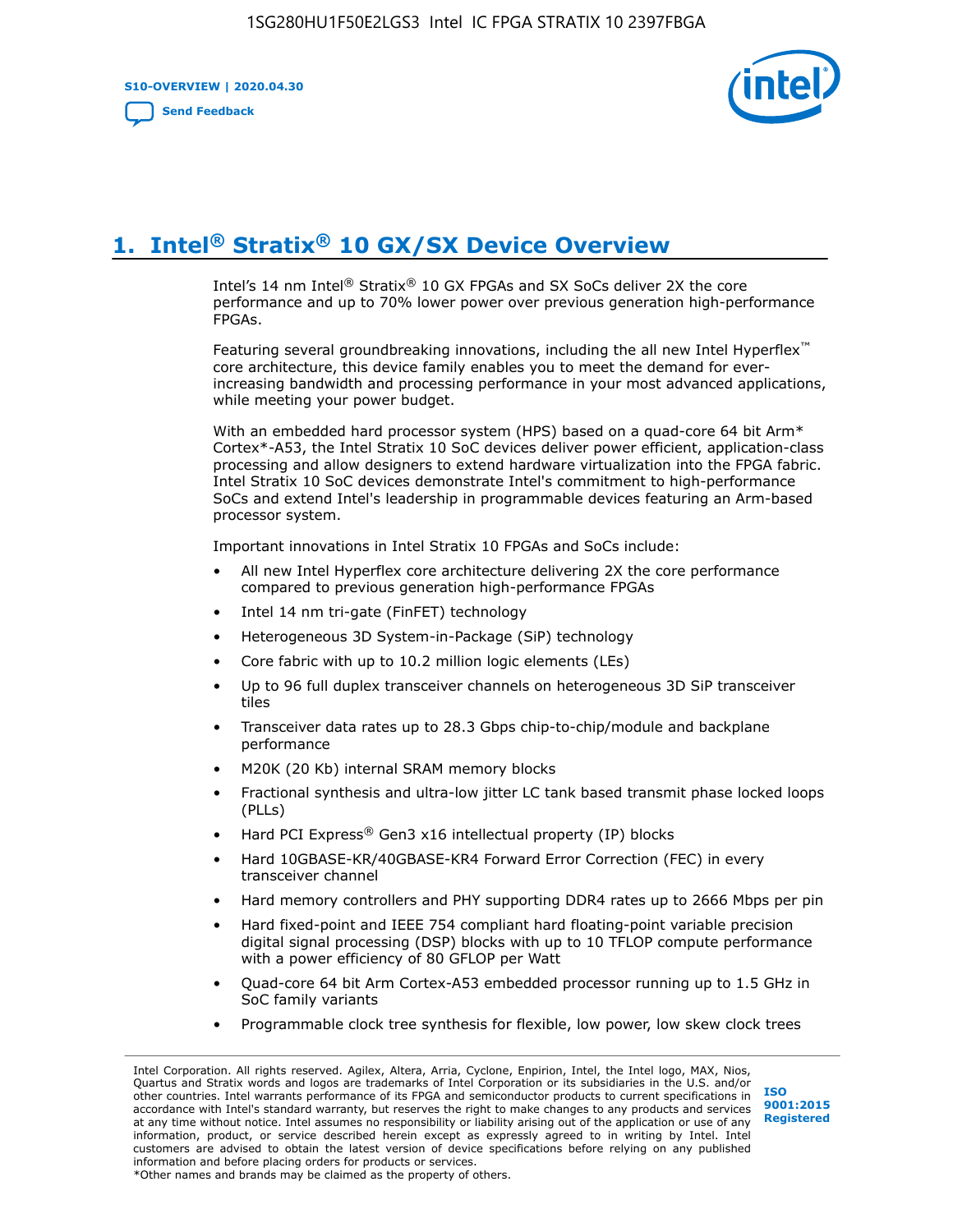

- Dedicated secure device manager (SDM) for:
	- Enhanced device configuration and security
	- AES-256, SHA-256/384 and ECDSA-256/384 encrypt/decrypt accelerators and authentication
	- Multi-factor authentication
	- Physically Unclonable Function (PUF) service and software programmable device configuration capability
- Comprehensive set of advanced power saving features delivering up to 70% lower power compared to previous generation high-performance FPGAs
- Non-destructive register state readback and writeback, to support ASIC prototyping and other applications

With these capabilities, Intel Stratix 10 FPGAs and SoCs are ideally suited for the most demanding applications in diverse markets such as:

- **Compute and Storage**—for custom servers, cloud computing and datacenter acceleration
- **Networking**—for Terabit, 400G and multi-100G bridging, aggregation, packet processing and traffic management
- **Optical Transport Networks**—for OTU4, 2xOTU4, 4xOTU4
- **Broadcast**—for high-end studio distribution, head end encoding/decoding, edge quadrature amplitude modulation (QAM)
- **Military**—for radar, electronic warfare, and secure communications
- **Medical**—for diagnostic scanners and diagnostic imaging
- **Test and Measurement**—for protocol and application testers
- **Wireless**—for next-generation 5G networks
- **ASIC Prototyping**—for designs that require the largest FPGA fabric with the highest I/O count

## **1.1. Intel Stratix 10 GX/SX Family Variants**

Intel Stratix 10 devices are available in FPGA (GX) and SoC (SX) variants.

- **Intel Stratix 10 GX** devices deliver up to 1 GHz core fabric performance and contain up to 10.2 million LEs in the fabric. They also feature up to 96 general purpose transceivers on separate transceiver tiles, and 2666 Mbps DDR4 external memory interface performance. The transceivers are capable of up to 28.3 Gbps short reach and across the backplane. These devices are optimized for FPGA applications that require the highest transceiver bandwidth and core fabric performance, with the power efficiency of Intel's 14 nm tri-gate process technology.
- **Intel Stratix 10 SX** devices have a feature set that is identical to Intel Stratix 10 GX devices, with the addition of an embedded quad-core 64 bit Arm Cortex A53 hard processor system.

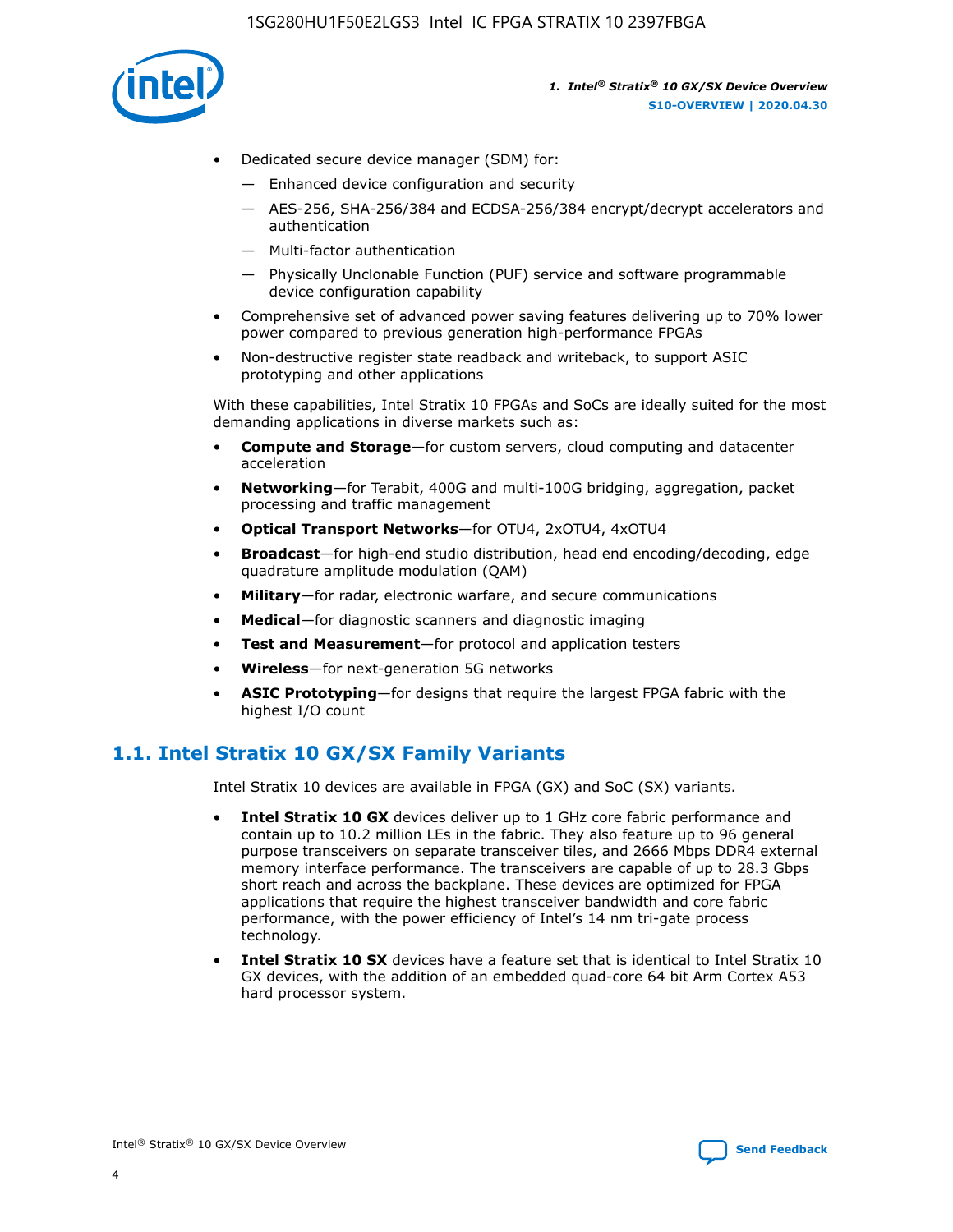

Common to all Intel Stratix 10 family variants is a high-performance fabric based on the new Intel Hyperflex core architecture that includes additional Hyper-Registers throughout the interconnect routing and at the inputs of all functional blocks. The core fabric also contains an enhanced logic array utilizing Intel's adaptive logic module (ALM) and a rich set of high performance building blocks including:

- M20K (20 Kb) embedded memory blocks
- Variable precision DSP blocks with hard IEEE 754 compliant floating-point units
- Fractional synthesis and integer PLLs
- Hard memory controllers and PHY for external memory interfaces
- General purpose IO cells

To clock these building blocks, Intel Stratix 10 devices use programmable clock tree synthesis, which uses dedicated clock tree routing to synthesize only those branches of the clock trees required for the application. All devices support in-system, finegrained partial reconfiguration of the logic array, allowing logic to be added and subtracted from the system while it is operating.

All family variants also contain high speed serial transceivers, containing both the physical medium attachment (PMA) and the physical coding sublayer (PCS), which can be used to implement a variety of industry standard and proprietary protocols. In addition to the hard PCS, Intel Stratix 10 devices contain multiple instantiations of PCI Express hard IP that supports Gen1/Gen2/Gen3 rates in x1/x2/x4/x8/x16 lane configurations, and hard 10GBASE-KR/40GBASE-KR4 FEC for every transceiver. The hard PCS, FEC, and PCI Express IP free up valuable core logic resources, save power, and increase your productivity.

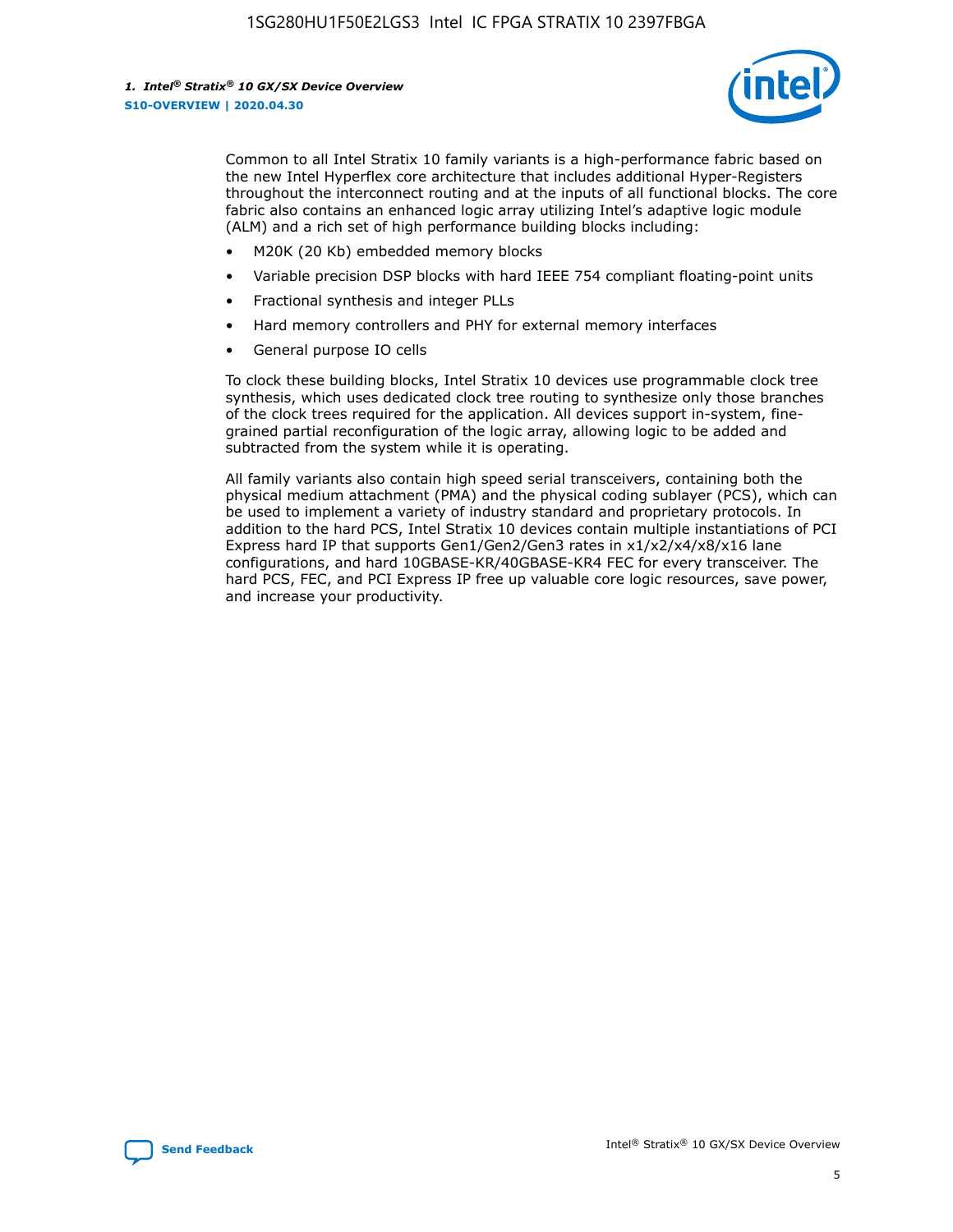

## **1.1.1. Available Options**

#### **Figure 1. Sample Ordering Code and Available Options for Intel Stratix 10 Devices**



3. Contact My Intel support to order AS suffix devices.

#### **Related Information**

[My Intel Support](https://www.intel.com/content/www/us/en/programmable/my-intel/mal-home.html)

## **1.2. Innovations in Intel Stratix 10 FPGAs and SoCs**

Intel Stratix 10 FPGAs and SoCs deliver many significant improvements over the previous generation high-performance Stratix V FPGAs.

#### **Table 1. Key Features of Intel Stratix 10 Devices Compared to Stratix V Devices**

| <b>Feature</b>            | <b>Stratix V FPGAs</b>                                           | <b>Intel Stratix 10 FPGAs and SoCs</b>                                        |  |
|---------------------------|------------------------------------------------------------------|-------------------------------------------------------------------------------|--|
| <b>Process technology</b> | 28 nm TSMC (planar<br>transistor)                                | 14 nm Intel tri-gate (FinFET)                                                 |  |
| Hard processor core       | None                                                             | Quad-core 64 bit Arm Cortex-A53<br>(SoC only)                                 |  |
| Core architecture         | Conventional core architecture<br>with conventional interconnect | Intel Hyperflex core architecture with<br>Hyper-Registers in the interconnect |  |
|                           |                                                                  | continued                                                                     |  |

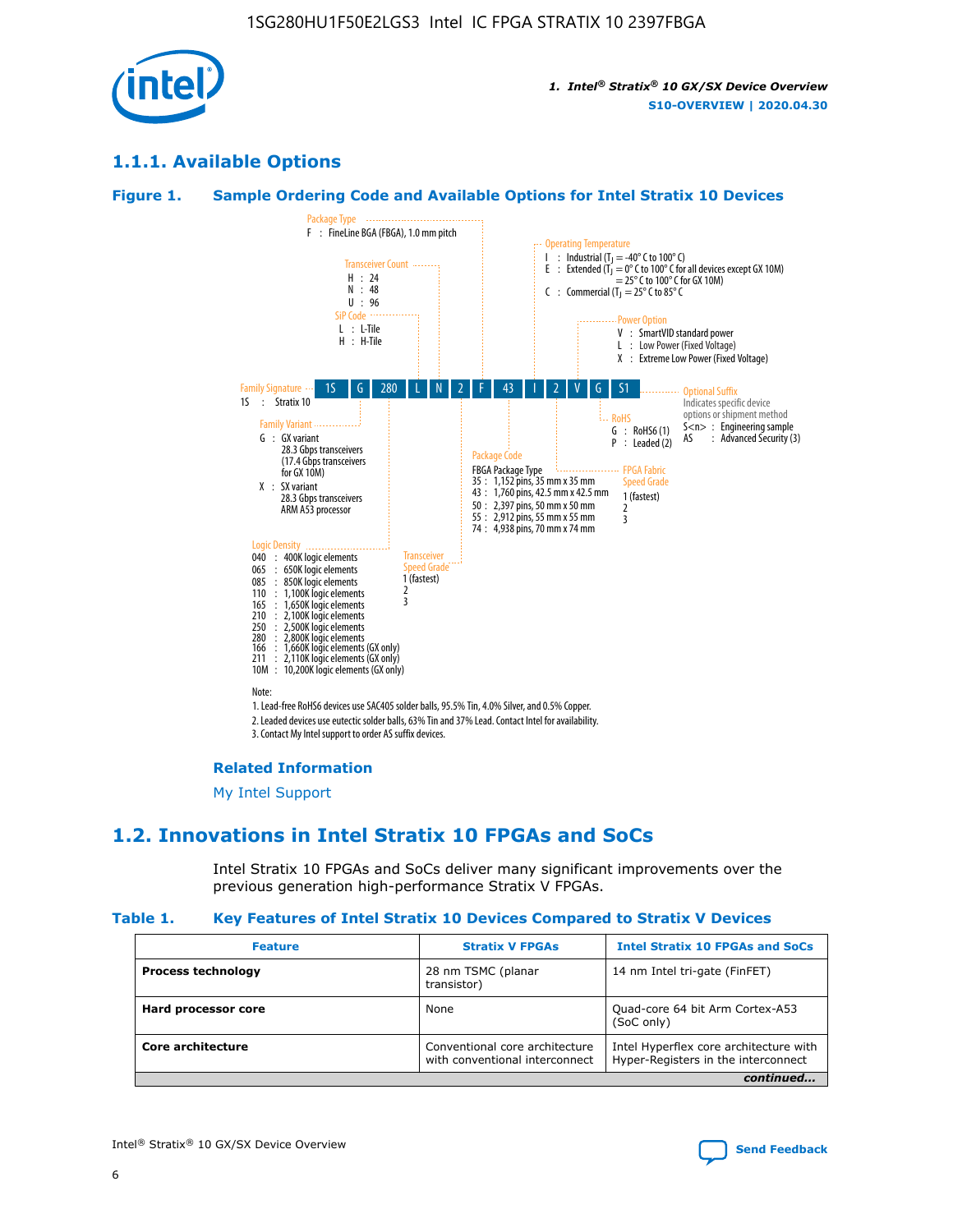

| <b>Feature</b>                                   | <b>Stratix V FPGAs</b>                                                              | <b>Intel Stratix 10 FPGAs and SoCs</b>                                                                                                       |
|--------------------------------------------------|-------------------------------------------------------------------------------------|----------------------------------------------------------------------------------------------------------------------------------------------|
| Core performance                                 | 500 MHz                                                                             | 1 GHz                                                                                                                                        |
| <b>Power dissipation</b>                         | 1x                                                                                  | As low as $0.3x$                                                                                                                             |
| Logic density                                    | 952 KLE                                                                             | 10,200 KLE                                                                                                                                   |
| <b>Embedded memory (M20K)</b>                    | 52 Mbits                                                                            | 253 Mbits                                                                                                                                    |
| 18x19 multipliers                                | 3,926<br>Note: Multiplier is 18x18 in                                               | 11,520<br>Note: Multiplier is 18x19 in Intel                                                                                                 |
|                                                  | Stratix V devices.                                                                  | Stratix 10 devices.                                                                                                                          |
| <b>Floating point DSP capability</b>             | Up to 1 TFLOP, requires soft<br>floating point adder and<br>multiplier              | Up to 10 TFLOP, hard IEEE 754<br>compliant single precision floating<br>point adder and multiplier                                           |
| <b>Maximum transceivers</b>                      | 66                                                                                  | 96                                                                                                                                           |
| Maximum transceiver data rate (chip-to-<br>chip) | 28.05 Gbps                                                                          | 26.6 Gbps L-Tile<br>28.3 Gbps H-Tile                                                                                                         |
| Maximum transceiver data rate (backplane)        | 12.5 Gbps                                                                           | 12.5 Gbps L-Tile<br>28.3 Gbps H-Tile                                                                                                         |
| Hard memory controller                           | None                                                                                | DDR4 @ 1333 MHz/2666 Mbps<br>DDR3 @ 1067 MHz/2133 Mbps                                                                                       |
| <b>Hard protocol IP</b>                          | PCIe* Gen3 x8 (up to 4<br>instances)                                                | PCIe Gen3 x16 (up to 4 instances)<br>SR-IOV (4 physical functions / 2k<br>virtual functions) on H-Tile devices<br>10GBASE-KR/40GBASE-KR4 FEC |
| <b>Core clocking and PLLs</b>                    | Global, quadrant and regional<br>clocks supported by fractional-<br>synthesis fPLLs | Programmable clock tree synthesis<br>supported by fractional synthesis<br>fPLLs and integer IO PLLs                                          |
| Register state readback and writeback            | Not available                                                                       | Non-destructive register state<br>readback and writeback for ASIC<br>prototyping and other applications                                      |

These innovations result in the following improvements:

- **Improved Core Logic Performance**: The Intel Hyperflex core architecture combined with 14 nm Intel tri-gate technology allows Intel Stratix 10 devices to achieve 2X the core performance compared to the previous generation
- **Lower Power**: Intel Stratix 10 devices use up to 70% lower power compared to the previous generation, enabled by 14 nm Intel tri-gate technology, the Intel Hyperflex core architecture, and optional power saving features built into the architecture
- **Higher Density**: Intel Stratix 10 devices offer three times the level of integration, with up to 10.2 million logic elements (LEs), over 253 Mbits of embedded memory blocks (M20K), and 11,520 18x19 multipliers
- **Embedded Processing**: Intel Stratix 10 SoCs feature a Quad-Core 64 bit Arm Cortex-A53 processor optimized for power efficiency and software compatible with previous generation Arria® and Cyclone® SoC devices
- **Improved Transceiver Performance**: With up to 96 transceiver channels implemented in heterogeneous 3D SiP transceiver tiles, Intel Stratix 10 GX and SX devices support data rates up to 28.3 Gbps chip-to-chip and 28.3 Gbps across the backplane with signal conditioning circuits capable of equalizing over 30 dB of system loss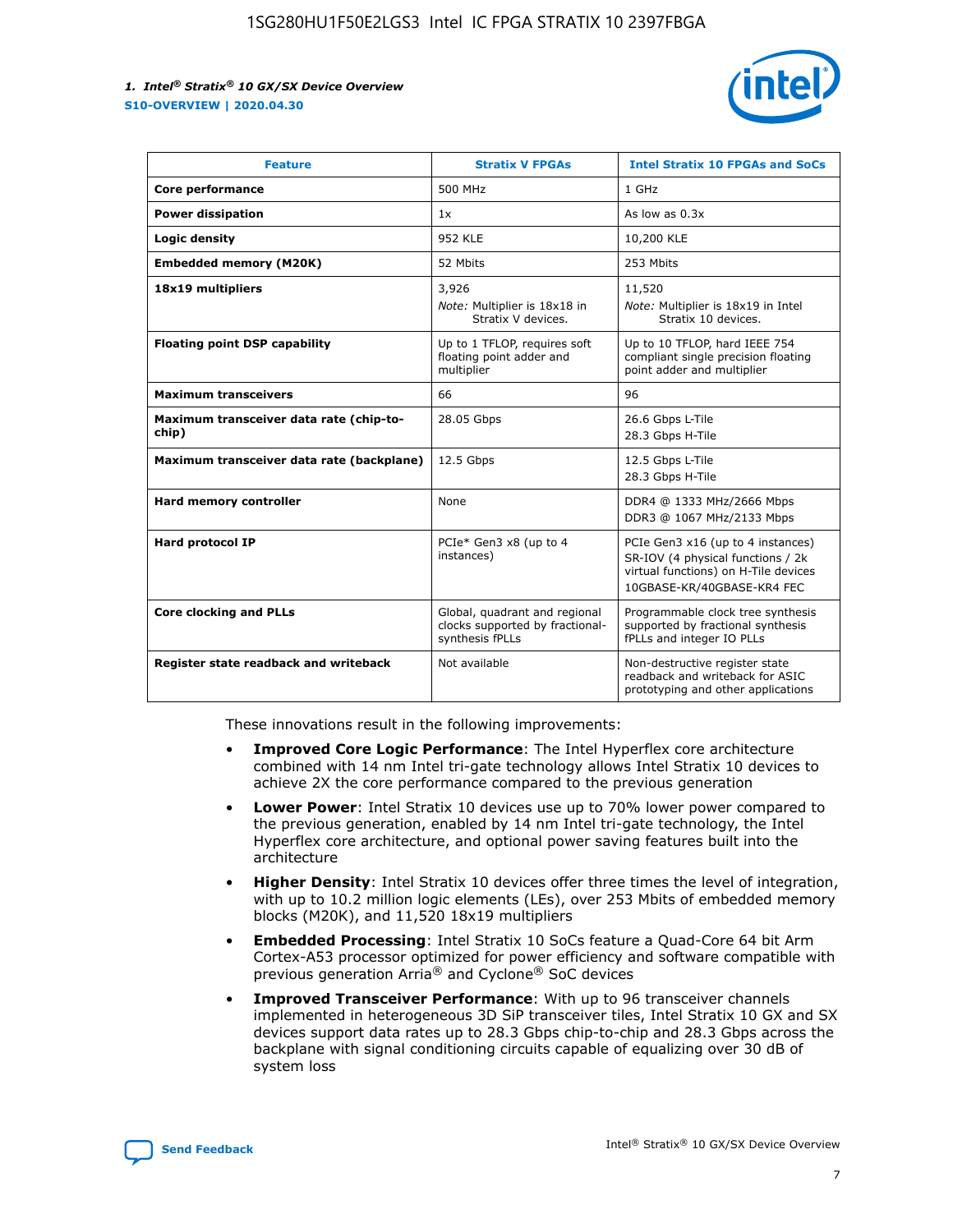

- **Improved DSP Performance**: The variable precision DSP block in Intel Stratix 10 devices features hard fixed and floating point capability, with up to 10 TFLOP IEEE754 single-precision floating point performance
- **Additional Hard IP**: Intel Stratix 10 devices include many more hard IP blocks than previous generation devices, with a hard memory controller included in each bank of 48 general purpose IOs, a hard PCIe Gen3 x16 full protocol stack in each transceiver tile, and a hard 10GBASE-KR/40GBASE-KR4 FEC in every transceiver channel
- **Enhanced Core Clocking**: Intel Stratix 10 devices feature programmable clock tree synthesis; clock trees are only synthesized where needed, increasing the flexibility and reducing the power dissipation of the clocking solution
- **Additional Core PLLs**: The core fabric in Intel Stratix 10 devices is supported by both integer IO PLLs and fractional synthesis fPLLs, resulting in a greater total number of PLLs available than the previous generation

# **1.3. FPGA and SoC Features Summary**

## **Table 2. Intel Stratix 10 FPGA and SoC Common Device Features**

| <b>Feature</b>                   | <b>Description</b>                                                                                                                                                                                                                                                                                                                                                                                                                                                                                                                                                                                                                                                                                  |
|----------------------------------|-----------------------------------------------------------------------------------------------------------------------------------------------------------------------------------------------------------------------------------------------------------------------------------------------------------------------------------------------------------------------------------------------------------------------------------------------------------------------------------------------------------------------------------------------------------------------------------------------------------------------------------------------------------------------------------------------------|
| Technology                       | 14 nm Intel tri-gate (FinFET) process technology<br>$\bullet$<br>SmartVID controlled core voltage, standard power devices<br>0.85-V fixed core voltage, low static power devices available<br>٠                                                                                                                                                                                                                                                                                                                                                                                                                                                                                                     |
| Low power serial<br>transceivers | Up to 96 total transceivers available<br>٠<br>Continuous operating range of 1 Gbps to 28.3 Gbps for Intel Stratix 10 GX/SX devices<br>Backplane support up to 28.3 Gbps for Intel Stratix 10 GX/SX devices<br>$\bullet$<br>Extended range down to 125 Mbps with oversampling<br>ATX transmit PLLs with user-configurable fractional synthesis capability<br>$\bullet$<br>XFP, SFP+, QSFP/QSFP28, CFP/CFP2/CFP4 optical module support<br>$\bullet$<br>• Adaptive linear and decision feedback equalization<br>Transmit pre-emphasis and de-emphasis<br>Dynamic partial reconfiguration of individual transceiver channels<br>On-chip instrumentation (Eye Viewer non-intrusive data eye monitoring) |
| General purpose I/Os             | Up to 2,304 total GPIO available<br>$\bullet$<br>1.6 Gbps LVDS-every pair can be configured as an input or output<br>1333 MHz/2666 Mbps DDR4 external memory interface<br>1067 MHz/2133 Mbps DDR3 external memory interface<br>• 1.2 V to 3.3 $V^{(1)}$ single-ended LVCMOS/LVTTL interfacing<br>• On-chip termination (OCT)                                                                                                                                                                                                                                                                                                                                                                        |
| Embedded hard IP                 | PCIe Gen1/Gen2/Gen3 complete protocol stack, x1/x2/x4/x8/x16 end point and root<br>$\bullet$<br>port<br>DDR4/DDR3 hard memory controller (RLDRAM3/QDR II+/QDR IV using soft memory<br>controller)<br>Multiple hard IP instantiations in each device<br>• Single Root I/O Virtualization (SR-IOV)                                                                                                                                                                                                                                                                                                                                                                                                    |
| Transceiver hard IP              | 10GBASE-KR/40GBASE-KR4 Forward Error Correction (FEC)<br>$\bullet$<br>10G Ethernet PCS<br>٠<br>PCI Express PIPE interface<br>continued                                                                                                                                                                                                                                                                                                                                                                                                                                                                                                                                                              |
|                                  |                                                                                                                                                                                                                                                                                                                                                                                                                                                                                                                                                                                                                                                                                                     |

<sup>(1)</sup> Available in some configurations only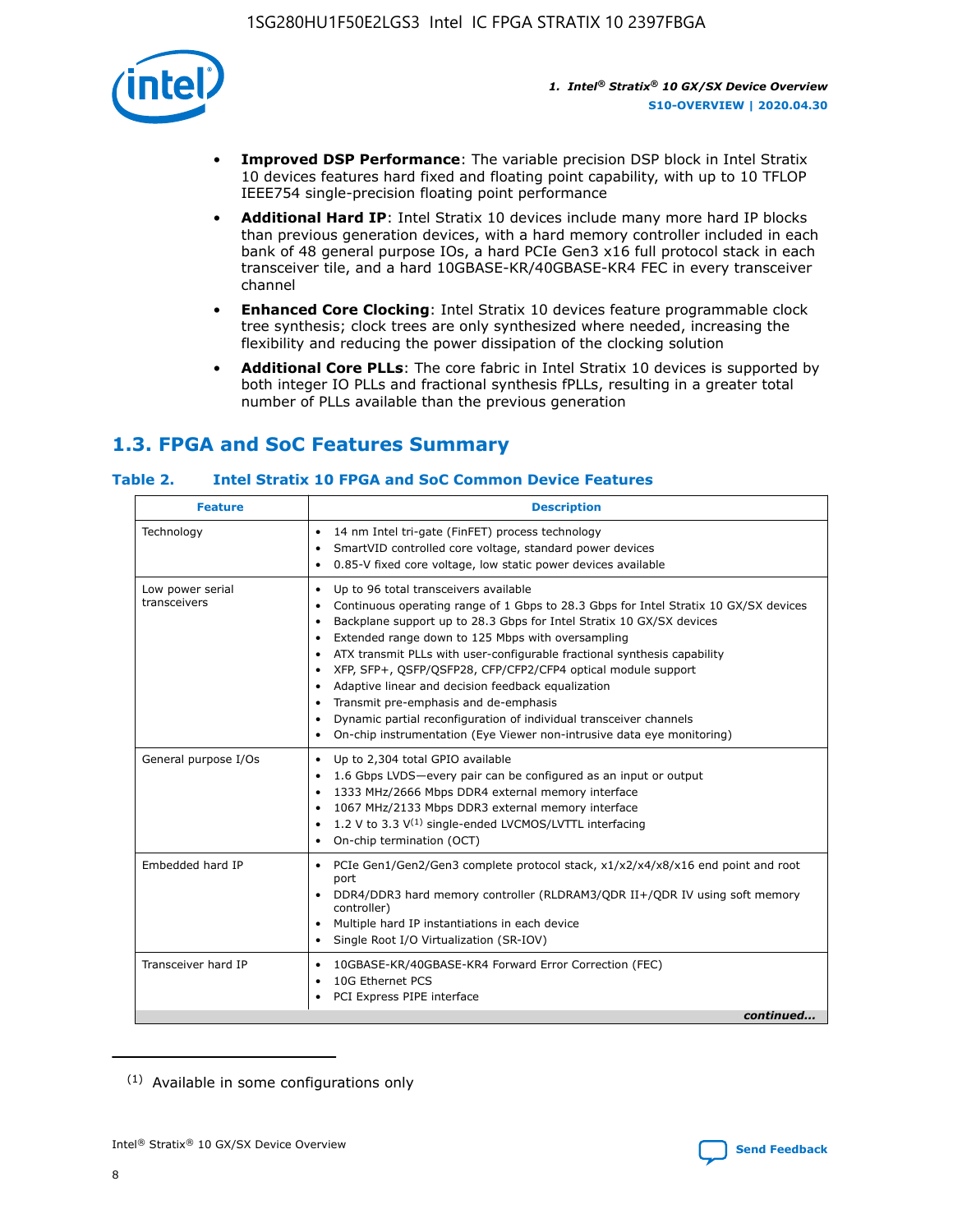

| <b>Feature</b>                   | <b>Description</b>                                                                                                                                                                                                                                                                                                                                                                                                                                                    |  |  |  |
|----------------------------------|-----------------------------------------------------------------------------------------------------------------------------------------------------------------------------------------------------------------------------------------------------------------------------------------------------------------------------------------------------------------------------------------------------------------------------------------------------------------------|--|--|--|
|                                  | Interlaken PCS<br>$\bullet$<br>Gigabit Ethernet PCS<br>$\bullet$<br>Deterministic latency support for Common Public Radio Interface (CPRI) PCS<br>$\bullet$<br>Fast lock-time support for Gigabit Passive Optical Networking (GPON) PCS<br>$\bullet$<br>8B/10B, 64B/66B, 64B/67B encoders and decoders<br>$\bullet$<br>Custom mode support for proprietary protocols<br>$\bullet$                                                                                     |  |  |  |
| Power management                 | SmartVID controlled core voltage, standard power devices<br>$\bullet$<br>0.85-V fixed core voltage, low static power devices available<br>$\bullet$<br>Intel Quartus <sup>®</sup> Prime Pro Edition integrated power analysis<br>٠                                                                                                                                                                                                                                    |  |  |  |
| High performance core fabric     | Intel Hyperflex core architecture with Hyper-Registers throughout the interconnect<br>$\bullet$<br>routing and at the inputs of all functional blocks<br>Enhanced adaptive logic module (ALM)<br>$\bullet$<br>Improved multi-track routing architecture reduces congestion and improves compile<br>times<br>Hierarchical core clocking architecture with programmable clock tree synthesis<br>Fine-grained partial reconfiguration                                    |  |  |  |
| Internal memory blocks           | M20K-20 Kb with hard ECC support<br>٠<br>MLAB-640 bit distributed LUTRAM<br>$\bullet$                                                                                                                                                                                                                                                                                                                                                                                 |  |  |  |
| Variable precision DSP<br>blocks | IEEE 754-compliant hard single-precision floating point capability<br>$\bullet$<br>Supports signal processing with precision ranging from 18x19 up to 54x54<br>$\bullet$<br>Native 27x27 and 18x19 multiply modes<br>$\bullet$<br>64 bit accumulator and cascade for systolic FIRs<br>Internal coefficient memory banks<br>Pre-adder/subtractor improves efficiency<br>$\bullet$<br>Additional pipeline register increases performance and reduces power<br>$\bullet$ |  |  |  |
| Phase locked loops (PLL)         | Fractional synthesis PLLs (fPLL) support both fractional and integer modes<br>$\bullet$<br>Fractional mode with third-order delta-sigma modulation<br>Precision frequency synthesis<br>$\bullet$<br>Integer PLLs adjacent to general purpose I/Os, support external memory, and LVDS<br>$\bullet$<br>interfaces, clock delay compensation, zero delay buffering                                                                                                       |  |  |  |
| Core clock networks              | 1 GHz fabric clocking<br>$\bullet$<br>667 MHz external memory interface clocking, supports 2666 Mbps DDR4 interface<br>$\bullet$<br>800 MHz LVDS interface clocking, supports 1600 Mbps LVDS interface<br>$\bullet$<br>Programmable clock tree synthesis, backwards compatible with global, regional and<br>$\bullet$<br>peripheral clock networks<br>Clocks only synthesized where needed, to minimize dynamic power<br>continued                                    |  |  |  |

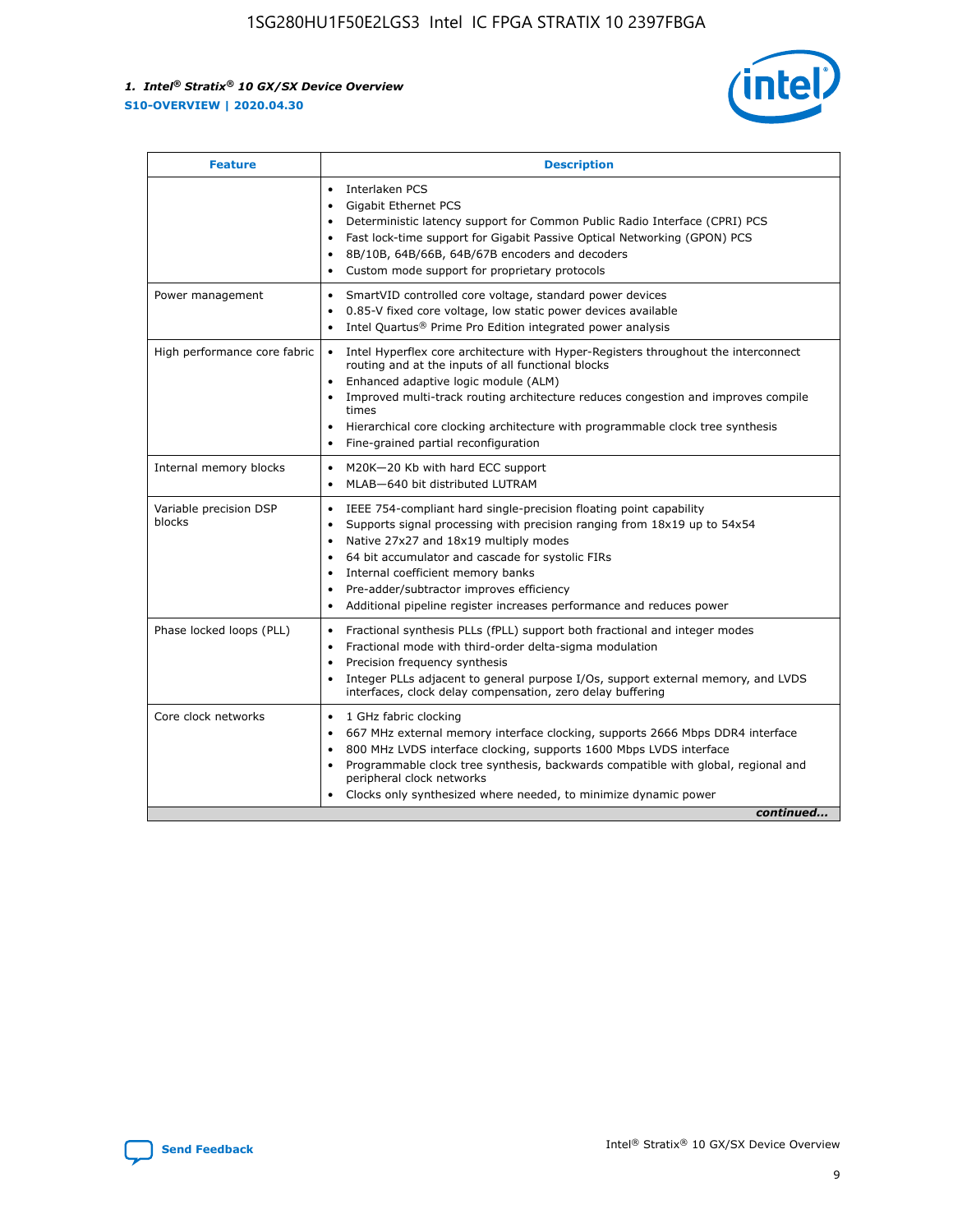

| <b>Feature</b>     | <b>Description</b>                                                                                                                                                                                                                                                                                                                                                                                                                                                                                                                                                   |
|--------------------|----------------------------------------------------------------------------------------------------------------------------------------------------------------------------------------------------------------------------------------------------------------------------------------------------------------------------------------------------------------------------------------------------------------------------------------------------------------------------------------------------------------------------------------------------------------------|
| Configuration      | Dedicated Secure Device Manager<br>$\bullet$<br>Software programmable device configuration<br>٠<br>Serial and parallel flash interface<br>٠<br>Configuration via protocol (CvP) using PCI Express Gen1/Gen2/Gen3<br>٠<br>Fine-grained partial reconfiguration of core fabric<br>$\bullet$<br>Dynamic reconfiguration of transceivers and PLLs<br>$\bullet$<br>Comprehensive set of security features including AES-256, SHA-256/384, and<br>ECDSA-256/384 accelerators, and multi-factor authentication<br>Physically Unclonable Function (PUF) service<br>$\bullet$ |
| Packaging          | Intel Embedded Multi-die Interconnect Bridge (EMIB) packaging technology<br>٠<br>Multiple devices with identical package footprints allows seamless migration across<br>$\bullet$<br>different device densities<br>1.0 mm ball-pitch FBGA packaging<br>$\bullet$<br>Lead and lead-free package options                                                                                                                                                                                                                                                               |
| Software and tools | Intel Quartus Prime Pro Edition design suite with new compiler and Hyper-Aware design<br>flow<br>Fast Forward compiler to allow Intel Hyperflex architecture performance exploration<br>$\bullet$<br>Transceiver toolkit<br>$\bullet$<br>Platform designer integration tool<br>DSP Builder advanced blockset<br>OpenCL <sup>™</sup> support<br>SoC Embedded Design Suite (EDS)                                                                                                                                                                                       |

## **Table 3. Intel Stratix 10 SoC Specific Device Features**

| <b>Hard Processor</b><br>Multi-processor unit (MPU) core<br>Quad-core Arm Cortex-A53 MPCore processor with Arm<br>$\bullet$<br>CoreSight* debug and trace technology<br>System<br>Scalar floating-point unit supporting single and double<br>$\bullet$<br>precision<br>Arm Neon* media processing engine for each processor<br>$\bullet$<br><b>System Controllers</b><br>System Memory Management Unit (SMMU)<br>$\bullet$<br>Cache Coherency Unit (CCU)<br>$\bullet$<br>Layer 1 Cache<br>32 KB L1 instruction cache with parity<br>$\bullet$<br>32 KB L1 data cache with ECC<br>$\bullet$<br>Layer 2 Cache<br>1 MB Shared L2 Cache with ECC<br>$\bullet$<br>On-Chip Memory<br>256 KB On-Chip RAM<br>٠<br>Direct memory access (DMA) controller<br>8-Channel DMA<br>$\bullet$<br>Ethernet media access controller<br>Three 10/100/1000 EMAC with integrated DMA<br>$\bullet$<br>(EMAC)<br>USB On-The-Go controller (OTG)<br>2 USB OTG with integrated DMA<br>$\bullet$<br><b>UART</b> controller<br>2 UART 16550 compatible<br>$\bullet$<br>Serial Peripheral Interface (SPI)<br>4 SPI<br>$\bullet$<br>controller<br>$I2C$ controller<br>5 I <sup>2</sup> C controllers<br>$\bullet$<br>SD/SDIO/MMC controller<br>1 eMMC version 4.5 with DMA and CE-ATA support<br>$\bullet$<br>SD, including eSD, version 3.0<br>$\bullet$<br>SDIO, including eSDIO, version 3.0<br>$\bullet$<br>CE-ATA - version 1.1 | <b>SoC Subsystem</b> | <b>Feature</b> | <b>Description</b> |  |  |
|---------------------------------------------------------------------------------------------------------------------------------------------------------------------------------------------------------------------------------------------------------------------------------------------------------------------------------------------------------------------------------------------------------------------------------------------------------------------------------------------------------------------------------------------------------------------------------------------------------------------------------------------------------------------------------------------------------------------------------------------------------------------------------------------------------------------------------------------------------------------------------------------------------------------------------------------------------------------------------------------------------------------------------------------------------------------------------------------------------------------------------------------------------------------------------------------------------------------------------------------------------------------------------------------------------------------------------------------------------------------------------------------------------|----------------------|----------------|--------------------|--|--|
|                                                                                                                                                                                                                                                                                                                                                                                                                                                                                                                                                                                                                                                                                                                                                                                                                                                                                                                                                                                                                                                                                                                                                                                                                                                                                                                                                                                                         |                      |                |                    |  |  |
|                                                                                                                                                                                                                                                                                                                                                                                                                                                                                                                                                                                                                                                                                                                                                                                                                                                                                                                                                                                                                                                                                                                                                                                                                                                                                                                                                                                                         |                      |                |                    |  |  |
|                                                                                                                                                                                                                                                                                                                                                                                                                                                                                                                                                                                                                                                                                                                                                                                                                                                                                                                                                                                                                                                                                                                                                                                                                                                                                                                                                                                                         |                      |                |                    |  |  |
|                                                                                                                                                                                                                                                                                                                                                                                                                                                                                                                                                                                                                                                                                                                                                                                                                                                                                                                                                                                                                                                                                                                                                                                                                                                                                                                                                                                                         |                      |                |                    |  |  |
|                                                                                                                                                                                                                                                                                                                                                                                                                                                                                                                                                                                                                                                                                                                                                                                                                                                                                                                                                                                                                                                                                                                                                                                                                                                                                                                                                                                                         |                      |                |                    |  |  |
|                                                                                                                                                                                                                                                                                                                                                                                                                                                                                                                                                                                                                                                                                                                                                                                                                                                                                                                                                                                                                                                                                                                                                                                                                                                                                                                                                                                                         |                      |                |                    |  |  |
|                                                                                                                                                                                                                                                                                                                                                                                                                                                                                                                                                                                                                                                                                                                                                                                                                                                                                                                                                                                                                                                                                                                                                                                                                                                                                                                                                                                                         |                      |                |                    |  |  |
|                                                                                                                                                                                                                                                                                                                                                                                                                                                                                                                                                                                                                                                                                                                                                                                                                                                                                                                                                                                                                                                                                                                                                                                                                                                                                                                                                                                                         |                      |                |                    |  |  |
|                                                                                                                                                                                                                                                                                                                                                                                                                                                                                                                                                                                                                                                                                                                                                                                                                                                                                                                                                                                                                                                                                                                                                                                                                                                                                                                                                                                                         |                      |                |                    |  |  |
|                                                                                                                                                                                                                                                                                                                                                                                                                                                                                                                                                                                                                                                                                                                                                                                                                                                                                                                                                                                                                                                                                                                                                                                                                                                                                                                                                                                                         |                      |                |                    |  |  |
|                                                                                                                                                                                                                                                                                                                                                                                                                                                                                                                                                                                                                                                                                                                                                                                                                                                                                                                                                                                                                                                                                                                                                                                                                                                                                                                                                                                                         |                      |                |                    |  |  |
| continued                                                                                                                                                                                                                                                                                                                                                                                                                                                                                                                                                                                                                                                                                                                                                                                                                                                                                                                                                                                                                                                                                                                                                                                                                                                                                                                                                                                               |                      |                |                    |  |  |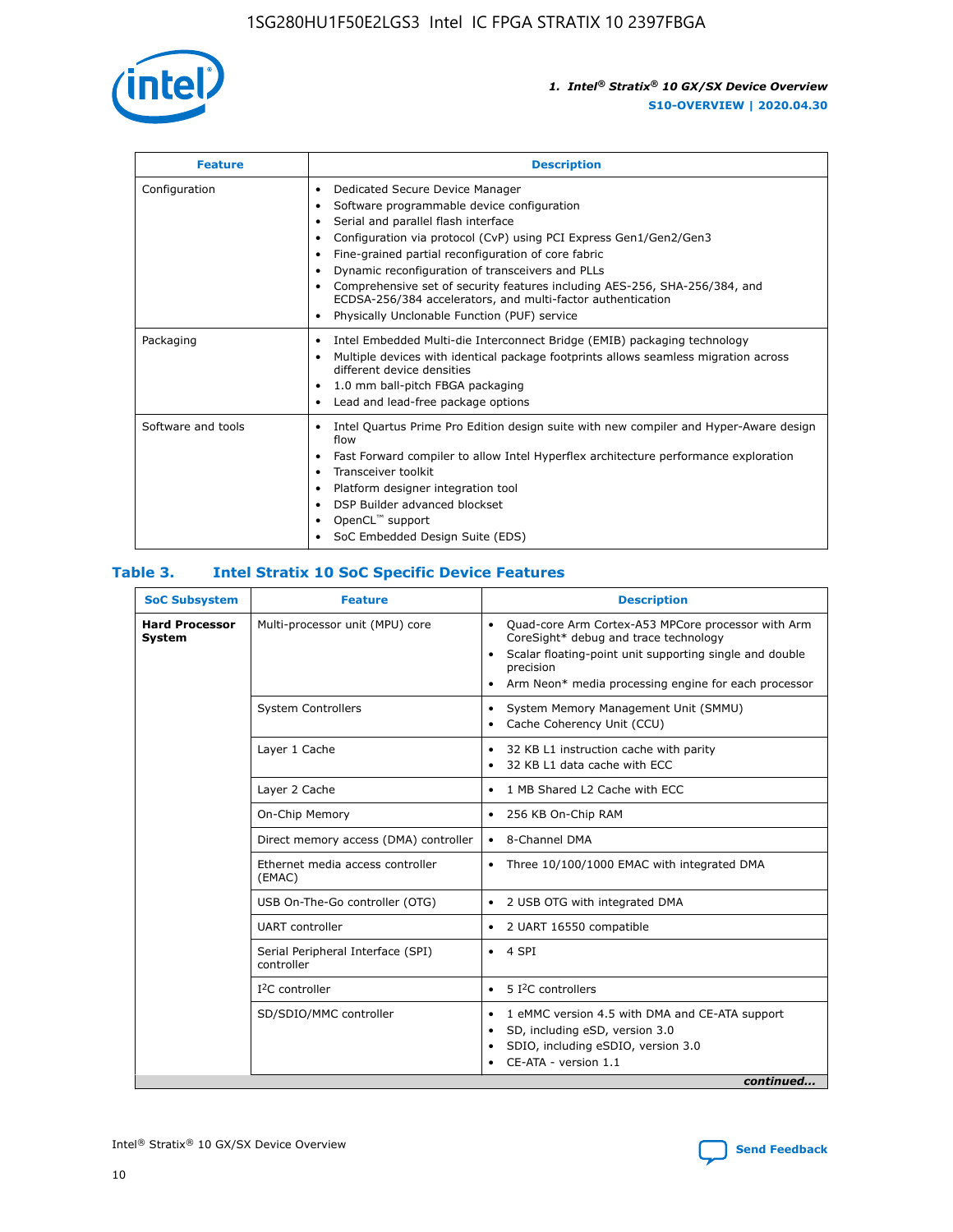

| <b>SoC Subsystem</b>                          | <b>Feature</b>             | <b>Description</b>                                                                  |  |  |
|-----------------------------------------------|----------------------------|-------------------------------------------------------------------------------------|--|--|
|                                               | NAND flash controller      | 1 ONFI 1.0, 8- and 16-bit support<br>$\bullet$                                      |  |  |
|                                               | General-purpose I/O (GPIO) | Maximum of 48 software programmable GPIO<br>$\bullet$                               |  |  |
|                                               | <b>Timers</b>              | 4 general-purpose timers<br>4 watchdog timers                                       |  |  |
| <b>Secure Device</b><br>Manager               | Security                   | Secure boot<br>Advanced Encryption Standard (AES) and authentication<br>(SHA/ECDSA) |  |  |
| <b>External</b><br>Memory<br><b>Interface</b> | External Memory Interface  | Hard Memory Controller with DDR4 and DDR3<br>$\bullet$                              |  |  |

## **1.4. Intel Stratix 10 Block Diagram**

## **Figure 2. Intel Stratix 10 FPGA and SoC Architecture Block Diagram**



HPS: Quad ARM Cortex-A53 Hard Processor System SDM: Secure Device Manager

# **1.5. Intel Stratix 10 FPGA and SoC Family Plan**

<sup>(2)</sup> The number of 27x27 multipliers is one-half the number of 18x19 multipliers.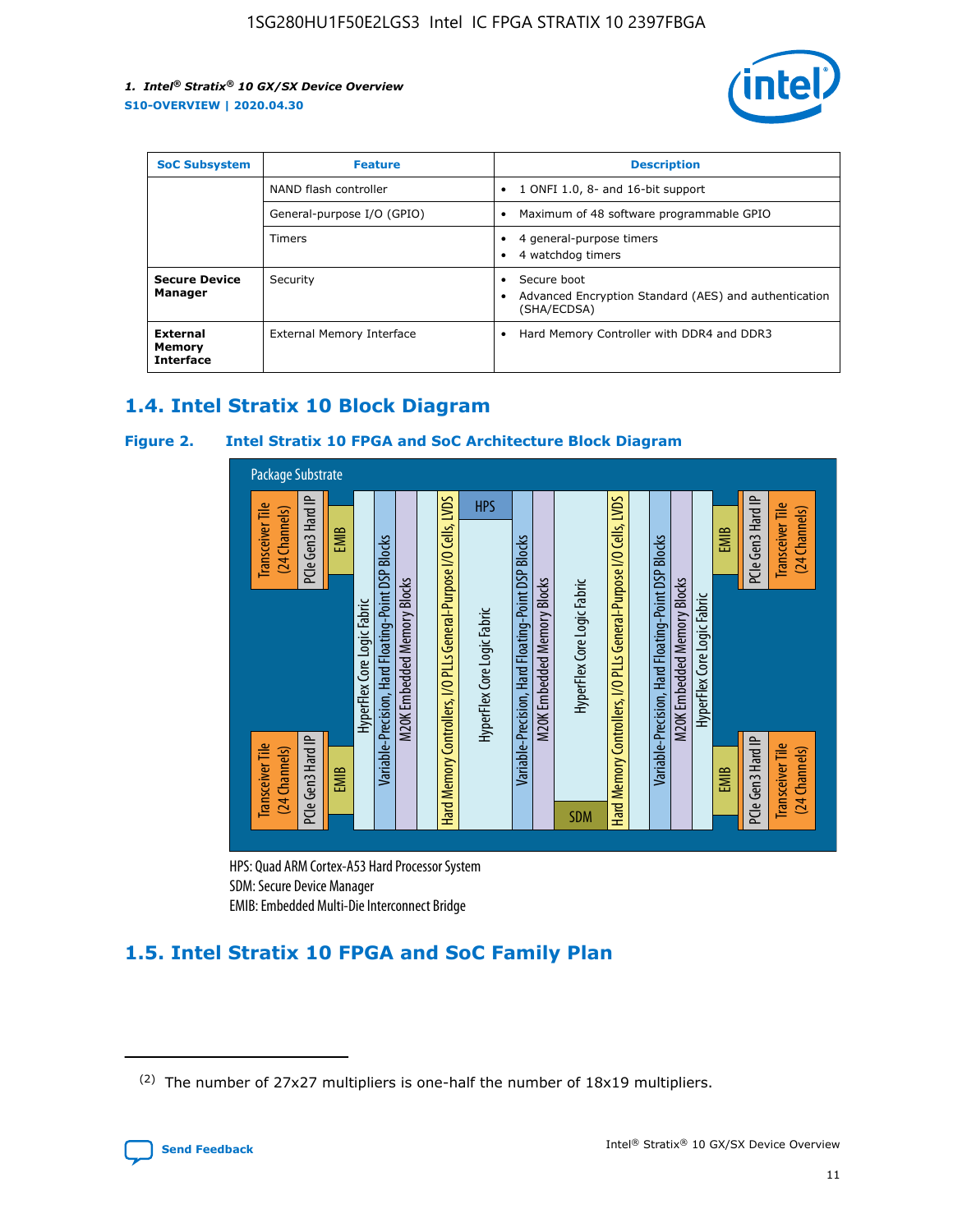

## **Table 4. Intel Stratix 10 GX/SX FPGA and SoC Family Plan—FPGA Core (part 1)**

| <b>Intel Stratix 10</b><br><b>GX/SX Device</b><br><b>Name</b> | <b>Logic Elements</b><br>(KLE) | <b>M20K Blocks</b> | <b>M20K Mbits</b> | <b>MLAB Counts</b> | <b>MLAB Mbits</b> | 18x19 Multi-<br>pliers <sup>(2)</sup> |
|---------------------------------------------------------------|--------------------------------|--------------------|-------------------|--------------------|-------------------|---------------------------------------|
| GX 400/<br>SX 400                                             | 378                            | 1,537              | 30                | 3,276              | $\overline{2}$    | 1,296                                 |
| GX 650/<br>SX 650                                             | 612                            | 2,489              | 49                | 5,364              | 3                 | 2,304                                 |
| GX 850/<br>SX 850                                             | 841                            | 3,477              | 68                | 7,124              | $\overline{4}$    | 4,032                                 |
| GX 1100/<br>SX 1100                                           | 1,325                          | 5,461              | 107               | 11,556             | $\overline{7}$    | 5,184                                 |
| GX 1650/<br>SX 1650                                           | 1,624                          | 5,851              | 114               | 13,764             | 8                 | 6,290                                 |
| GX 2100/<br>SX 2100                                           | 2,005                          | 6,501              | 127               | 17,316             | 11                | 7,488                                 |
| GX 2500/<br>SX 2500                                           | 2,422                          | 9,963              | 195               | 20,529             | 13                | 10,022                                |
| GX 2800/<br>SX 2800                                           | 2,753                          | 11,721             | 229               | 23,796             | 15                | 11,520                                |
| GX 1660                                                       | 1,679                          | 6,162              | 120               | 14,230             | 9                 | 6,652                                 |
| GX 2110                                                       | 2,073                          | 6,847              | 134               | 17,856             | 11                | 7,920                                 |
| <b>GX 10M</b>                                                 | 10,200                         | 12,950             | 253               | 87,984             | 55                | 6,912                                 |

#### **Table 5. Intel Stratix 10 GX/SX FPGA and SoC Family Plan—Interconnects, PLLs and Hard IP (part 2)**

| <b>Intel Stratix 10</b>            | <b>Interconnects</b> |                     | <b>PLLs</b>  |          | <b>Hard IP</b>                       |  |
|------------------------------------|----------------------|---------------------|--------------|----------|--------------------------------------|--|
| <b>GX/SX Device</b><br><b>Name</b> | <b>Maximum GPIOs</b> | <b>Maximum XCVR</b> | <b>fPLLs</b> | I/O PLLs | <b>PCIe Hard IP</b><br><b>Blocks</b> |  |
| GX 400/<br>SX 400                  | 374                  | 24                  | 8            | 8        | $\mathbf{1}$                         |  |
| GX 650/<br>SX 650                  | 392                  | 24                  | 8            | 8        | $\mathbf{1}$                         |  |
| GX 850/<br>SX 850                  | 688                  | 48                  | 16           | 16       | 2                                    |  |
| GX 1100/<br>SX 1100                | 688                  | 48                  | 16           | 16       | 2                                    |  |
| GX 1650/<br>SX 1650                | 704                  | 96                  | 32           | 24       | $\overline{4}$                       |  |
| GX 2100/<br>SX 2100                | 704                  | 96                  | 32           | 24       | $\overline{4}$                       |  |
| GX 2500/<br>SX 2500                | 1,160                | 96                  | 32           | 24       | $\overline{4}$                       |  |
| GX 2800/<br>SX 2800                | 1,160                | 96                  | 32           | 24       | $\overline{4}$                       |  |
| continued                          |                      |                     |              |          |                                      |  |

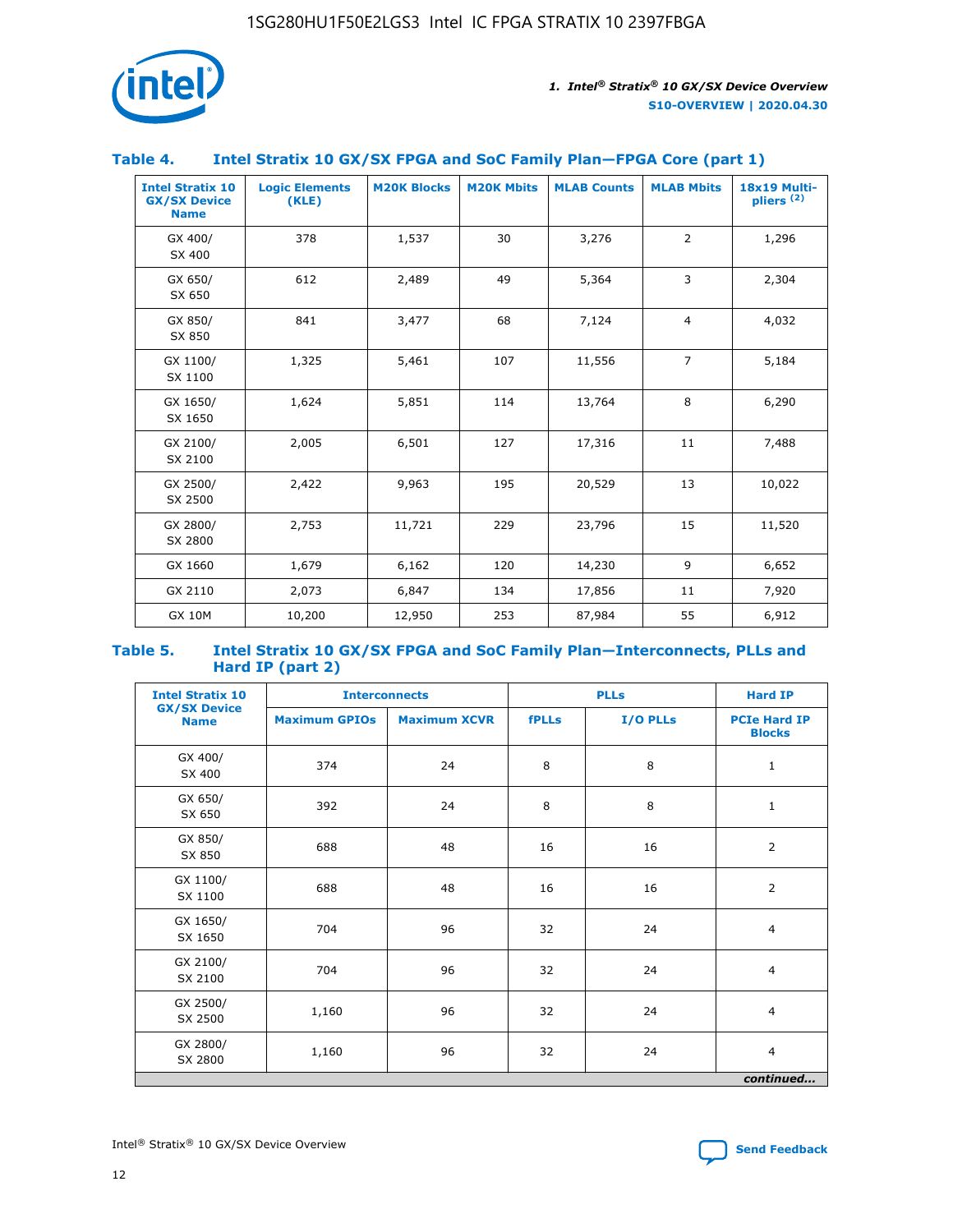

| <b>Intel Stratix 10</b>            | <b>Interconnects</b> |                     | <b>PLLs</b>  |                 | <b>Hard IP</b>                       |
|------------------------------------|----------------------|---------------------|--------------|-----------------|--------------------------------------|
| <b>GX/SX Device</b><br><b>Name</b> | <b>Maximum GPIOs</b> | <b>Maximum XCVR</b> | <b>fPLLs</b> | <b>I/O PLLs</b> | <b>PCIe Hard IP</b><br><b>Blocks</b> |
| GX 1660                            | 688                  | 48                  | 16           | 16              |                                      |
| GX 2110                            | 688                  | 48                  | 16           | 16              |                                      |
| <b>GX 10M</b>                      | 2,304                | 48                  | 24           | 48              | 4                                    |

## **Table 6. Intel Stratix 10 GX/SX FPGA and SoC Family Package Plan**

Cell legend: General Purpose I/Os, High-Voltage I/Os, LVDS Pairs, Transceivers (3) (4) (5) (6) (7) (8)

| <b>Intel Stratix 10</b><br><b>GX/SX Device</b><br><b>Name</b> | F1152<br><b>HF35</b><br>$(35x35 \text{ mm}^2)$ | <b>F1760</b><br><b>NF43</b><br>(42.5x42.5<br>$mm2$ ) | F2397<br><b>UF50</b><br>$(50x50$ mm <sup>2</sup> ) | F2912<br><b>HF55</b><br>$(55x55 \text{ mm}^2)$ | F4938<br><b>NF74</b><br>$(70x74)$ mm <sup>2</sup> |
|---------------------------------------------------------------|------------------------------------------------|------------------------------------------------------|----------------------------------------------------|------------------------------------------------|---------------------------------------------------|
| GX 400/<br>SX 400                                             | 374, 56, 120, 24 <sup>(9)</sup>                | $\overline{\phantom{a}}$                             | $\overline{\phantom{a}}$                           |                                                |                                                   |
| GX 650/<br>SX 650                                             | 392, 8, 192, 24                                | ٠                                                    | $\overline{\phantom{a}}$                           |                                                |                                                   |
| GX 850/<br>SX 850                                             |                                                | 688, 16, 336, 48                                     |                                                    |                                                |                                                   |
| GX 1100/<br>SX 1100                                           |                                                | 688, 16, 336, 48                                     |                                                    |                                                |                                                   |
| GX 1650/<br>SX 1650                                           |                                                | 688, 16, 336, 48                                     | 704, 32, 336, 96                                   |                                                |                                                   |
| GX 2100/<br>SX 2100                                           |                                                | 688, 16, 336, 48                                     | 704, 32, 336, 96                                   | -                                              | ۰                                                 |
| GX 2500/<br>SX 2500                                           |                                                | 688, 16, 336, 48                                     | 704, 32, 336, 96                                   | 1160, 8, 576, 24                               |                                                   |
| GX 2800/                                                      | $\overline{\phantom{a}}$                       | 688, 16, 336, 48                                     | 704, 32, 336, 96                                   | 1160, 8, 576, 24                               | ٠<br>continued                                    |

- (3) All packages are ball grid arrays with 1.0 mm pitch.
- (4) High-Voltage I/O pins are used for 3 V and 2.5 V interfacing.
- $(5)$  Each LVDS pair can be configured as either a differential input or a differential output.
- (6) High-Voltage I/O pins and LVDS pairs are included in the General Purpose I/O count. Transceivers are counted separately.
- $(7)$  Each package column offers pin migration (common circuit board footprint) for all devices in the column.
- $(8)$  Intel Stratix 10 GX devices are pin migratable with Intel Stratix 10 SX devices in the same package.
- $(9)$  The Intel Stratix 10 SX/GX 400 device has a level shifter, and this imposes some restrictions on the number of LVDS pairs and I/O banks available (see "Intel Stratix 10 SX/GX 400 Device Level Shifter Details").

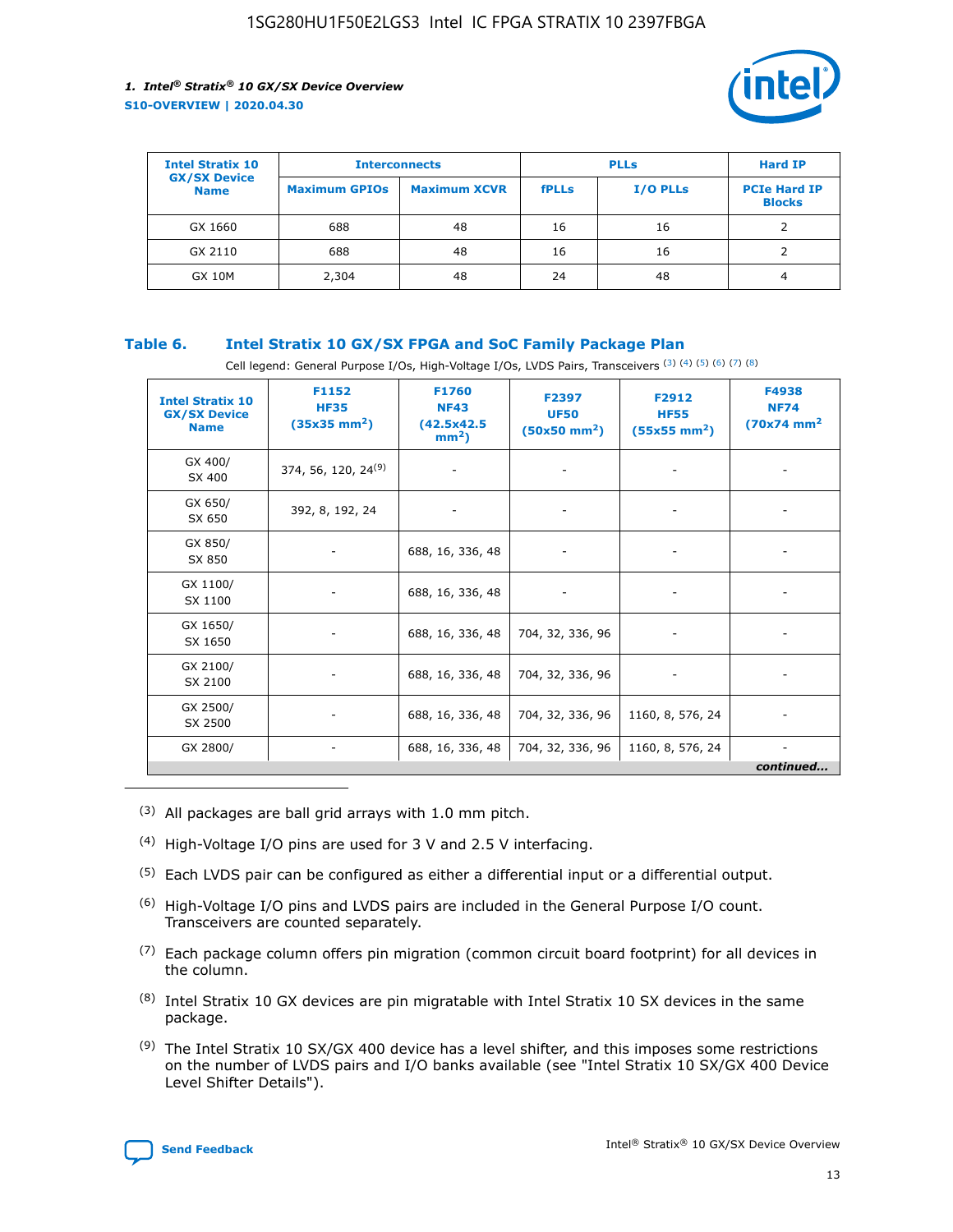

| <b>Intel Stratix 10</b><br><b>GX/SX Device</b><br><b>Name</b> | F1152<br><b>HF35</b><br>$(35x35)$ mm <sup>2</sup> ) | F1760<br><b>NF43</b><br>(42.5x42.5<br>$mm2$ ) | F2397<br><b>UF50</b><br>$(50x50 \text{ mm}^2)$ | F2912<br><b>HF55</b><br>$(55x55$ mm <sup>2</sup> ) | F4938<br><b>NF74</b><br>$(70x74)$ mm <sup>2</sup> |
|---------------------------------------------------------------|-----------------------------------------------------|-----------------------------------------------|------------------------------------------------|----------------------------------------------------|---------------------------------------------------|
| SX 2800                                                       |                                                     |                                               |                                                |                                                    |                                                   |
| GX 1660                                                       | ٠                                                   | 688, 16, 336, 48                              | -                                              |                                                    |                                                   |
| GX 2110                                                       | $\overline{\phantom{a}}$                            | 688, 16, 336, 48                              | -                                              |                                                    |                                                   |
| <b>GX 10M</b>                                                 | $\overline{\phantom{a}}$                            | $\overline{\phantom{a}}$                      |                                                |                                                    | 2304, 32, 1152,<br>48                             |





## **1.6. Intel Hyperflex Core Architecture**

Intel Stratix 10 FPGAs and SoCs are based on a core fabric featuring the new Intel Hyperflex core architecture. The Intel Hyperflex core architecture delivers 2X the clock frequency performance and up to 70% lower power compared to previous generation high-end FPGAs. Along with this performance breakthrough, the Intel Hyperflex core architecture delivers a number of advantages including:

- **Higher Throughput**—Capitalizes on 2X core clock frequency performance to obtain throughput breakthroughs
- **Improved Power Efficiency**—Uses reduced IP size, enabled by Intel Hyperflex, to consolidate designs which previously spanned multiple devices into a single device, thereby reducing power by up to 70% versus previous generation devices
- **Greater Design Functionality**—Uses faster clock frequency to reduce bus widths and reduce IP size, freeing up additional FPGA resources to add greater functionality
- **Increased Designer Productivity**—Boosts performance with less routing congestion and fewer design iterations using Hyper-Aware design tools, obtaining greater timing margin for more rapid timing closure

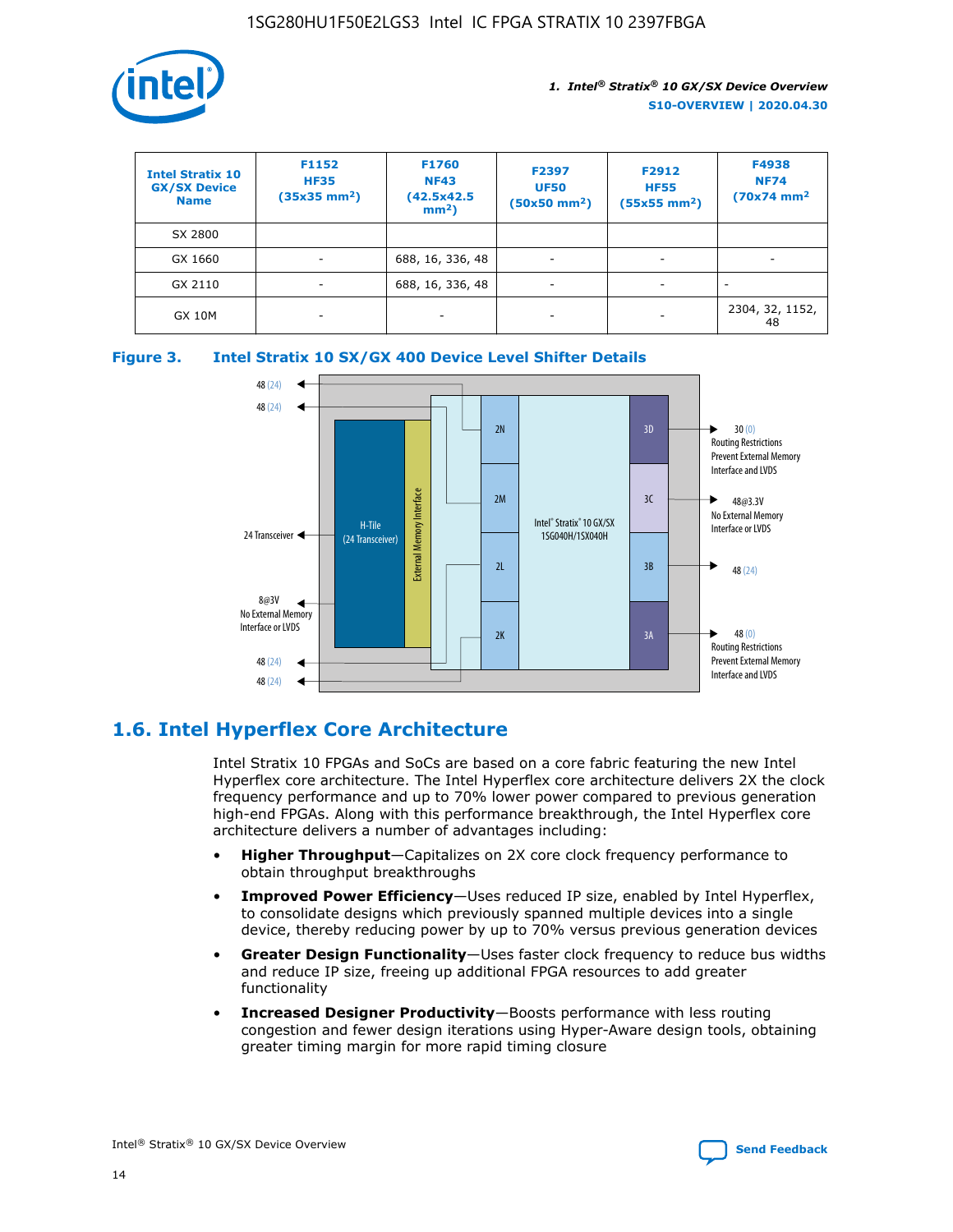

In addition to the traditional user registers found in the Adaptive Logic Modules (ALM), the Intel Hyperflex core architecture introduces additional bypassable registers everywhere throughout the fabric of the FPGA. These additional registers, called Hyper-Registers are available on every interconnect routing segment and at the inputs of all functional blocks.

#### **Figure 4. Bypassable Hyper-Register**



The Hyper-Registers enable the following key design techniques to achieve the 2X core performance increases:

- Fine grain Hyper-Retiming to eliminate critical paths
- Zero latency Hyper-Pipelining to eliminate routing delays
- Flexible Hyper-Optimization for best-in-class performance

By implementing these techniques in your design, the Hyper-Aware design tools automatically make use of the Hyper-Registers to achieve maximum core clock frequency.



## **Figure 5. Intel Hyperflex Core Architecture**

New Hyper-Registers throughout the core fabric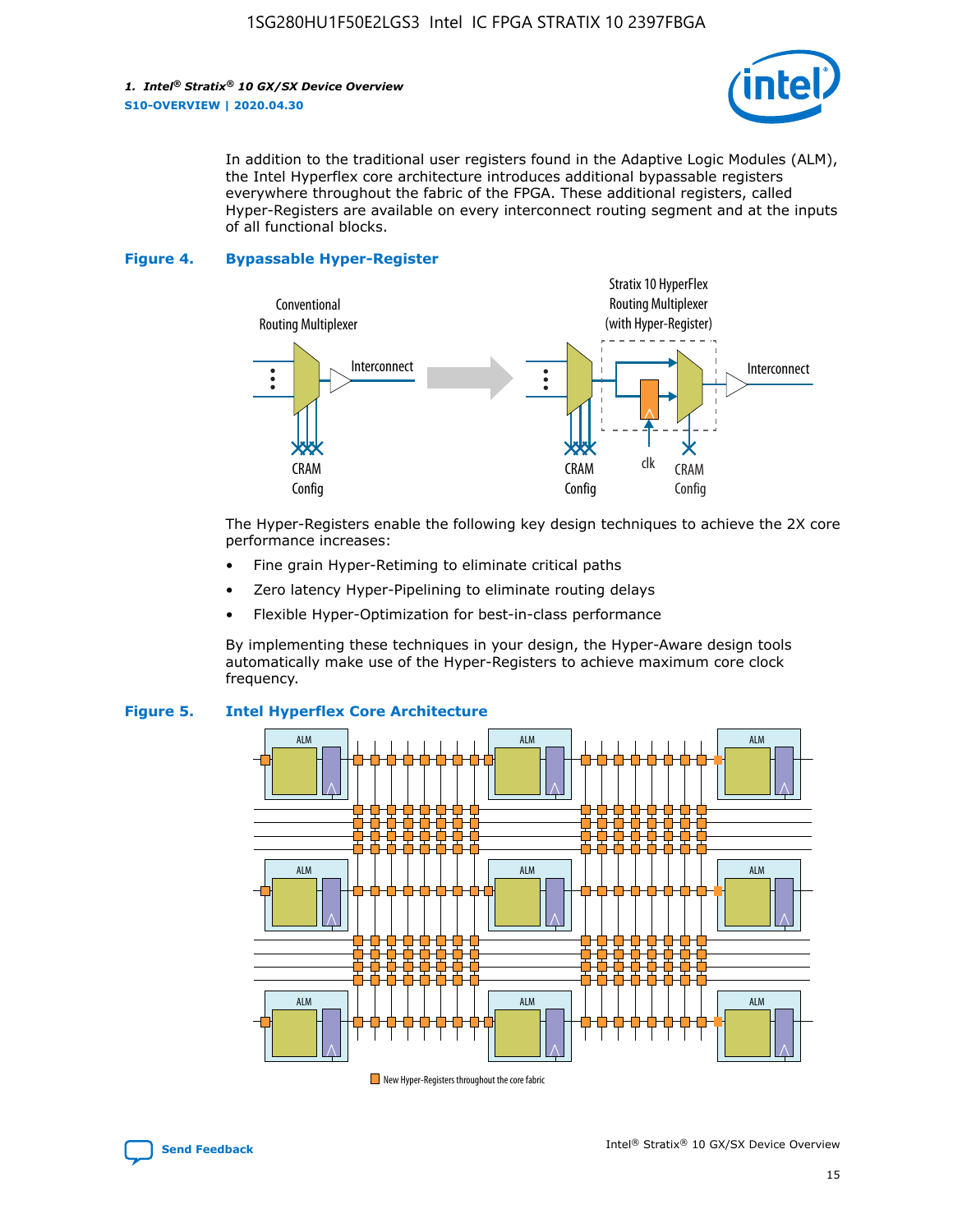

## **1.7. Heterogeneous 3D SiP Transceiver Tiles**

Intel Stratix 10 FPGAs and SoCs feature power efficient, high bandwidth, low latency transceivers. The transceivers are implemented on heterogeneous 3D System-in-Package (SiP) transceiver tiles, each containing 24 full-duplex transceiver channels. In addition to providing a high-performance transceiver solution to meet current connectivity needs, this allows for future flexibility and scalability as data rates, modulation schemes, and protocol IPs evolve.

## **Figure 6. Monolithic Core Fabric and Heterogeneous 3D SiP Transceiver Tiles**



## **Figure 7. Dual Core Fabric and Heterogeneous 3D SiP Transceiver Tiles (for the Intel Stratix 10 GX 10M Variant Only)**



Each transceiver tile contains:

- 24 full-duplex transceiver channels (PMA and PCS) $(10)$
- Reference clock distribution network
- Transmit PLLs
- High-speed clocking and bonding networks
- One instance of PCI Express hard IP

 $(10)$  12 full-duplex transceiver channels for the Intel Stratix 10 GX 10M variant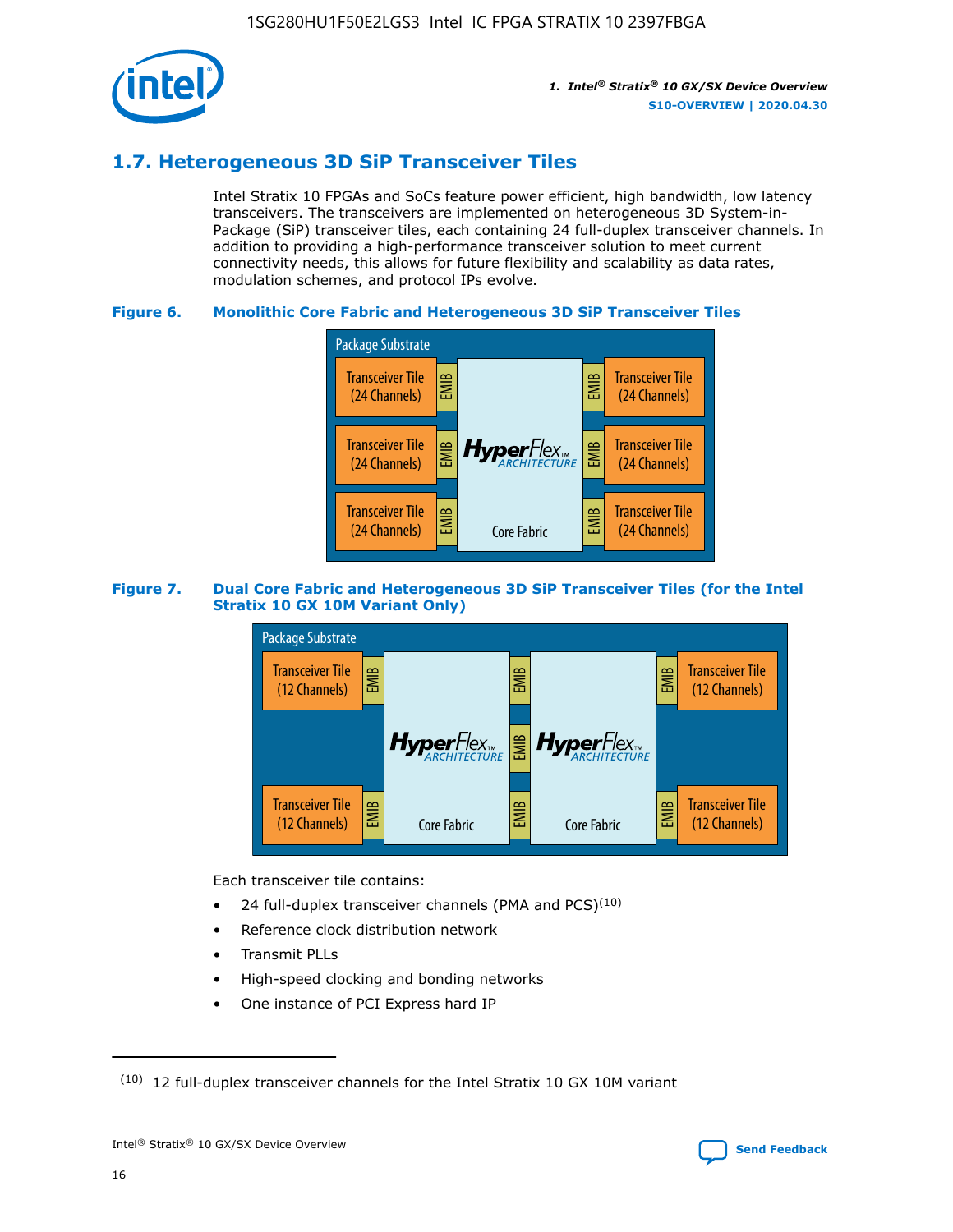



## **Figure 8. Heterogeneous 3D SiP Transceiver Tile Architecture**

## **1.8. Intel Stratix 10 Transceivers**

Intel Stratix 10 devices offer up to 96 total full-duplex transceiver channels. These channels provide continuous data rates from 1 Gbps to 28.3 Gbps for chip-to-chip, chip-to-module, and backplane applications. In each device,two thirds of the transceivers can be configured up to the maximum data rate of 28.3 Gbps to drive 100G interfaces and C form-factor pluggable CFP2/CFP4 optical modules. For longerreach backplane driving applications, advanced adaptive equalization circuits are used to equalize over 30 dB of system loss.

All transceiver channels feature a dedicated Physical Medium Attachment (PMA) and a hardened Physical Coding Sublayer (PCS).

- The PMA provides primary interfacing capabilities to physical channels.
- The PCS typically handles encoding/decoding, word alignment, and other preprocessing functions before transferring data to the FPGA core fabric.

Within each transceiver tile, the transceivers are arranged in four banks of six PMA-PCS groups. A wide variety of bonded and non-bonded data rate configurations are possible within each bank, and within each tile, using a highly configurable clock distribution network.

## **1.8.1. PMA Features**

PMA channels are comprised of transmitter (TX), receiver (RX), and high speed clocking resources.

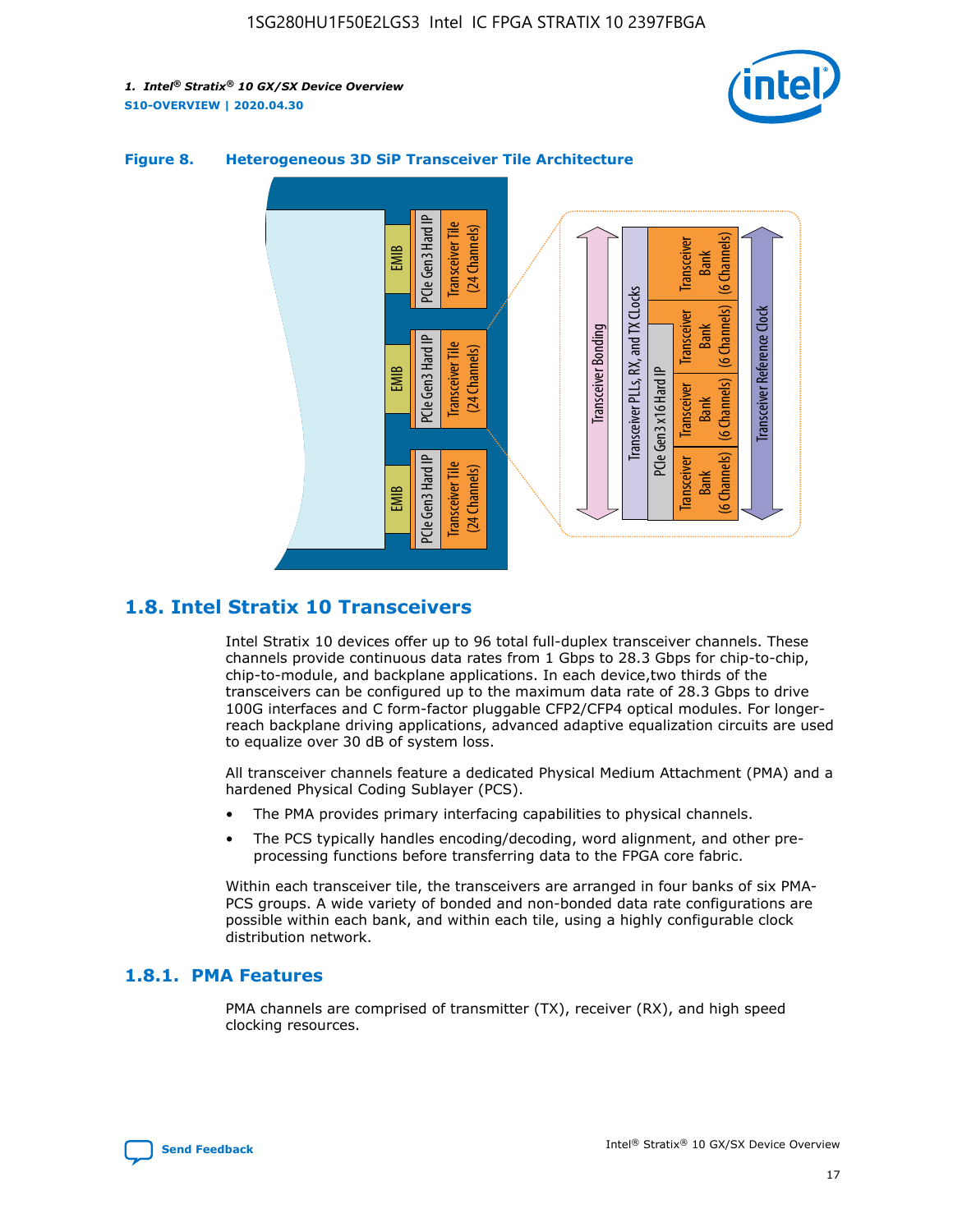

Intel Stratix 10 device features provide exceptional signal integrity at data rates up to 28.3 Gbps. Clocking options include ultra-low jitter LC tank-based (ATX) PLLs with optional fractional synthesis capability, channel PLLs operating as clock multiplier units (CMUs), and fractional synthesis PLLs (fPLLs).

- **ATX PLL**—can be configured in integer mode, or optionally, in a new fractional synthesis mode. Each ATX PLL spans the full frequency range of the supported data rate range providing a stable, flexible clock source with the lowest jitter.
- **CMU PLL**—when not being used as a transceiver, select PMA channels can be configured as channel PLLs operating as CMUs to provide an additional master clock source within the transceiver bank.
- **fPLL**—In addition, dedicated fPLLs are available with precision frequency synthesis capabilities. fPLLs can be used to synthesize multiple clock frequencies from a single reference clock source and replace multiple reference oscillators for multiprotocol and multi-rate applications.

On the receiver side, each PMA has an independent channel PLL that allows analog tracking for clock-data recovery. Each PMA also has advanced equalization circuits that compensate for transmission losses across a wide frequency spectrum.

- **Variable Gain Amplifier (VGA)**—to optimize the receiver's dynamic range
- **Continuous Time Linear Equalizer (CTLE)**—to compensate for channel losses with lowest power dissipation
- **Decision Feedback Equalizer (DFE)**—to provide additional equalization capability on backplanes even in the presence of crosstalk and reflections
- **On-Die Instrumentation (ODI)**—to provide on-chip eye monitoring capabilities (Eye Viewer). This capability helps to optimize link equalization parameters during board bring-up and supports in-system link diagnostics and equalization margin testing

## **Figure 9. Intel Stratix 10 Receiver Block Features**



All link equalization parameters feature automatic adaptation using the new Advanced Digital Adaptive Parametric Tuning (ADAPT) circuit. This circuit is used to dynamically set DFE tap weights, adjust CTLE parameters, and optimize VGA gain and threshold voltage. Finally, optimal and consistent signal integrity is ensured by using the new



Intel<sup>®</sup> Stratix<sup>®</sup> 10 GX/SX Device Overview **[Send Feedback](mailto:FPGAtechdocfeedback@intel.com?subject=Feedback%20on%20Intel%20Stratix%2010%20GX/SX%20Device%20Overview%20(S10-OVERVIEW%202020.04.30)&body=We%20appreciate%20your%20feedback.%20In%20your%20comments,%20also%20specify%20the%20page%20number%20or%20paragraph.%20Thank%20you.)** Send Feedback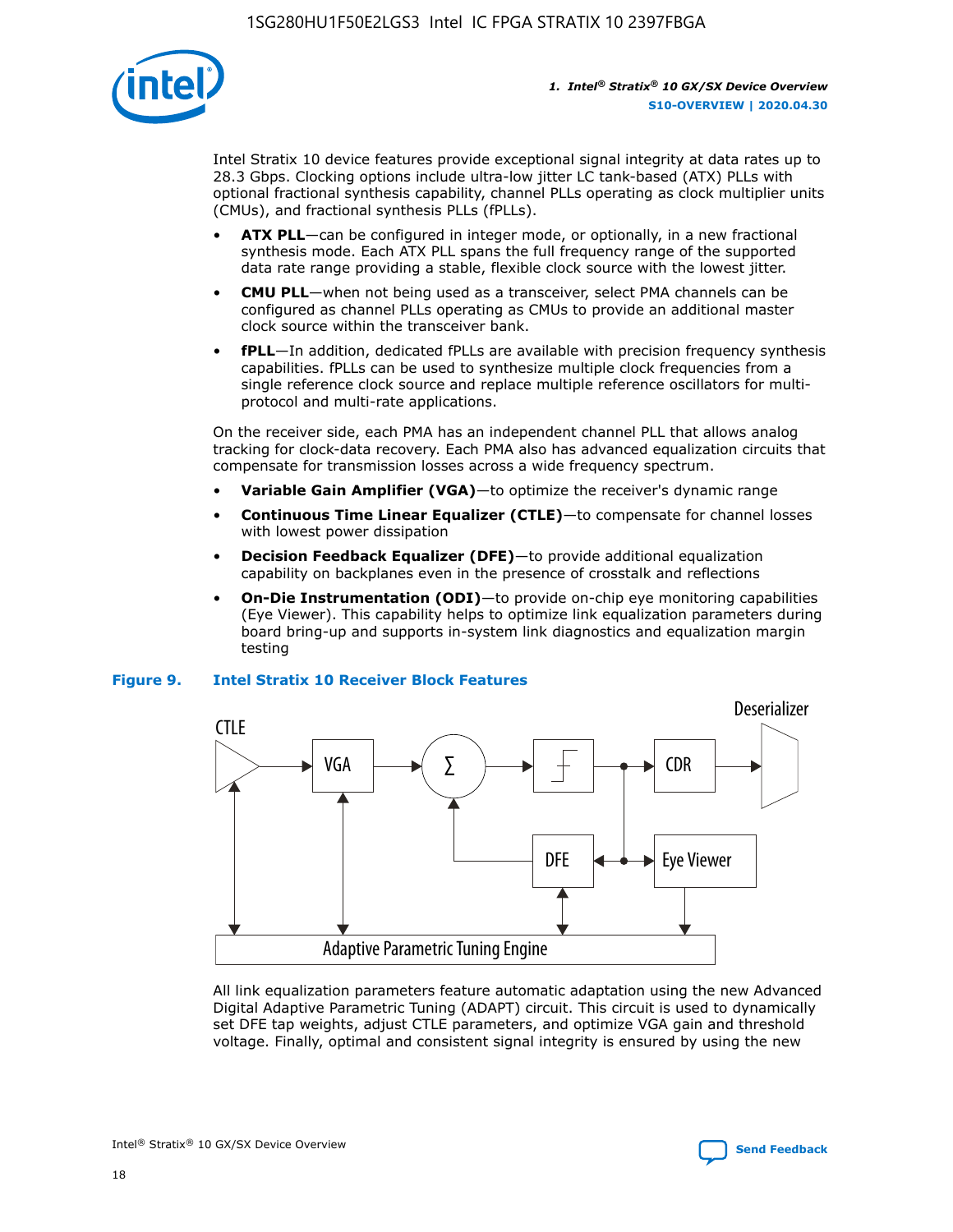

hardened Precision Signal Integrity Calibration Engine (PreSICE) to automatically calibrate all transceiver circuit blocks on power-up. This gives the most link margin and ensures robust, reliable, and error-free operation.

#### **Table 7. Transceiver PMA Features**

| <b>Feature</b>                                                       | <b>Capability</b>                                                                                                                                                                                         |
|----------------------------------------------------------------------|-----------------------------------------------------------------------------------------------------------------------------------------------------------------------------------------------------------|
| Chip-to-Chip Data Rates                                              | 1 Gbps (11) to 28.3 Gbps (Intel Stratix 10 GX/SX devices)                                                                                                                                                 |
| <b>Backplane Support</b>                                             | Drive backplanes at data rates up to 28.3 Gbps, including 10GBASE-KR compliance                                                                                                                           |
| Optical Module Support                                               | SFP+/SFP, XFP, CXP, QSFP/QSFP28, QSFPDD, CFP/CFP2/CFP4                                                                                                                                                    |
| Cable Driving Support                                                | SFP+ Direct Attach, PCI Express over cable, eSATA                                                                                                                                                         |
| <b>Transmit Pre-Emphasis</b>                                         | 5-tap transmit pre-emphasis and de-emphasis to compensate for system channel loss                                                                                                                         |
| Continuous Time Linear<br>Equalizer (CTLE)                           | Dual mode, high-gain, and high-data rate, linear receive equalization to compensate for<br>system channel loss                                                                                            |
| Decision Feedback Equalizer<br>(DFE)                                 | 15 fixed tap DFE to equalize backplane channel loss in the presence of crosstalk and noisy<br>environments                                                                                                |
| Advanced Digital Adaptive<br>Parametric Tuning (ADAPT)               | Fully digital adaptation engine to automatically adjust all link equalization parameters-<br>including CTLE, DFE, and VGA blocks-that provide optimal link margin without intervention<br>from user logic |
| Precision Signal Integrity<br>Calibration Engine (PreSICE)           | Hardened calibration controller to quickly calibrate all transceiver control parameters on<br>power-up, which provides the optimal signal integrity and jitter performance                                |
| <b>ATX Transmit PLLs</b>                                             | Low jitter ATX (inductor-capacitor) transmit PLLs with continuous tuning range to cover a<br>wide range of standard and proprietary protocols, with optional fractional frequency<br>synthesis capability |
| <b>Fractional PLLs</b>                                               | On-chip fractional frequency synthesizers to replace on-board crystal oscillators and reduce<br>system cost                                                                                               |
| Digitally Assisted Analog<br>CDR.                                    | Superior jitter tolerance with fast lock time                                                                                                                                                             |
| On-Die Instrumentation-<br>Eye Viewer and Jitter Margin<br>Tool      | Simplify board bring-up, debug, and diagnostics with non-intrusive, high-resolution eye<br>monitoring (Eye Viewer). Also inject jitter from transmitter to test link margin in system.                    |
| Dynamic Reconfiguration                                              | Allows for independent control of each transceiver channel Avalon memory-mapped<br>interface for the most transceiver flexibility.                                                                        |
| Multiple PCS-PMA and PCS-<br>Core to FPGA fabric interface<br>widths | 8, 10, 16, 20, 32, 40, or 64 bit interface widths for flexibility of deserialization width,<br>encoding, and reduced latency                                                                              |

## **1.8.2. PCS Features**

Intel Stratix 10 PMA channels interface with core logic through configurable and bypassable PCS interface layers.

The PCS contains multiple gearbox implementations to decouple the PMA and PCS interface widths. This feature provides the flexibility to implement a wide range of applications with 8, 10, 16, 20, 32, 40, or 64 bit interface width between each transceiver and the core logic.

 $(11)$  Stratix 10 transceivers can support data rates below 1 Gbps with over sampling.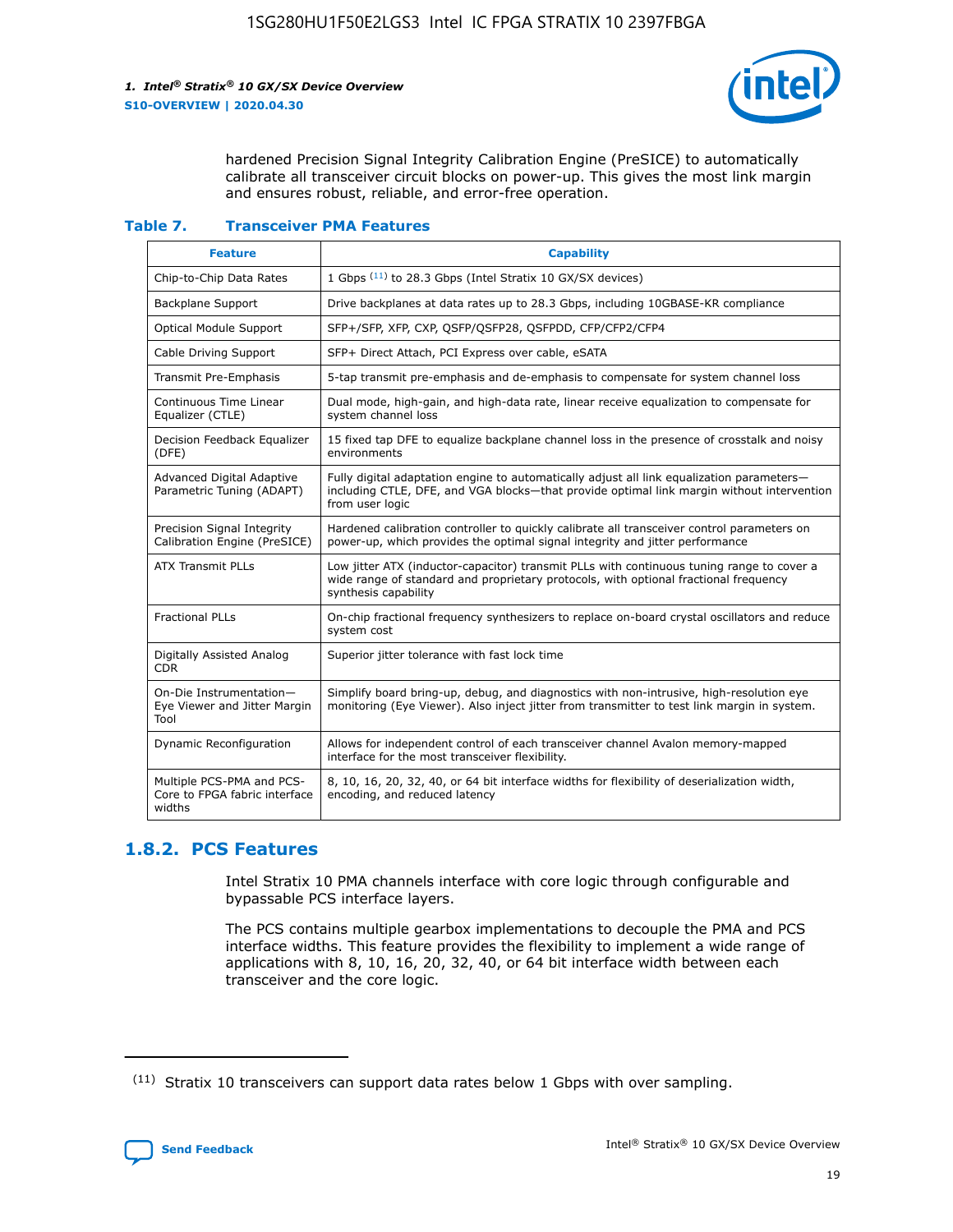

The PCS also contains hard IP to support a variety of standard and proprietary protocols across a wide range of data rates and encoding schemes. The Standard PCS mode provides support for 8B/10B encoded applications up to 12.5 Gbps. The Enhanced PCS mode supports 64B/66B and 64B/67B encoded applications up to 17.4 Gbps. The enhanced PCS mode also includes an integrated 10GBASE-KR/40GBASE-KR4 Forward Error Correction (FEC) circuit. For highly customized implementations, a PCS Direct mode provides an interface up to 64 bits wide to allow for custom encoding and support for data rates up to 28.3 Gbps.

For more information about the PCS-Core interface or the double rate transfer mode, refer to the *Intel Stratix 10 L- and H-Tile Transceiver PHY User Guide*, and the *Intel Stratix 10 E-Tile Transceiver PHY User Guide*.

| <b>PCS Protocol</b><br><b>Support</b>           | <b>Data Rate (Gbps)</b> | <b>Transmitter Data Path</b>                                                                                                                                              | <b>Receiver Data Path</b>                                                                                                                                                                                      |
|-------------------------------------------------|-------------------------|---------------------------------------------------------------------------------------------------------------------------------------------------------------------------|----------------------------------------------------------------------------------------------------------------------------------------------------------------------------------------------------------------|
| Standard PCS                                    | 1 to 12.5               | Phase compensation FIFO, byte<br>serializer, 8B/10B encoder, bit-slipper,<br>channel bonding                                                                              | Rate match FIFO, word-aligner, 8B/10B<br>decoder, byte deserializer, byte<br>ordering                                                                                                                          |
| PCI Express<br>Gen1/Gen2 x1,<br>x2, x4, x8, x16 | $2.5$ and $5.0$         | Same as Standard PCS plus PIPE 2.0<br>interface to core                                                                                                                   | Same as Standard PCS plus PIPE 2.0<br>interface to core                                                                                                                                                        |
| PCI Express Gen3<br>x1, x2, x4, x8,<br>x16      | 8.0                     | Phase compensation FIFO, byte<br>serializer, encoder, scrambler, bit-<br>slipper, gear box, channel bonding, and<br>PIPE 3.0 interface to core, auto speed<br>negotiation | Rate match FIFO (0-600 ppm mode),<br>word-aligner, decoder, descrambler,<br>phase compensation FIFO, block sync,<br>byte deserializer, byte ordering, PIPE<br>3.0 interface to core, auto speed<br>negotiation |
| CPRI                                            | 0.6144 to 9.8           | Same as Standard PCS plus<br>deterministic latency serialization                                                                                                          | Same as Standard PCS plus<br>deterministic latency deserialization                                                                                                                                             |
| <b>Enhanced PCS</b>                             | 2.5 to 17.4             | FIFO, channel bonding, bit-slipper, and<br>gear box                                                                                                                       | FIFO, block sync, bit-slipper, and gear<br>box                                                                                                                                                                 |
| 10GBASE-R                                       | 10.3125                 | FIFO, 64B/66B encoder, scrambler,<br>FEC, and gear box                                                                                                                    | FIFO, 64B/66B decoder, descrambler,<br>block sync, FEC, and gear box                                                                                                                                           |
| Interlaken                                      | 4.9 to 17.4             | FIFO, channel bonding, frame<br>generator, CRC-32 generator,<br>scrambler, disparity generator, bit-<br>slipper, and gear box                                             | FIFO, CRC-32 checker, frame sync,<br>descrambler, disparity checker, block<br>sync, and gear box                                                                                                               |
| SFI-S/SFI-5.2                                   | 11.3                    | FIFO, channel bonding, bit-slipper, and<br>gear box                                                                                                                       | FIFO, bit-slipper, and gear box                                                                                                                                                                                |
| <b>IEEE 1588</b>                                | 1.25 to 10.3125         | FIFO (fixed latency), 64B/66B encoder,<br>scrambler, and gear box                                                                                                         | FIFO (fixed latency), 64B/66B decoder,<br>descrambler, block sync, and gear box                                                                                                                                |
| SDI                                             | up to 12.5              | FIFO and gear box                                                                                                                                                         | FIFO, bit-slipper, and gear box                                                                                                                                                                                |
| GigE                                            | 1.25                    | Same as Standard PCS plus GigE state<br>machine                                                                                                                           | Same as Standard PCS plus GigE state<br>machine                                                                                                                                                                |
| <b>PCS Direct</b>                               | up to 28.3              | Custom                                                                                                                                                                    | Custom                                                                                                                                                                                                         |

## **Table 8. Transceiver PCS Features**

#### **Related Information**

[Intel Stratix 10 L- and H-Tile Transceiver PHY User Guide](https://www.altera.com/documentation/wry1479165198810.html)

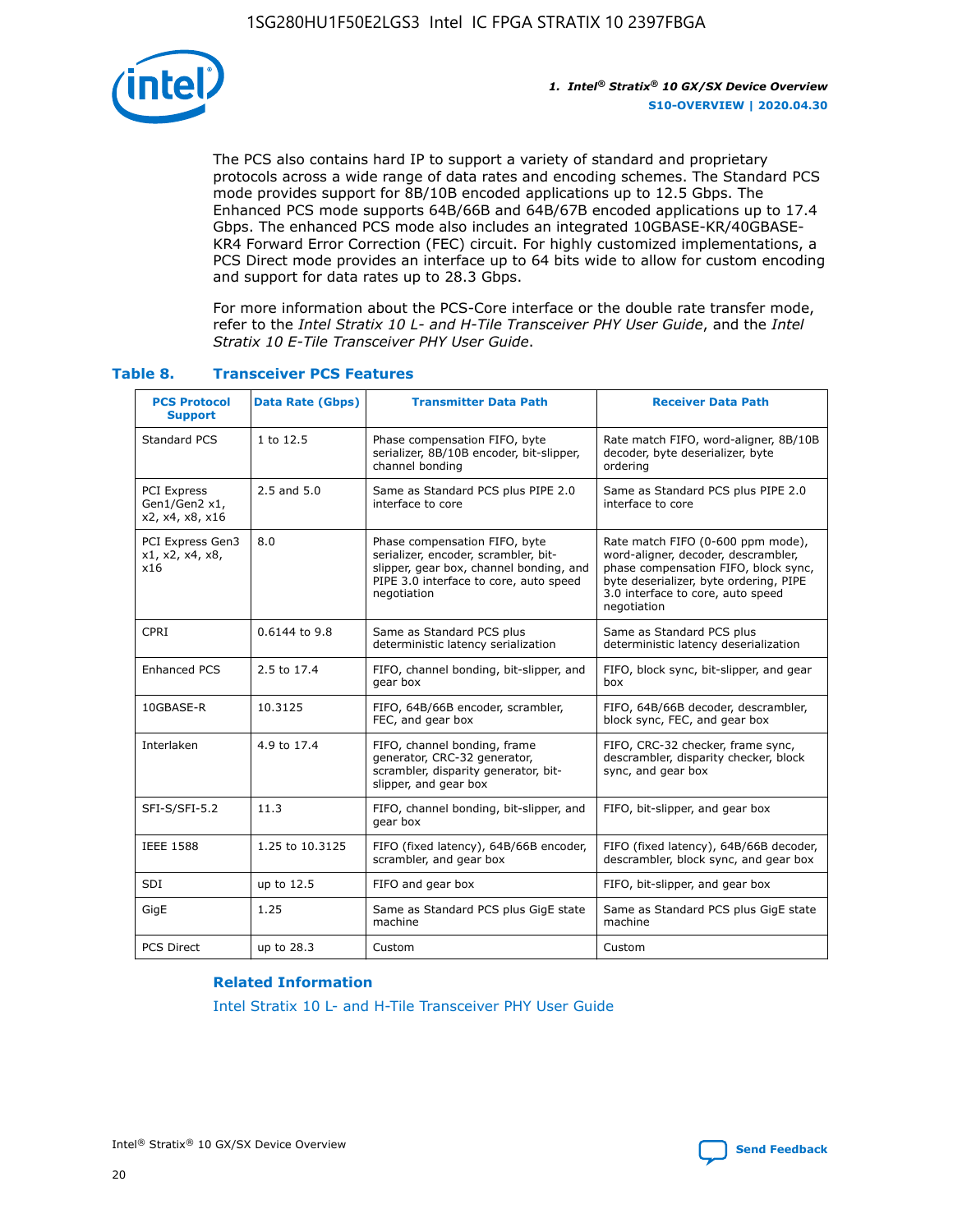

## **1.9. PCI Express Gen1/Gen2/Gen3 Hard IP**

Intel Stratix 10 devices contain embedded PCI Express hard IP designed for performance, ease-of-use, increased functionality, and designer productivity.

The PCI Express hard IP consists of the PHY, Data Link, and Transaction layers. It also supports PCI Express Gen1/Gen2/Gen3 end point and root port, in x1/x2/x4/x8/x16 lane configurations. The PCI Express hard IP is capable of operating independently from the core logic (autonomous mode). This feature allows the PCI Express link to power up and complete link training in less than 100 ms, while the rest of the device is still in the process of being configured. The hard IP also provides added functionality, which makes it easier to support emerging features such as Single Root I/O Virtualization (SR-IOV) and optional protocol extensions.

The PCI Express hard IP has improved end-to-end data path protection using Error Checking and Correction (ECC). In addition, the hard IP supports configuration of the device via protocol (CvP) across the PCI Express bus at Gen1/Gen2/Gen3 rates.

## **1.10. Interlaken PCS Hard IP**

Intel Stratix 10 devices have integrated Interlaken PCS hard IP supporting rates up to 17.4 Gbps per lane.

The Interlaken PCS hard IP is based on the proven functionality of the PCS developed for Intel's previous generation FPGAs, which has demonstrated interoperability with Interlaken ASSP vendors and third-party IP suppliers. The Interlaken PCS hard IP is present in every transceiver channel in Intel Stratix 10 devices.

## **1.11. 10G Ethernet Hard IP**

Intel Stratix 10 devices include IEEE 802.3 10-Gbps Ethernet (10GbE) compliant 10GBASE-R PCS and PMA hard IP. The scalable 10GbE hard IP supports multiple independent 10GbE ports while using a single PLL for all the 10GBASE-R PCS instantiations, which saves on core logic resources and clock networks.

The integrated serial transceivers simplify multi-port 10GbE systems compared to 10 GbE Attachment Unit Interface (XAUI) interfaces that require an external XAUI-to-10G PHY. Furthermore, the integrated transceivers incorporate signal conditioning circuits, which enable direct connection to standard 10G XFP and SFP+ pluggable optical modules. The transceivers also support backplane Ethernet applications and include a hard 10GBASE-KR/40GBASE-KR4 Forward Error Correction (FEC) circuit that can be used for both 10G and 40G applications. The integrated 10G Ethernet hard IP and 10G transceivers save external PHY cost, board space and system power. The 10G Ethernet PCS hard IP and 10GBASE-KR FEC are present in every transceiver channel.

## **1.12. External Memory and General Purpose I/O**

Intel Stratix 10 devices offer substantial external memory bandwidth, with up to ten 72 bit wide DDR4 memory interfaces running at up to 2666 Mbps. For external memory interface and LVDS restrictions, see [AN 906: Intel Stratix 10 GX 400, SX 400,](https://www.intel.com/content/www/us/en/programmable/documentation/sjf1574667190623.html#bft1574667627484) [and TX 400 Routing and Designing Floorplan Guidelines.](https://www.intel.com/content/www/us/en/programmable/documentation/sjf1574667190623.html#bft1574667627484)

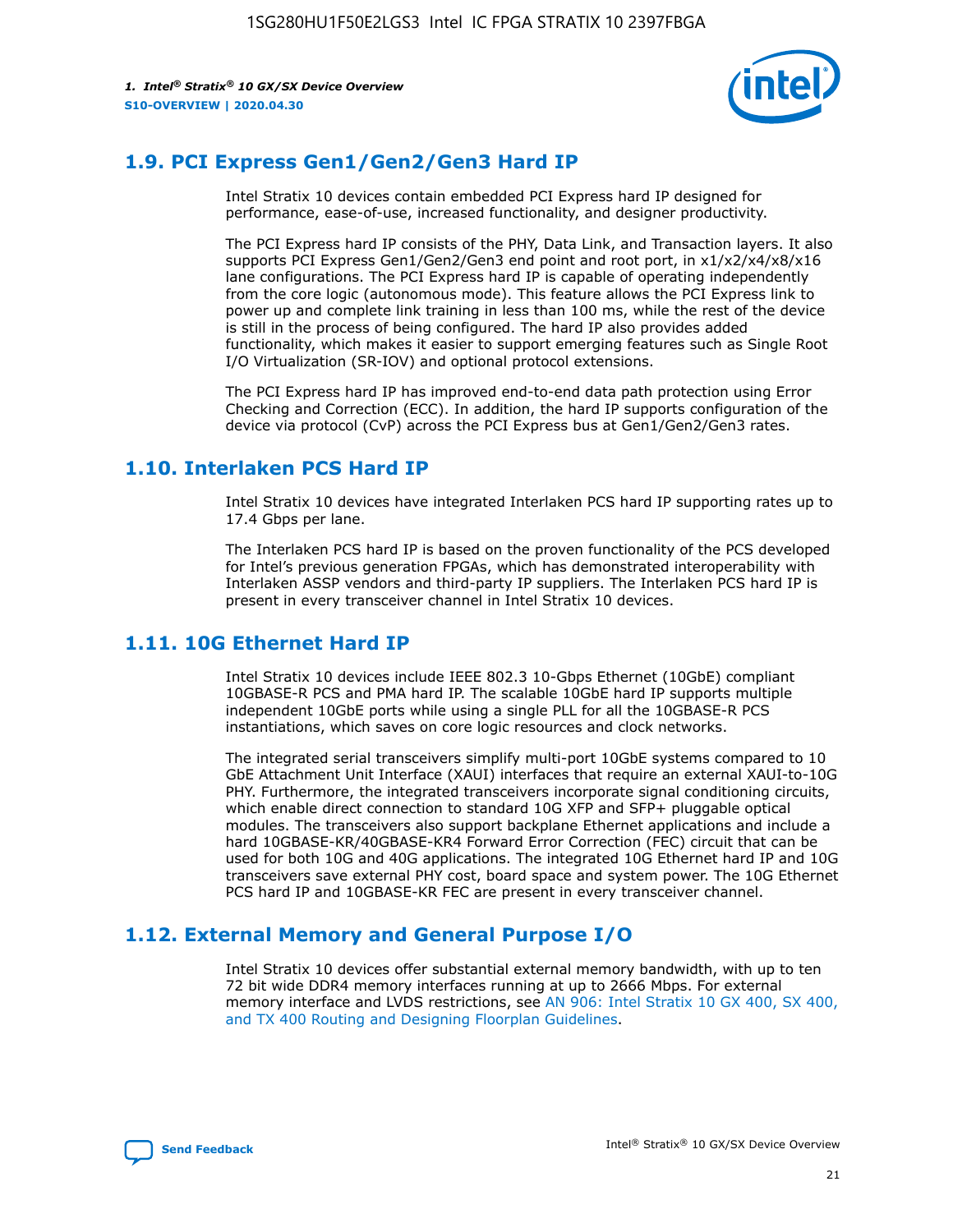

This bandwidth is provided along with the ease of design, lower power, and resource efficiencies of hardened high-performance memory controllers. The external memory interfaces can be configured up to a maximum width of 144 bits when using either hard or soft memory controllers.

## **Figure 10. Hard Memory Controller**



Each I/O bank contains 48 general purpose I/Os and a high-efficiency hard memory controller capable of supporting many different memory types, each with different performance capabilities. The hard memory controller is also capable of being bypassed and replaced by a soft controller implemented in user logic. The I/Os each have a hardened double data rate (DDR) read/write path (PHY) capable of performing key memory interface functionality such as:

- Read/write leveling
- FIFO buffering to lower latency and improve margin
- Timing calibration
- On-chip termination

The timing calibration is aided by the inclusion of hard microcontrollers based on Intel's Nios® II technology, specifically tailored to control the calibration of multiple memory interfaces. This calibration allows the Intel Stratix 10 device to compensate for any changes in process, voltage, or temperature either within the Intel Stratix 10 device itself, or within the external memory device. The advanced calibration algorithms ensure maximum bandwidth and robust timing margin across all operating conditions.

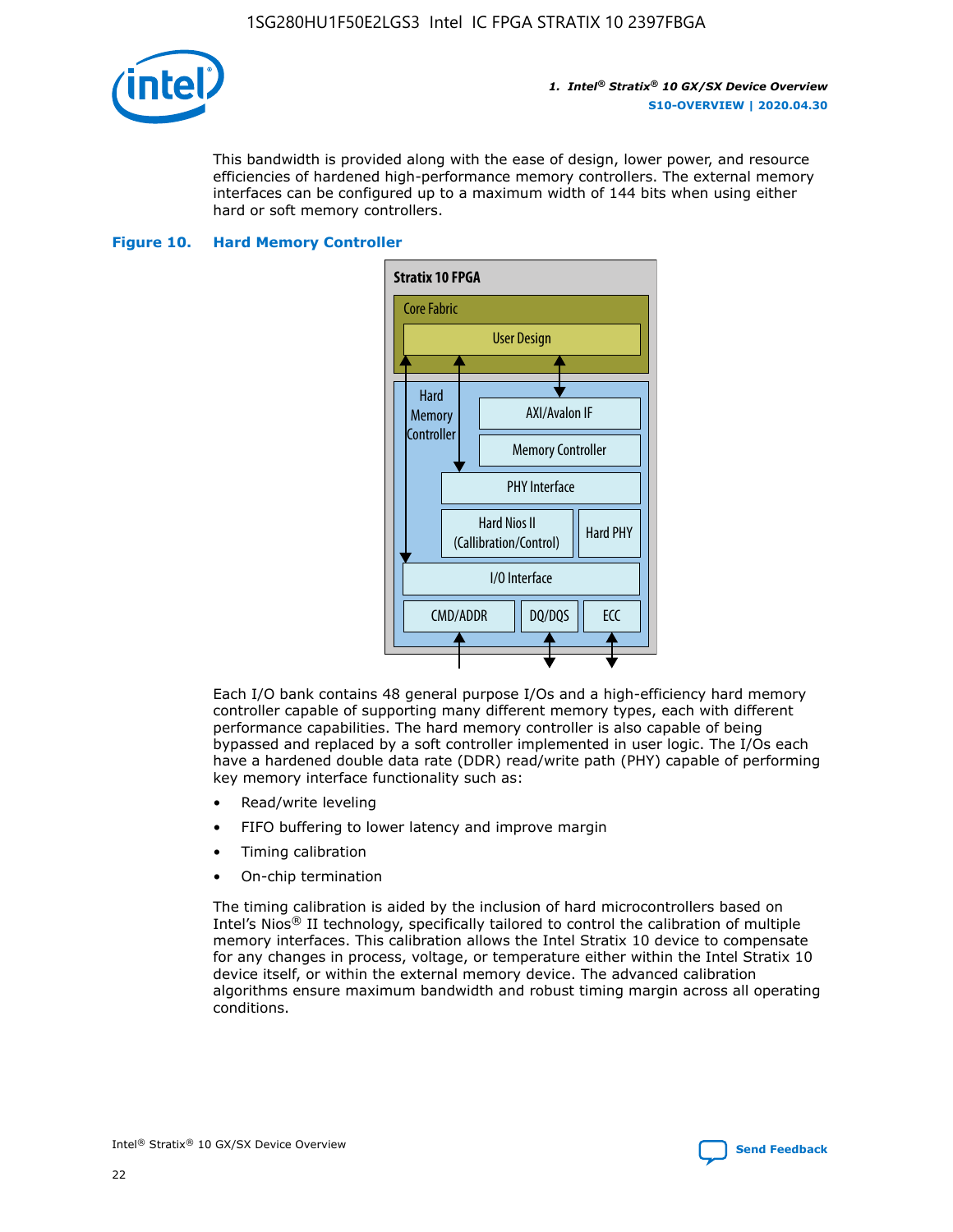

#### **Table 9. External Memory Interface Performance**

The listed speeds are for the 1-rank case.

| <b>Interface</b> | <b>Controller Type</b> | <b>Performance</b><br>(maximum rate possible) |
|------------------|------------------------|-----------------------------------------------|
| DDR4             | Hard                   | 2666 Mbps                                     |
| DDR <sub>3</sub> | Hard                   | 2133 Mbps                                     |
| QDRII+           | Soft                   | 1,100 Mtps                                    |
| QDRII+ Xtreme    | Soft                   | 1,266 Mtps                                    |
| <b>ODRIV</b>     | Soft                   | 2,133 Mtps                                    |
| RLDRAM III       | Soft                   | 2400 Mbps                                     |
| <b>RLDRAM II</b> | Soft                   | 533 Mbps                                      |

In addition to parallel memory interfaces, Intel Stratix 10 devices support serial memory technologies such as the Hybrid Memory Cube (HMC). The HMC is supported by the Intel Stratix 10 high-speed serial transceivers, which connect up to four HMC links, with each link running at data rates of 15 Gbps (HMC short reach specification).

Intel Stratix 10 devices also feature general purpose I/Os capable of supporting a wide range of single-ended and differential I/O interfaces. LVDS rates up to 1.6 Gbps are supported, with each pair of pins having both a differential driver and a differential input buffer. This enables configurable direction for each LVDS pair.

## **1.13. Adaptive Logic Module (ALM)**

Intel Stratix 10 devices use a similar adaptive logic module (ALM) as the previous generation Intel Arria 10 and Stratix V FPGAs, allowing for efficient implementation of logic functions and easy conversion of IP between the devices.

The ALM block diagram shown in the following figure has eight inputs with a fracturable look-up table (LUT), two dedicated embedded adders, and four dedicated registers.

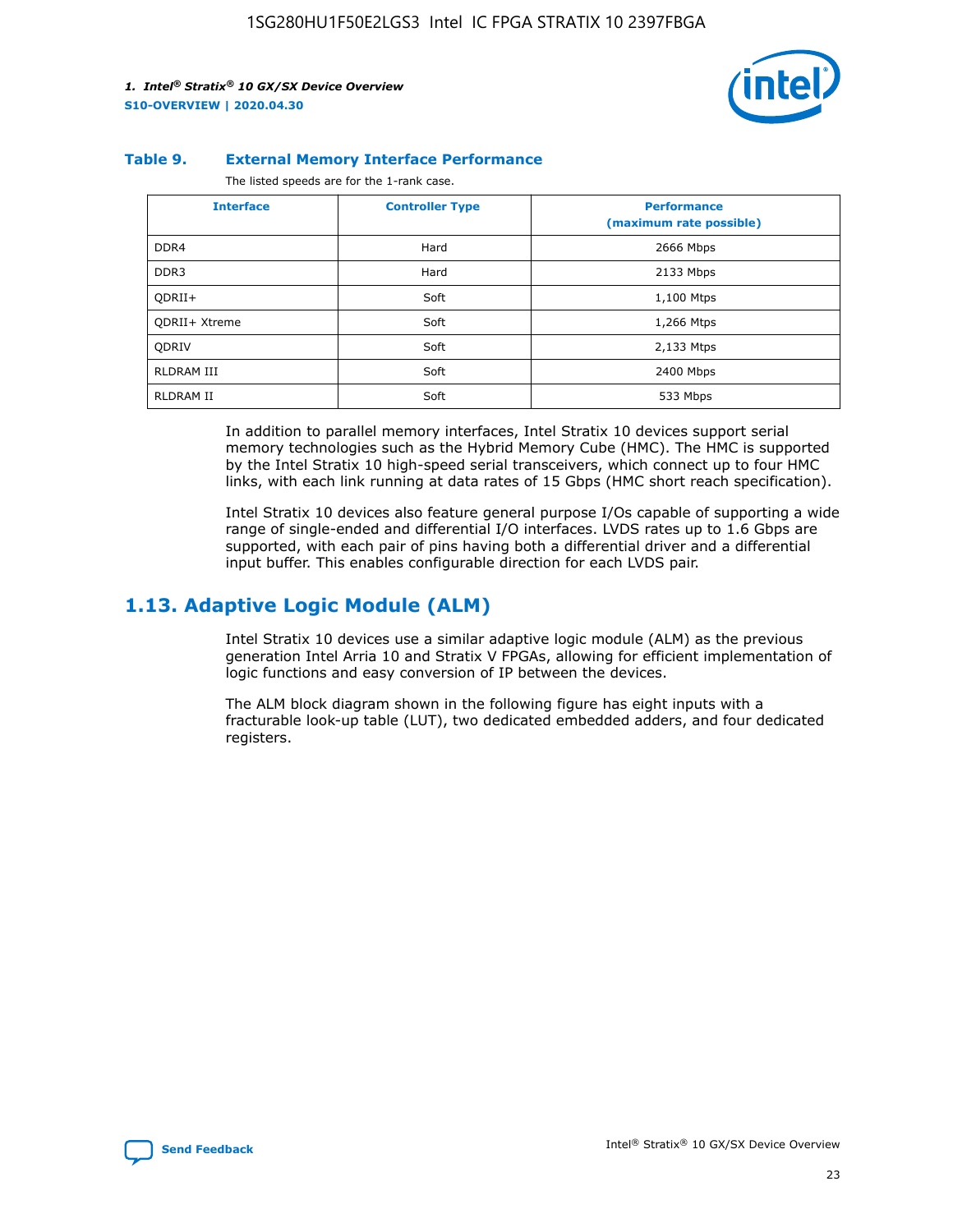

## **Figure 11. Intel Stratix 10 FPGA and SoC ALM Block Diagram**



Key features and capabilities of the ALM include:

- High register count with 4 registers per 8-input fracturable LUT, operating in conjunction with the new Intel Hyperflex architecture, enables Intel Stratix 10 devices to maximize core performance at very high core logic utilization
- Implements select 7-input logic functions, all 6-input logic functions, and two independent functions consisting of smaller LUT sizes (such as two independent 4 input LUTs) to optimize core logic utilization

The Intel Quartus Prime software takes advantage of the ALM logic structure to deliver the highest performance, optimal logic utilization, and lowest compile times. The Intel Quartus Prime software simplifies design reuse as it automatically maps legacy designs into the Intel Stratix 10 ALM architecture.

## **1.14. Core Clocking**

Core clocking in Intel Stratix 10 devices makes use of programmable clock tree synthesis.

This technique uses dedicated clock tree routing and switching circuits, and allows the Intel Quartus Prime software to create the exact clock trees required for your design. Clock tree synthesis minimizes clock tree insertion delay, reduces dynamic power dissipation in the clock tree and allows greater clocking flexibility in the core while still maintaining backwards compatibility with legacy global and regional clocking schemes.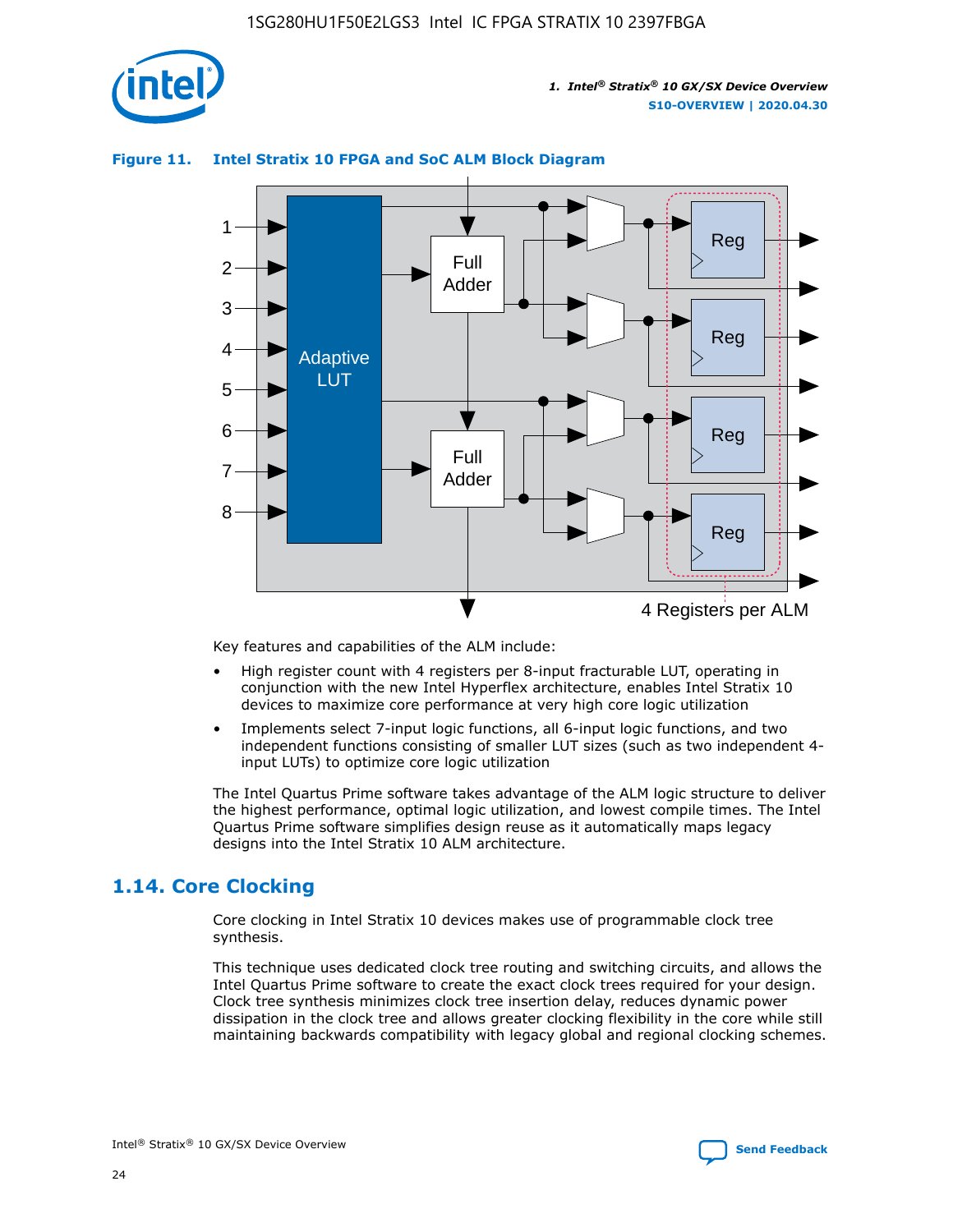

The core clock network in Intel Stratix 10 devices supports the new Intel Hyperflex core architecture at clock rates up to 1 GHz. It also supports the hard memory controllers up to 2666 Mbps with a quarter rate transfer to the core. The core clock network is supported by dedicated clock input pins, fractional clock synthesis PLLs, and integer I/O PLLs.

## **1.15. Fractional Synthesis PLLs and I/O PLLs**

Intel Stratix 10 devices have up to 32 fractional synthesis PLLs (fPLL) available for use with transceivers or in the core fabric.

The fPLLs are located in the 3D SiP transceiver L-tiles and H-tiles, eight per tile, adjacent to the transceiver channels. The fPLLs can be used to reduce both the number of oscillators required on the board and the number of clock pins required, by synthesizing multiple clock frequencies from a single reference clock source. In addition to synthesizing reference clock frequencies for the transceiver transmit PLLs, the fPLLs can also be used directly for transmit clocking. Each fPLL can be independently configured for conventional integer mode, or enhanced fractional synthesis mode with third-order delta-sigma modulation.

In addition to the fPLLs, Intel Stratix 10 devices contain up to 24 integer I/O PLLs (IOPLLs) available for general purpose use in the core fabric and for simplifying the design of external memory interfaces and high-speed LVDS interfaces. The IOPLLs are located in each bank of 48 general purpose I/O, 1 per I/O bank, adjacent to the hard memory controllers and LVDS SerDes in each I/O bank. This makes it easier to close timing because the IOPLLs are tightly coupled with the I/Os that need to use them. The IOPLLs can be used for general purpose applications in the core such as clock network delay compensation and zero-delay clock buffering.

## **1.16. Internal Embedded Memory**

Intel Stratix 10 devices contain two types of embedded memory blocks: M20K (20 Kb) and MLAB (640 bit).

The M20K and MLAB blocks are familiar block sizes carried over from previous Intel device families. The MLAB blocks are ideal for wide and shallow memories, while the M20K blocks are intended to support larger memory configurations and include hard ECC. Both M20K and MLAB embedded memory blocks can be configured as a singleport or dual-port RAM, FIFO, ROM, or shift register. These memory blocks are highly flexible and support a number of memory configurations as shown in Table 10 on page 25.

#### **Table 10. Internal Embedded Memory Block Configurations**

| MLAB (640 bits)                                                | <b>M20K (20 Kb)</b>                                                                    |
|----------------------------------------------------------------|----------------------------------------------------------------------------------------|
| $64 \times 10$ (supported through emulation)<br>$32 \times 20$ | $2K \times 10$ (or $x8$ )<br>$1K \times 20$ (or $x16$ )<br>$512 \times 40$ (or $x32$ ) |

## **1.17. Variable Precision DSP Block**

The Intel Stratix 10 DSP blocks are based upon the Variable Precision DSP Architecture used in Intel's previous generation devices. They feature hard fixed point and IEEE 754 compliant floating point capability.

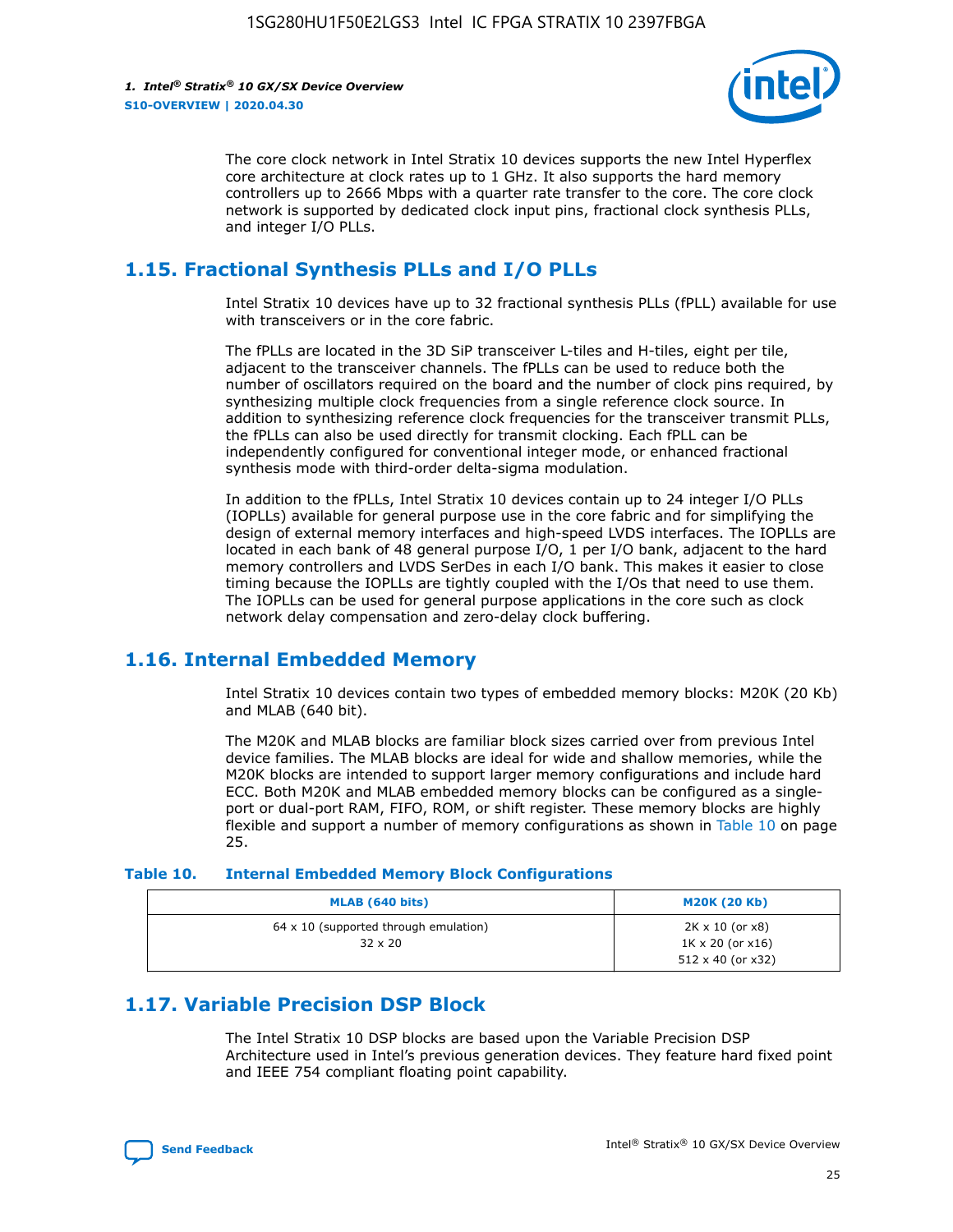

The DSP blocks can be configured to support signal processing with precision ranging from 18x19 up to 54x54. A pipeline register has been added to increase the maximum operating frequency of the DSP block and reduce power consumption.





#### **Figure 13. DSP Block: High Precision Fixed Point Mode**



Intel<sup>®</sup> Stratix<sup>®</sup> 10 GX/SX Device Overview **[Send Feedback](mailto:FPGAtechdocfeedback@intel.com?subject=Feedback%20on%20Intel%20Stratix%2010%20GX/SX%20Device%20Overview%20(S10-OVERVIEW%202020.04.30)&body=We%20appreciate%20your%20feedback.%20In%20your%20comments,%20also%20specify%20the%20page%20number%20or%20paragraph.%20Thank%20you.)** Send Feedback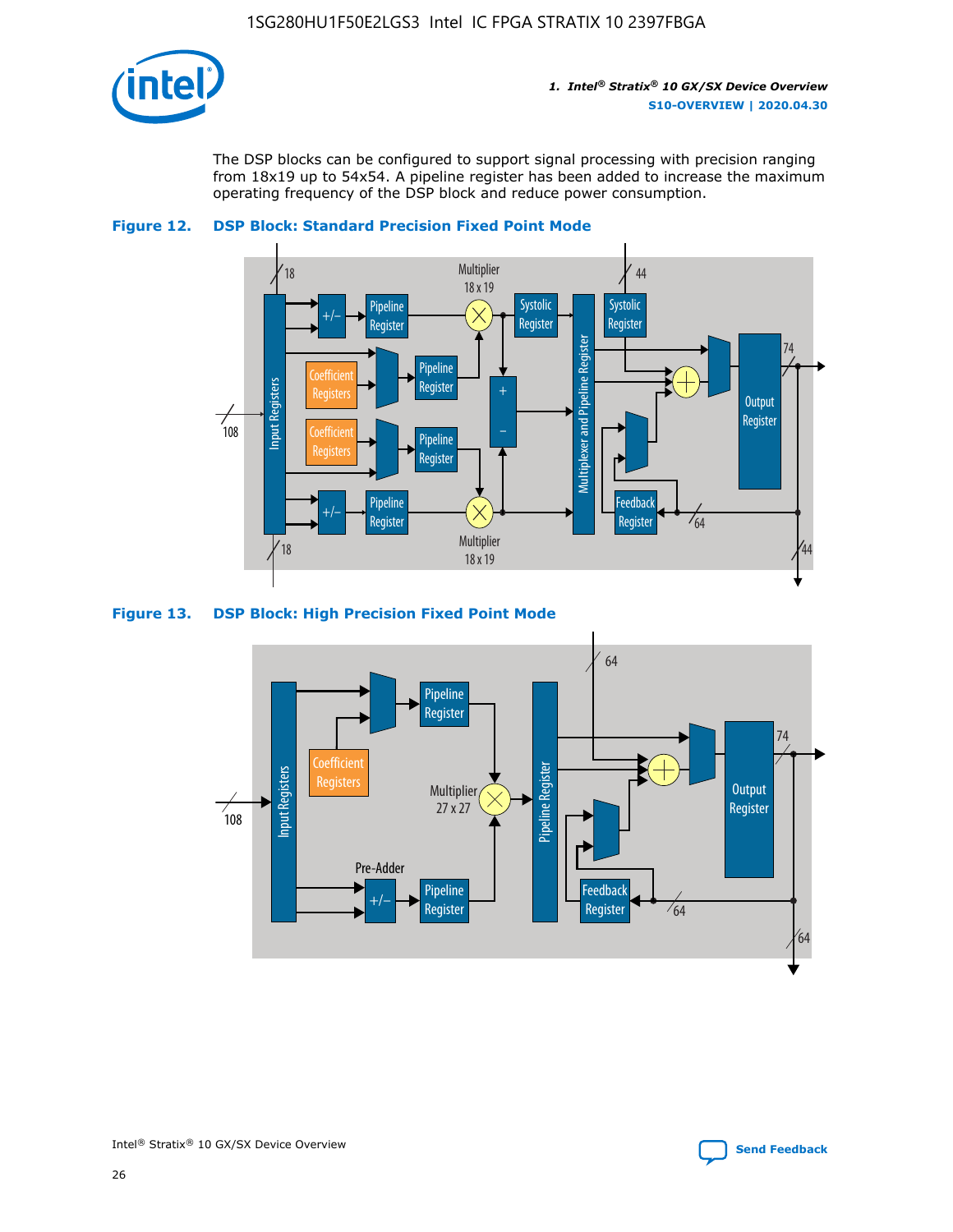



## **Figure 14. DSP Block: Single Precision Floating Point Mode**

Each DSP block can be independently configured at compile time as either dual 18x19 or a single 27x27 multiply accumulate. With a dedicated 64 bit cascade bus, multiple variable precision DSP blocks can be cascaded to implement even higher precision DSP functions efficiently.

In floating point mode, each DSP block provides one single precision floating point multiplier and adder. Floating point additions, multiplications, mult-adds and multaccumulates are supported.

The following table shows how different precisions are accommodated within a DSP block, or by utilizing multiple blocks.

| <b>Multiplier Size</b>             | <b>DSP Block Resources</b>                                                               | <b>Expected Usage</b>           |
|------------------------------------|------------------------------------------------------------------------------------------|---------------------------------|
| $18x19$ bits                       | 1/2 of Variable Precision DSP Block                                                      | Medium precision fixed point    |
| 27x27 bits                         | 1 Variable Precision DSP Block                                                           | High precision fixed point      |
| $19x36$ bits                       | 1 Variable Precision DSP Block with external<br>adder                                    | Fixed point FFTs                |
| 36x36 bits                         | 2 Variable Precision DSP Blocks with external<br>adder                                   | Very high precision fixed point |
| 54x54 bits                         | 4 Variable Precision DSP Blocks with external<br>adder                                   | Double Precision floating point |
| Single Precision<br>floating point | 1 Single Precision floating point adder, 1 Single<br>Precision floating point multiplier | Floating point                  |

#### **Table 11. Variable Precision DSP Block Configurations**

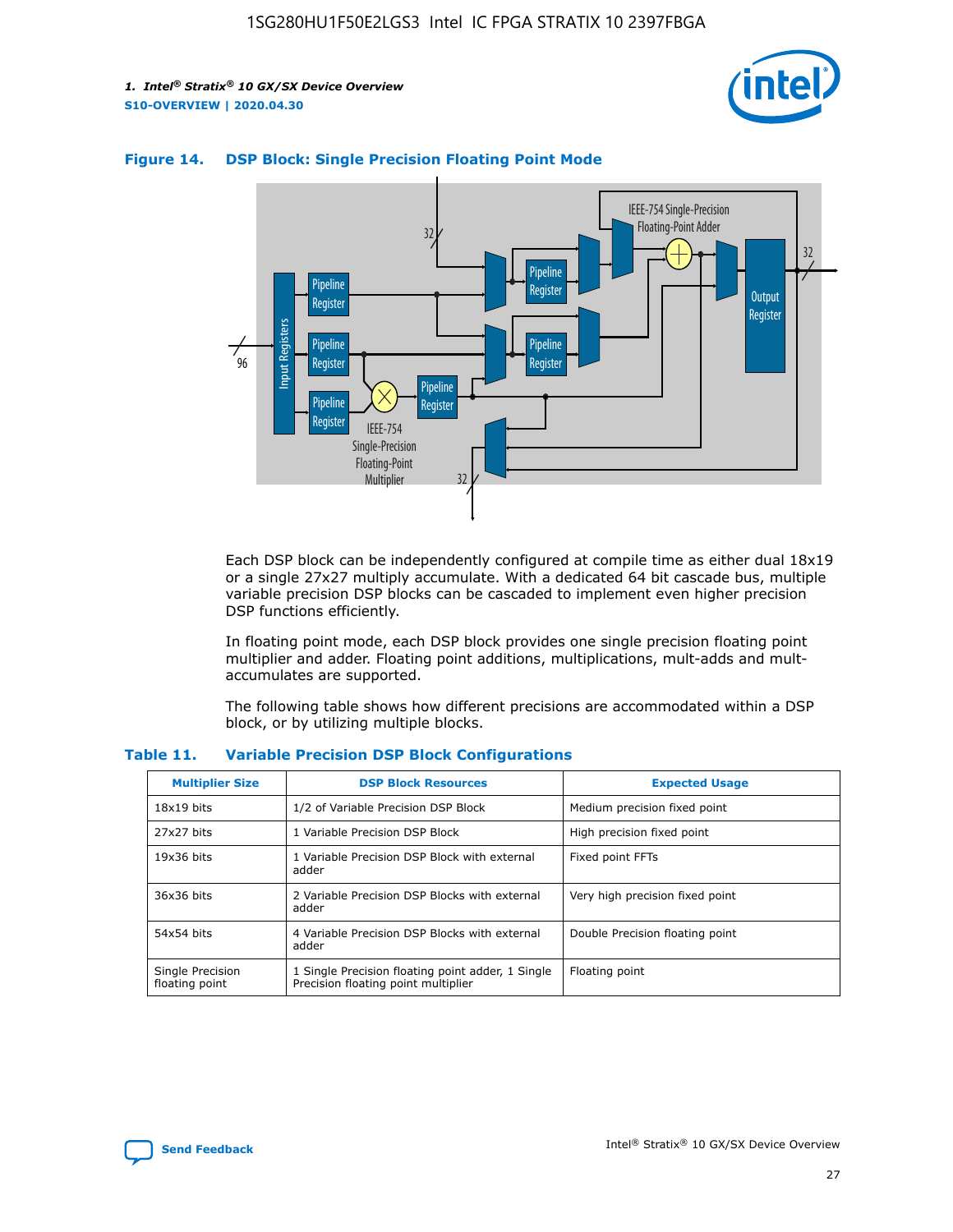

Complex multiplication is very common in DSP algorithms. One of the most popular applications of complex multipliers is the FFT algorithm. This algorithm has the characteristic of increasing precision requirements on only one side of the multiplier. The Variable Precision DSP block supports the FFT algorithm with proportional increase in DSP resources as the precision grows.

## **Table 12. Complex Multiplication With Variable Precision DSP Block**

| <b>Complex Multiplier</b><br><b>Size</b> | <b>DSP Block Resources</b>      | <b>FFT Usage</b>       |
|------------------------------------------|---------------------------------|------------------------|
| $18x19$ bits                             | 2 Variable Precision DSP Blocks | Resource optimized FFT |
| 27x27 bits                               | 4 Variable Precision DSP Blocks | Highest precision FFT  |

For FFT applications with high dynamic range requirements, the Intel FFT IP Core offers an option of single precision floating point implementation with resource usage and performance similar to high precision fixed point implementations.

Other features of the DSP block include:

- Hard 18 bit and 25 bit pre-adders
- Hard floating point multipliers and adders
- 64 bit dual accumulator (for separate I, Q product accumulations)
- Cascaded output adder chains for 18 and 27 bit FIR filters
- Embedded coefficient registers for 18 and 27 bit coefficients
- Fully independent multiplier outputs
- Inferability using HDL templates supplied by the Intel Quartus Prime software for most modes

The Variable Precision DSP block is ideal to support the growing trend towards higher bit precision in high performance DSP applications. At the same time, it can efficiently support the many existing 18 bit DSP applications, such as high definition video processing and remote radio heads. With the Variable Precision DSP block architecture and hard floating point multipliers and adders, Intel Stratix 10 devices can efficiently support many different precision levels up to and including floating point implementations. This flexibility can result in increased system performance, reduced power consumption, and reduce architecture constraints on system algorithm designers.

## **1.18. Hard Processor System (HPS)**

The Intel Stratix 10 SoC Hard Processor System (HPS) is Intel's third generation HPS. Leveraging the performance of Intel 14 nm tri-gate technology, Intel Stratix 10 SoC devices more than double the performance of previous generation SoCs with an integrated quad-core 64-bit Arm Cortex-A53. The HPS also enables system-wide hardware virtualization capabilities by adding a system memory management unit. These architecture improvements ensure that Intel Stratix 10 SoCs meet the requirements of current and future embedded markets, including wireless and wireline communications, datacenter acceleration, and numerous military applications.

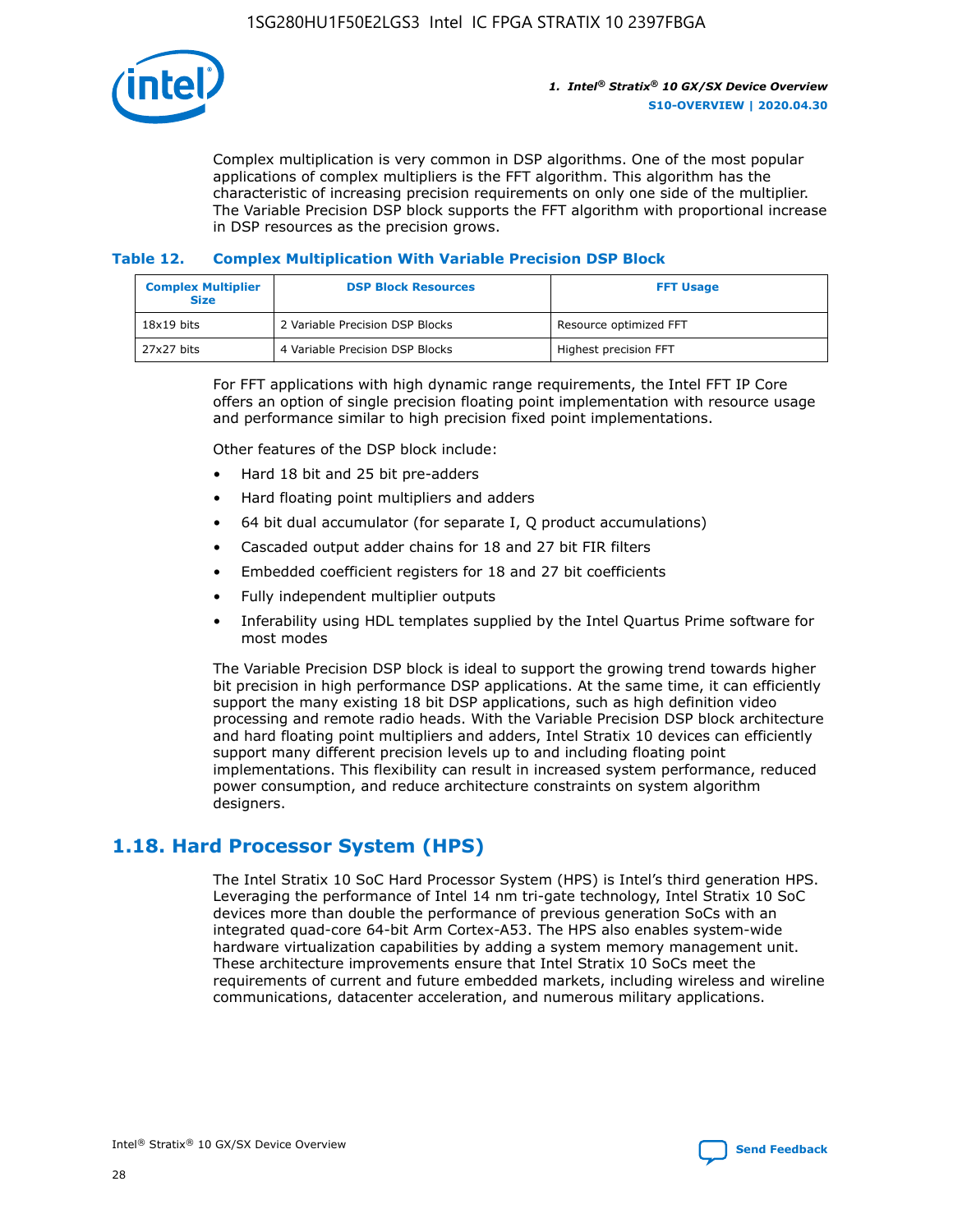

#### **Figure 15. HPS Block Diagram**

| Quad Arm Cortex-A53-Based Hard Processor System                            |  |                           |                                             |                                     |                           |                                        |                                  |
|----------------------------------------------------------------------------|--|---------------------------|---------------------------------------------|-------------------------------------|---------------------------|----------------------------------------|----------------------------------|
| <b>Arm Cortex - A53</b>                                                    |  |                           | Arm Cortex - A53                            |                                     |                           | SD/SDIO/                               |                                  |
| <b>NEON</b>                                                                |  | <b>FPU</b>                | <b>NEON</b>                                 |                                     | <b>FPU</b>                | USB OTG                                | $MMC$ <sup>1,2</sup>             |
| 32 KB I-Cache                                                              |  | 32 KB D-Cache             | 32 KB I-Cache                               |                                     | 32 KB D - Cache           | $(x2)^{1,2}$                           |                                  |
| with Parity                                                                |  | with ECC                  | with Parity                                 |                                     | with ECC                  |                                        | <b>DMA</b>                       |
| <b>Arm Cortex - A53</b>                                                    |  |                           |                                             | Arm Cortex - A53                    |                           | UART (x2)                              | $(8 \text{ Channel})^2$          |
| <b>NEON</b>                                                                |  | <b>FPU</b>                | <b>NEON</b>                                 |                                     | <b>FPU</b>                |                                        |                                  |
| 32 KB I-Cache<br>with Parity                                               |  | 32 KB D-Cache<br>with ECC | 32 KB I-Cache<br>with Parity                |                                     | 32 KB D-Cache<br>with ECC | I <sup>2</sup> C(x5)                   | <b>HPS 10</b>                    |
| 1 MB L2 Cache with ECC<br><b>System MMU</b><br><b>Cache Coherency Unit</b> |  |                           | <b>EMAC</b> $(x3)^{1,2}$                    | <b>NAND</b><br>Flash <sup>1,2</sup> |                           |                                        |                                  |
| JTAG Debug<br>or Trace                                                     |  | 256 KB                    | <b>Timers</b><br>RAM <sup>2</sup><br>(x8)   |                                     |                           | <b>SPI</b> (x4)                        |                                  |
| Lightweight HPS-to-<br><b>FPGA BRIDGE</b>                                  |  | <b>BRIDGE</b>             | FPGA-to-HPS<br>HPS-to-FPGA<br><b>BRIDGE</b> |                                     | HPS-to-SDM<br>SDM-to-HPS  | <b>SDRAM</b><br>Scheduler <sup>3</sup> |                                  |
|                                                                            |  |                           |                                             |                                     |                           |                                        |                                  |
| <b>FPGA Fabric</b>                                                         |  |                           |                                             |                                     |                           | <b>SDM</b>                             | <b>Hard Memory</b><br>Controller |

Notes:

1. Integrated direct memory access (DMA)

2. Integrated error correction code (ECC)

3. Multiport front-end interface to hard memory controller

## **1.18.1. Key Features of the Intel Stratix 10 HPS**

## **Table 13. Key Features of the Intel Stratix 10 GX/SX HPS**

| <b>Feature</b>                                    | <b>Description</b>                                                                                                                                                                                                                                                                                                                     |
|---------------------------------------------------|----------------------------------------------------------------------------------------------------------------------------------------------------------------------------------------------------------------------------------------------------------------------------------------------------------------------------------------|
| Quad-core Arm Cortex-A53<br>MPCore processor unit | • 2.3 MIPS/MHz instruction efficiency<br>CPU frequency up to 1.5 GHz<br>At 1.5 GHz total performance of 13,800 MIPS<br>Army8-A architecture<br>Runs 64 bit and 32 bit Arm instructions<br>16 bit and 32 bit Thumb instructions for 30% reduction in memory footprint<br>Jazelle* RCT execution architecture with 8 bit Java byte codes |
|                                                   |                                                                                                                                                                                                                                                                                                                                        |

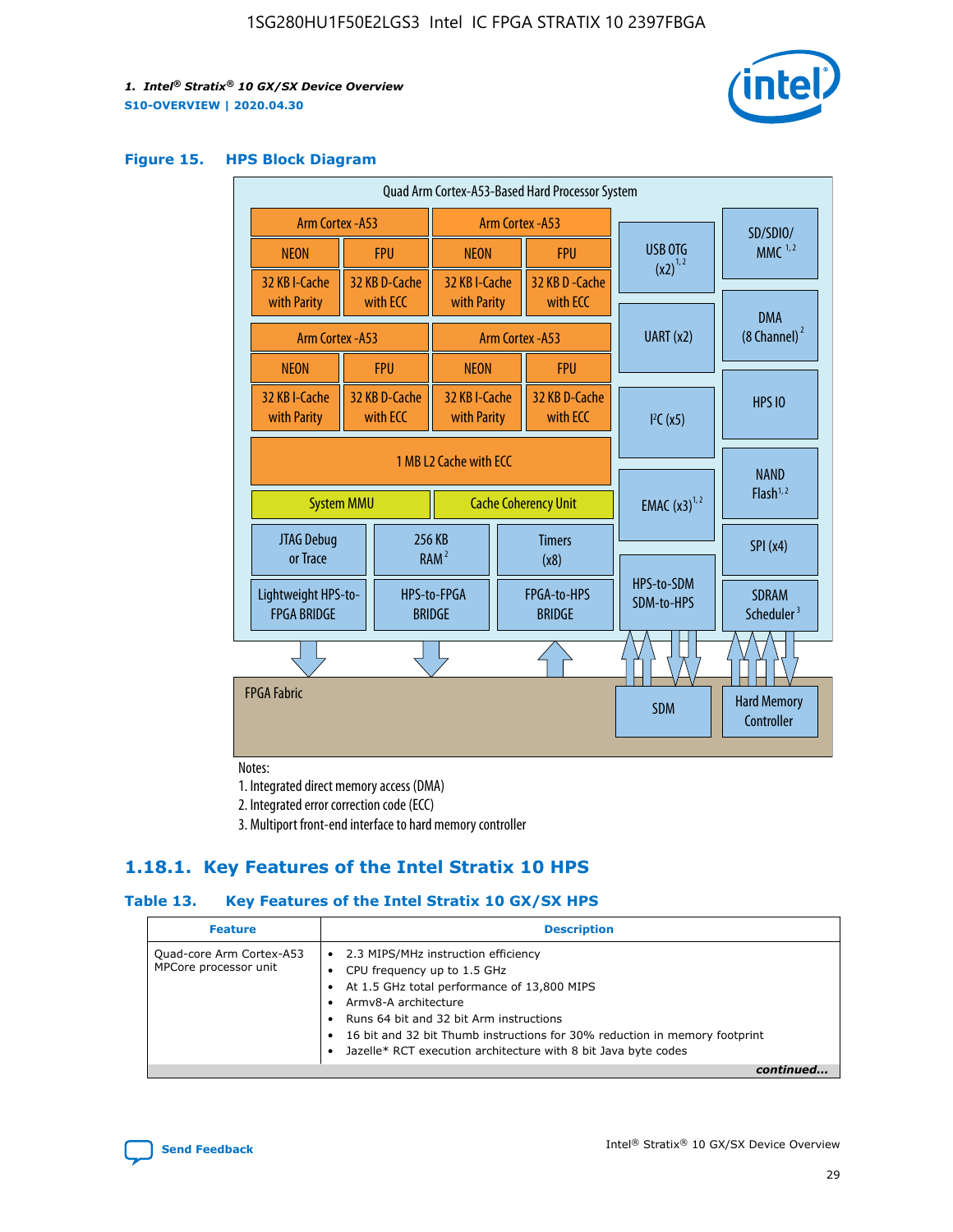

| <b>Feature</b>                                        | <b>Description</b>                                                                                                                                                                                                                                                                                                                                                                                                                                                                                                                                                                                                                                                                                                                                                                                                                                                                                                                                                                                                                                                                                                                                                                                                       |
|-------------------------------------------------------|--------------------------------------------------------------------------------------------------------------------------------------------------------------------------------------------------------------------------------------------------------------------------------------------------------------------------------------------------------------------------------------------------------------------------------------------------------------------------------------------------------------------------------------------------------------------------------------------------------------------------------------------------------------------------------------------------------------------------------------------------------------------------------------------------------------------------------------------------------------------------------------------------------------------------------------------------------------------------------------------------------------------------------------------------------------------------------------------------------------------------------------------------------------------------------------------------------------------------|
|                                                       | Superscalar, variable length, out-of-order pipeline with dynamic branch prediction<br>Improved Arm Neon* media processing engine<br>$\bullet$<br>Single- and double-precision floating-point unit<br>Arm CoreSight* debug and trace technology                                                                                                                                                                                                                                                                                                                                                                                                                                                                                                                                                                                                                                                                                                                                                                                                                                                                                                                                                                           |
| <b>System Memory</b><br>Management Unit               | Enables a unified memory model and extends hardware virtualization into peripherals<br>$\bullet$<br>implemented in the FPGA fabric                                                                                                                                                                                                                                                                                                                                                                                                                                                                                                                                                                                                                                                                                                                                                                                                                                                                                                                                                                                                                                                                                       |
| Cache Coherency unit                                  | Changes in shared data stored in cache are propagated throughout the system<br>$\bullet$<br>providing bi-directional coherency for co-processing elements.                                                                                                                                                                                                                                                                                                                                                                                                                                                                                                                                                                                                                                                                                                                                                                                                                                                                                                                                                                                                                                                               |
| Cache                                                 | L1 Cache<br>$\bullet$<br>- 32 KB of instruction cache w/ parity check<br>- 32 KB of L1 data cache w /ECC<br>- Parity checking<br>L2 Cache<br>$-$ 1MB shared<br>- 8-way set associative<br>- SEU Protection with parity on TAG ram and ECC on data RAM<br>- Cache lockdown support                                                                                                                                                                                                                                                                                                                                                                                                                                                                                                                                                                                                                                                                                                                                                                                                                                                                                                                                        |
| On-Chip Memory                                        | 256 KB of scratch on-chip RAM<br>$\bullet$                                                                                                                                                                                                                                                                                                                                                                                                                                                                                                                                                                                                                                                                                                                                                                                                                                                                                                                                                                                                                                                                                                                                                                               |
| External SDRAM and Flash<br>Memory Interfaces for HPS | Hard memory controller with support for DDR4, DDR3<br>$\bullet$<br>$-$ 40 bit (32 bit + 8 bit ECC) with select packages supporting 72 bit (64 bit + 8 bit<br>ECC)<br>- Support for up to 2666 Mbps DDR4 and 2166 Mbps DDR3 frequencies<br>- Error correction code (ECC) support including calculation, error correction, write-<br>back correction, and error counters<br>- Software Configurable Priority Scheduling on individual SDRAM bursts<br>- Fully programmable timing parameter support for all JEDEC-specified timing<br>parameters<br>- Multiport front-end (MPFE) scheduler interface to the hard memory controller, which<br>supports the $AXI^{\circledR}$ Quality of Service (QoS) for interface to the FPGA fabric<br>NAND flash controller<br>$-$ ONFI 1.0<br>- Integrated descriptor based with DMA<br>- Programmable hardware ECC support<br>- Support for 8 and 16 bit Flash devices<br>Secure Digital SD/SDIO/MMC controller<br>$-$ eMMC 4.5<br>- Integrated descriptor based DMA<br>- CE-ATA digital commands supported<br>- 50 MHz operating frequency<br>Direct memory access (DMA) controller<br>$\bullet$<br>$-$ 8-channel<br>- Supports up to 32 peripheral handshake interface<br>continued |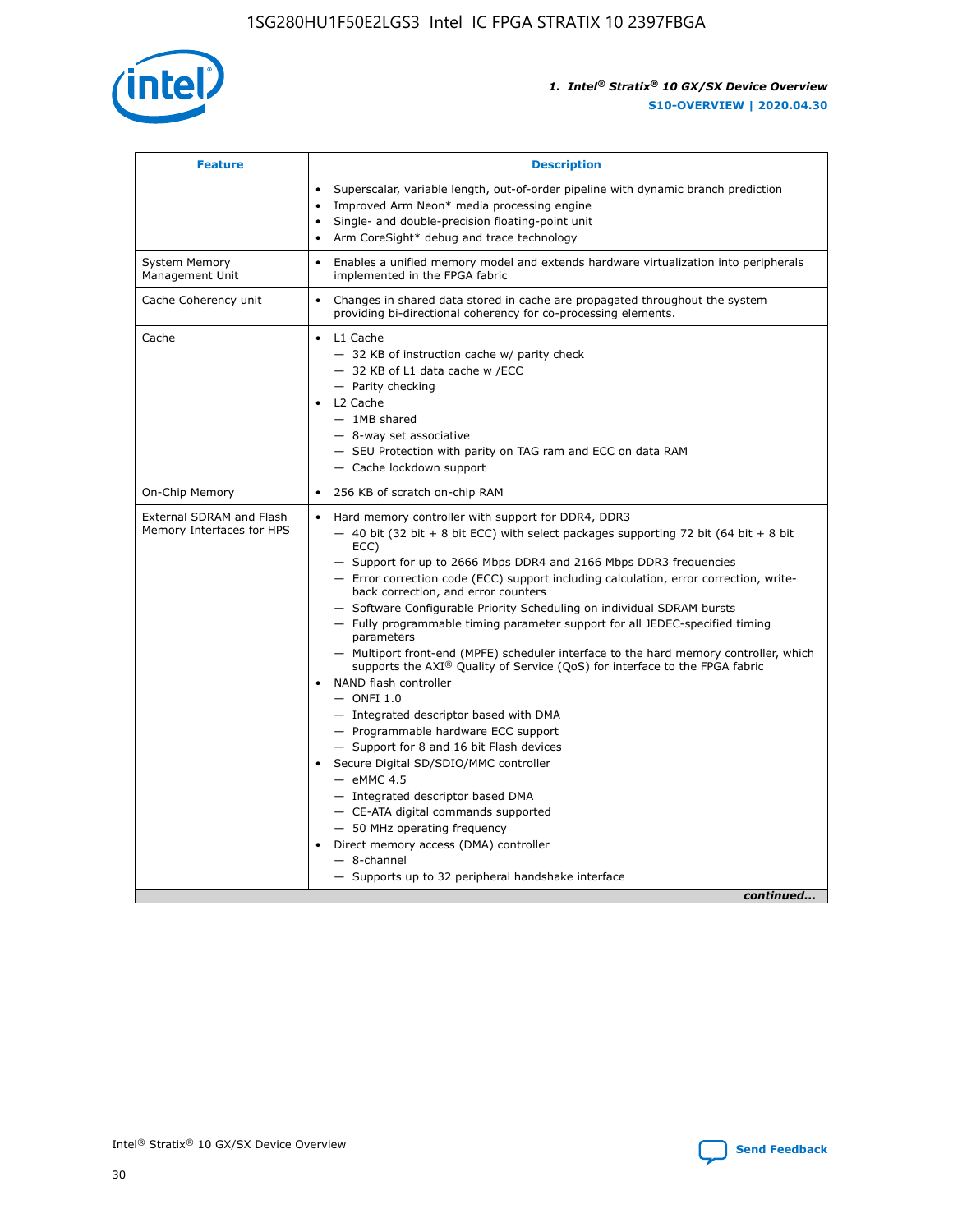

| <b>Feature</b>                         | <b>Description</b>                                                                                                                                                                                                                                                                                                                                                                                                                                                                                                                                                                                                                                                                                                                                                                                                                                                                                                                                                                                                                                                                                                                                                                                                                                                                                                                                                                                                                                                                                                     |
|----------------------------------------|------------------------------------------------------------------------------------------------------------------------------------------------------------------------------------------------------------------------------------------------------------------------------------------------------------------------------------------------------------------------------------------------------------------------------------------------------------------------------------------------------------------------------------------------------------------------------------------------------------------------------------------------------------------------------------------------------------------------------------------------------------------------------------------------------------------------------------------------------------------------------------------------------------------------------------------------------------------------------------------------------------------------------------------------------------------------------------------------------------------------------------------------------------------------------------------------------------------------------------------------------------------------------------------------------------------------------------------------------------------------------------------------------------------------------------------------------------------------------------------------------------------------|
| Communication Interface<br>Controllers | Three 10/100/1000 Ethernet media access controls (MAC) with integrated DMA<br>$\bullet$<br>- Supports RGMII and RMII external PHY Interfaces<br>- Option to support other PHY interfaces through FPGA logic<br>$\bullet$ GMII<br>MII<br>$\bullet$<br>RMII (requires MII to RMII adapter)<br>$\bullet$<br>• RGMII (requires GMII to RGMII adapter)<br>SGMII (requires GMII to SGMII adapter)<br>- Supports IEEE 1588-2002 and IEEE 1588-2008 standards for precision networked<br>clock synchronization<br>- Supports IEEE 802.1Q VLAN tag detection for reception frames<br>- Supports Ethernet AVB standard<br>Two USB On-the-Go (OTG) controllers with DMA<br>- Dual-Role Device (device and host functions)<br>• High-speed (480 Mbps)<br>• Full-speed (12 Mbps)<br>• Low-speed (1.5 Mbps)<br>• Supports USB 1.1 (full-speed and low-speed)<br>- Integrated descriptor-based scatter-gather DMA<br>- Support for external ULPI PHY<br>- Up to 16 bidirectional endpoints, including control endpoint<br>$-$ Up to 16 host channels<br>- Supports generic root hub<br>- Configurable to OTG 1.3 and OTG 2.0 modes<br>Five $I2C$ controllers (three can be used by EMAC for MIO to external PHY)<br>- Support both 100 Kbps and 400 Kbps modes<br>- Support both 7 bit and 10 bit addressing modes<br>- Support Master and Slave operating mode<br>Two UART 16550 compatible<br>- Programmable baud rate up to 115.2 Kbaud<br>Four serial peripheral interfaces (SPI) (2 Masters, 2 Slaves)<br>- Full and Half duplex |
| Timers and I/O                         | Timers<br>$\bullet$<br>- 4 general-purpose timers<br>$-4$ watchdog timers<br>48 HPS direct I/O allow HPS peripherals to connect directly to I/O<br>Up to three IO48 banks may be assigned to HPS for HPS DDR access                                                                                                                                                                                                                                                                                                                                                                                                                                                                                                                                                                                                                                                                                                                                                                                                                                                                                                                                                                                                                                                                                                                                                                                                                                                                                                    |
| Interconnect to Logic Core             | • FPGA-to-HPS Bridge<br>- Allows IP bus masters in the FPGA fabric to access to HPS bus slaves<br>- Configurable 32, 64, or 128 bit AMBA AXI interface<br>HPS-to-FPGA Bridge<br>- Allows HPS bus masters to access bus slaves in FPGA fabric<br>- Configurable 32, 64, or 128 bit AMBA AXI interface allows high-bandwidth HPS<br>master transactions to FPGA fabric<br>HPS-to-SDM and SDM-to-HPS Bridges<br>- Allows the HPS to reach the SDM block and the SDM to bootstrap the HPS<br>Light Weight HPS-to-FPGA Bridge<br>- Light weight 32 bit AXI interface suitable for low-latency register accesses from HPS<br>to soft peripherals in FPGA fabric<br>FPGA-to-HPS SDRAM Bridge<br>- Up to three AMBA AXI interfaces supporting 32, 64, or 128 bit data paths                                                                                                                                                                                                                                                                                                                                                                                                                                                                                                                                                                                                                                                                                                                                                    |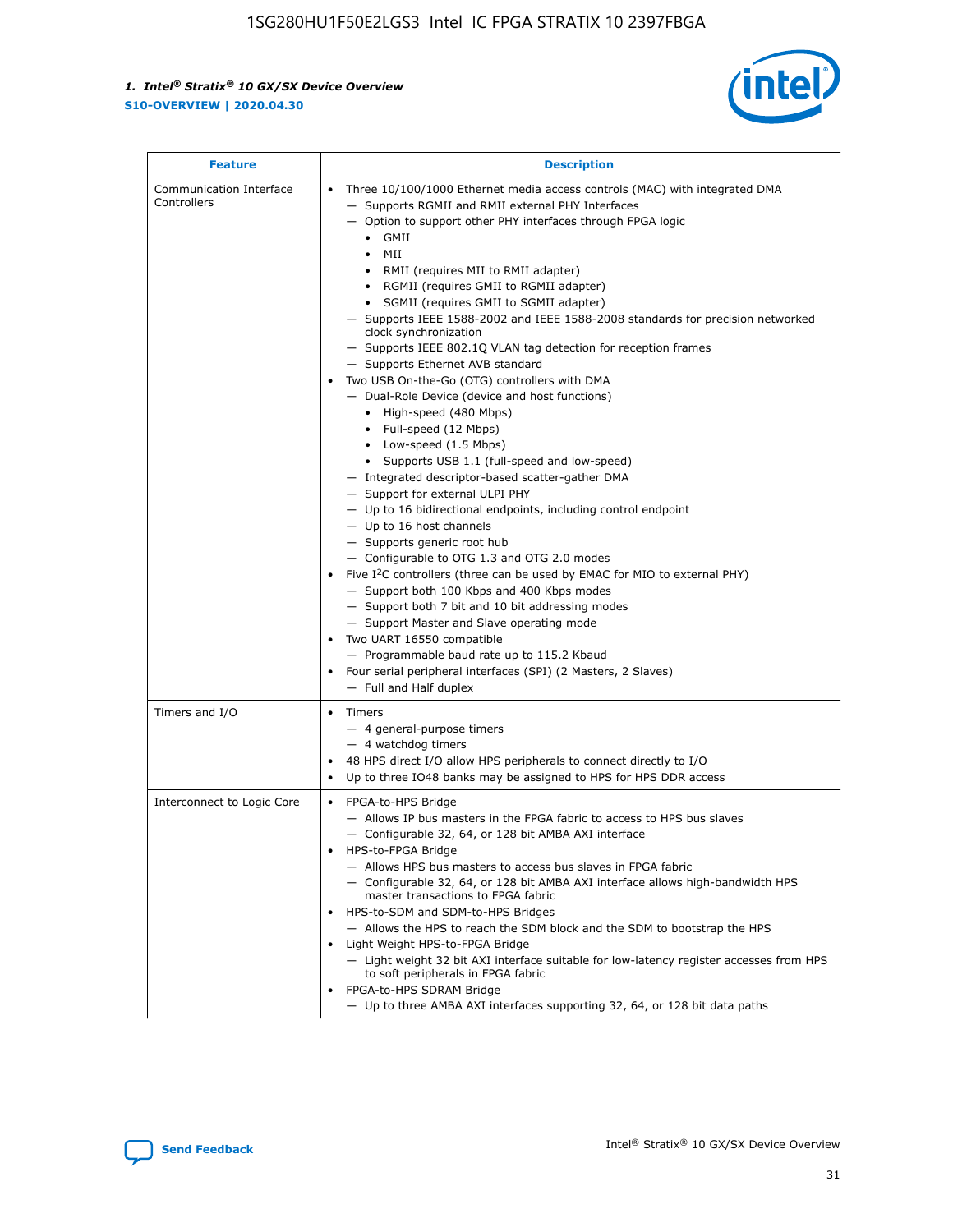

## **1.19. Power Management**

Intel Stratix 10 devices use the advanced Intel 14 nm tri-gate process technology, the all new Intel Hyperflex core architecture to enable Hyper-Folding, power gating, and several optional power reduction techniques to reduce total power consumption by as much as 70% compared to previous generation high-performance Stratix V devices.

Intel Stratix 10 standard power devices (-V) are SmartVID devices. The core voltage supplies (VCC and VCCP) for each SmartVID device must be driven by a PMBus voltage regulator dedicated to that Intel Stratix 10 device. Use of a PMBus voltage regulator for each SmartVID (-V) device is mandatory; it is not an option. A code is programmed into each SmartVID device during manufacturing that allows the PMBus voltage regulator to operate at the optimum core voltage to meet the device performance specifications.

With the new Intel Hyperflex core architecture, designs can run 2X faster than previous generation FPGAs. With 2X performance and same required throughput, architects can cut the data path width in half to save power. This optimization is called Hyper-Folding. Additionally, power gating reduces static power of unused resources in the FPGA by powering them down. The Intel Quartus Prime software automatically powers down specific unused resource blocks such as DSP and M20K blocks, at configuration time.

The optional power reduction techniques in Intel Stratix 10 devices include:

• **Available Low Static Power Devices**—Intel Stratix 10 devices are available with a fixed core voltage that provides lower static power than the SmartVID standard power devices, while maintaining device performance

Furthermore, Intel Stratix 10 devices feature Intel's low power transceivers and include a number of hard IP blocks that not only reduce logic resources but also deliver substantial power savings compared to soft implementations. In general, hard IP blocks consume up to 50% less power than the equivalent soft logic implementations.

## **1.20. Device Configuration and Secure Device Manager (SDM)**

All Intel Stratix 10 devices contain a Secure Device Manager (SDM), which is a dedicated triple-redundant processor that serves as the point of entry into the device for all JTAG and configuration commands. The SDM also bootstraps the HPS in SoC devices ensuring that the HPS can boot using the same security features that the FPGA devices have.

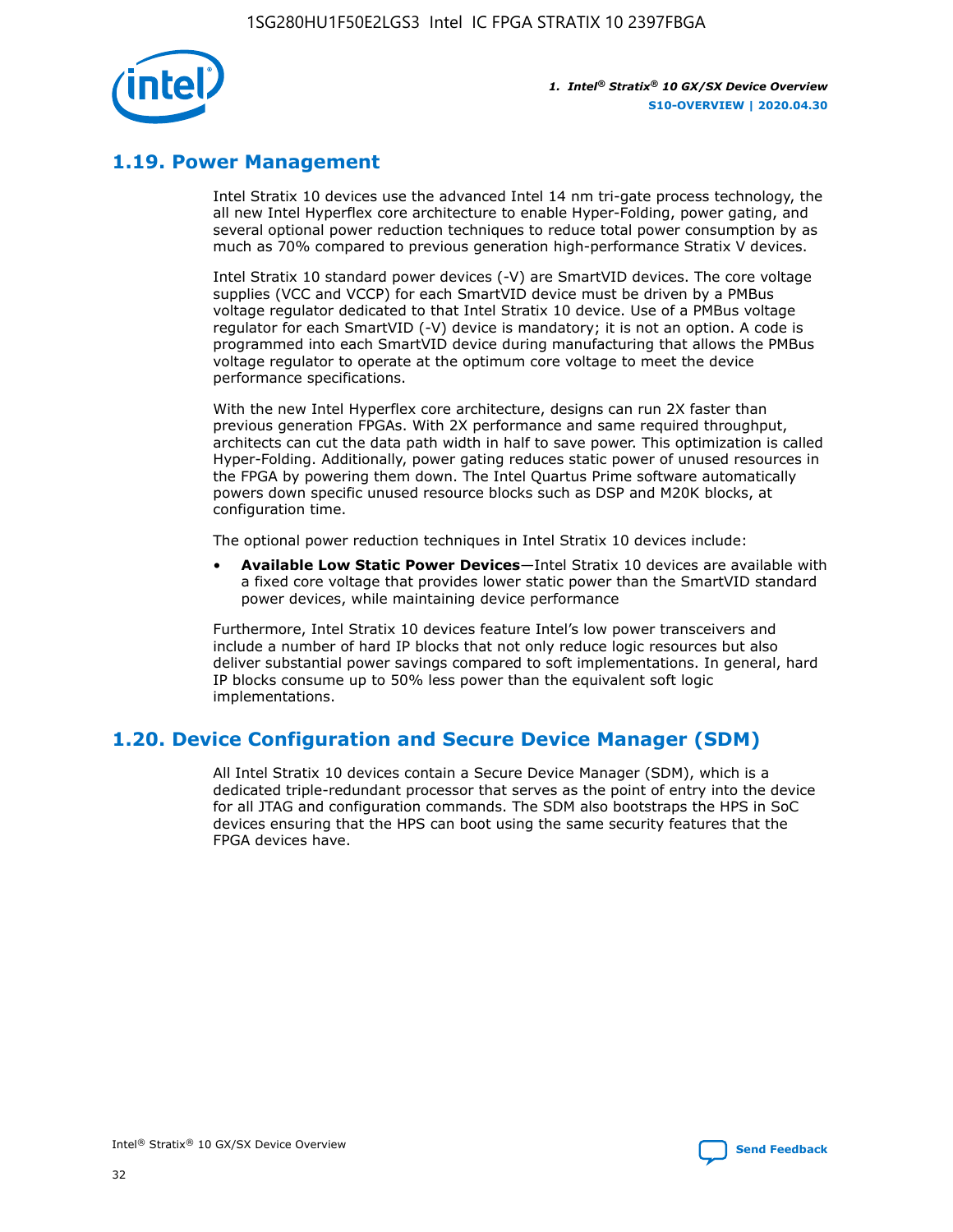





During configuration, Intel Stratix 10 devices are divided into logical sectors, each of which is managed by a local sector manager (LSM). The SDM passes configuration data to each of the LSMs across the on-chip configuration network. This allows the sectors to be configured independently, one at a time, or in parallel. This approach achieves simplified sector configuration and reconfiguration, as well as reduced overall configuration time due to the inherent parallelism. The same sector-based approach is used to respond to single-event upsets and security attacks.

While the sectors provide a logical separation for device configuration and reconfiguration, they overlay the normal rows and columns of FPGA logic and routing. This means there is no impact to the Intel Quartus Prime software place and route, and no impact to the timing of logic signals that cross the sector boundaries.

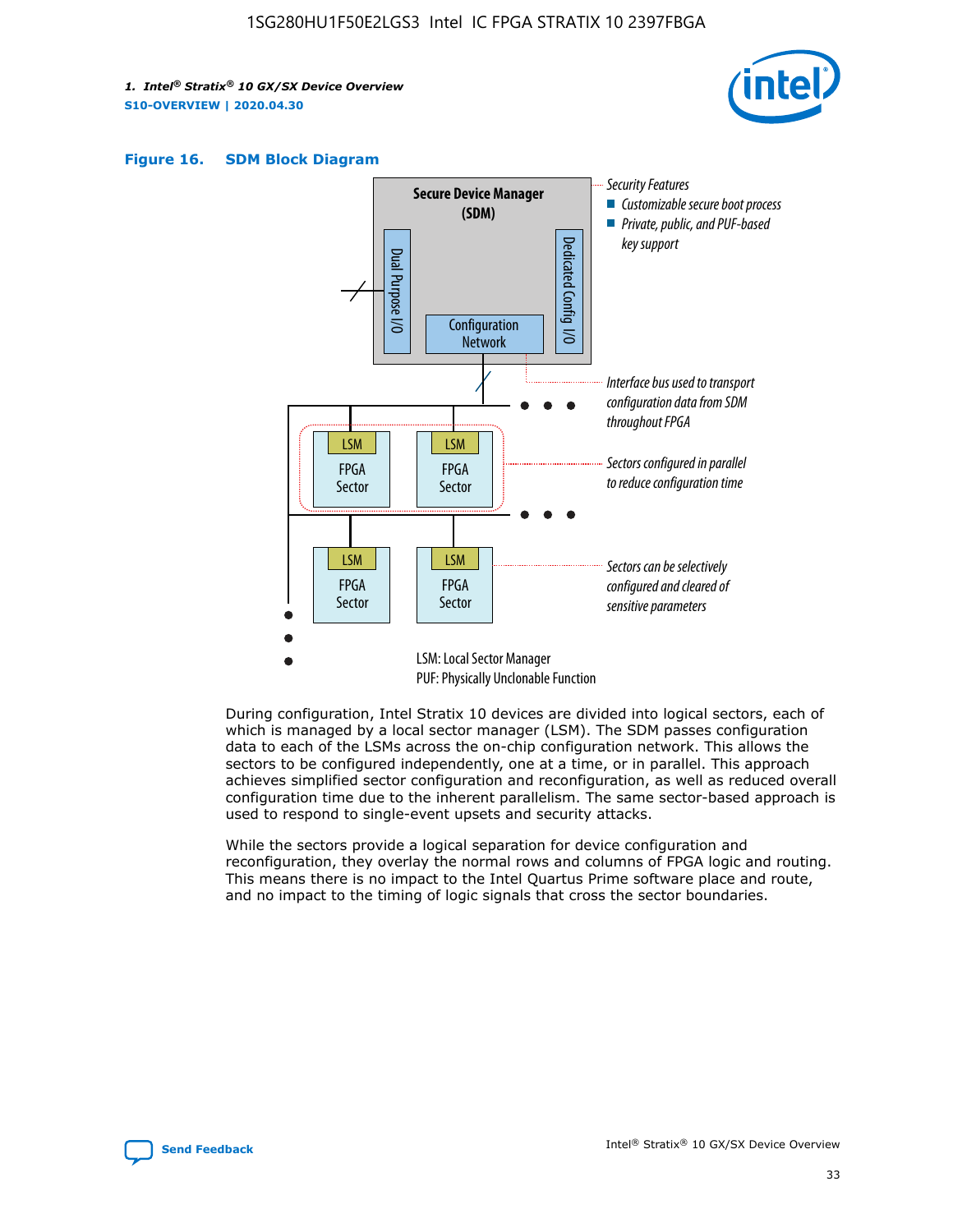

The SDM enables robust, secure, fully-authenticated device configuration. It also allows for customization of the configuration scheme, which can enhance device security. For configuration and reconfiguration, this approach offers a variety of advantages:

- Dedicated secure configuration manager
- Reduced device configuration time, because sectors are configured in parallel
- Updateable configuration process
- Reconfiguration of one or more sectors independent of all other sectors
- Zeroization of individual sectors or the complete device

The SDM also provides additional capabilities such as register state readback and writeback to support ASIC prototyping and other applications.

## **1.21. Device Security**

Building on top of the robust security features present in the previous generation devices, Intel Stratix 10 FPGAs and SoCs include a number of new and innovative security enhancements. These features are also managed by the SDM, tightly coupling device configuration and reconfiguration with encryption, authentication, key storage and anti-tamper services.

Security services provided by the SDM include:

- Bitstream encryption
- Multi-factor authentication
- Hard encryption and authentication acceleration; AES-256, SHA-256/384, ECDSA-256/384
- Volatile and non-volatile encryption key storage and management
- Boot code authentication for the HPS
- Physically Unclonable Function (PUF) service
- Updateable configuration process
- Secure device maintenance and upgrade functions
- Side channel attack protection
- Scripted response to sensor inputs and security attacks, including selective sector zeroization
- Readback, JTAG and test mode disable
- Enhanced response to single-event upsets (SEU)
- Black key provisioning
- Physical anti-tamper

See the *Intel Stratix 10 Device Security User Guide* for a complete list of all security features.

The SDM and associated security services provide a robust, multi-layered security solution for your Intel Stratix 10 design.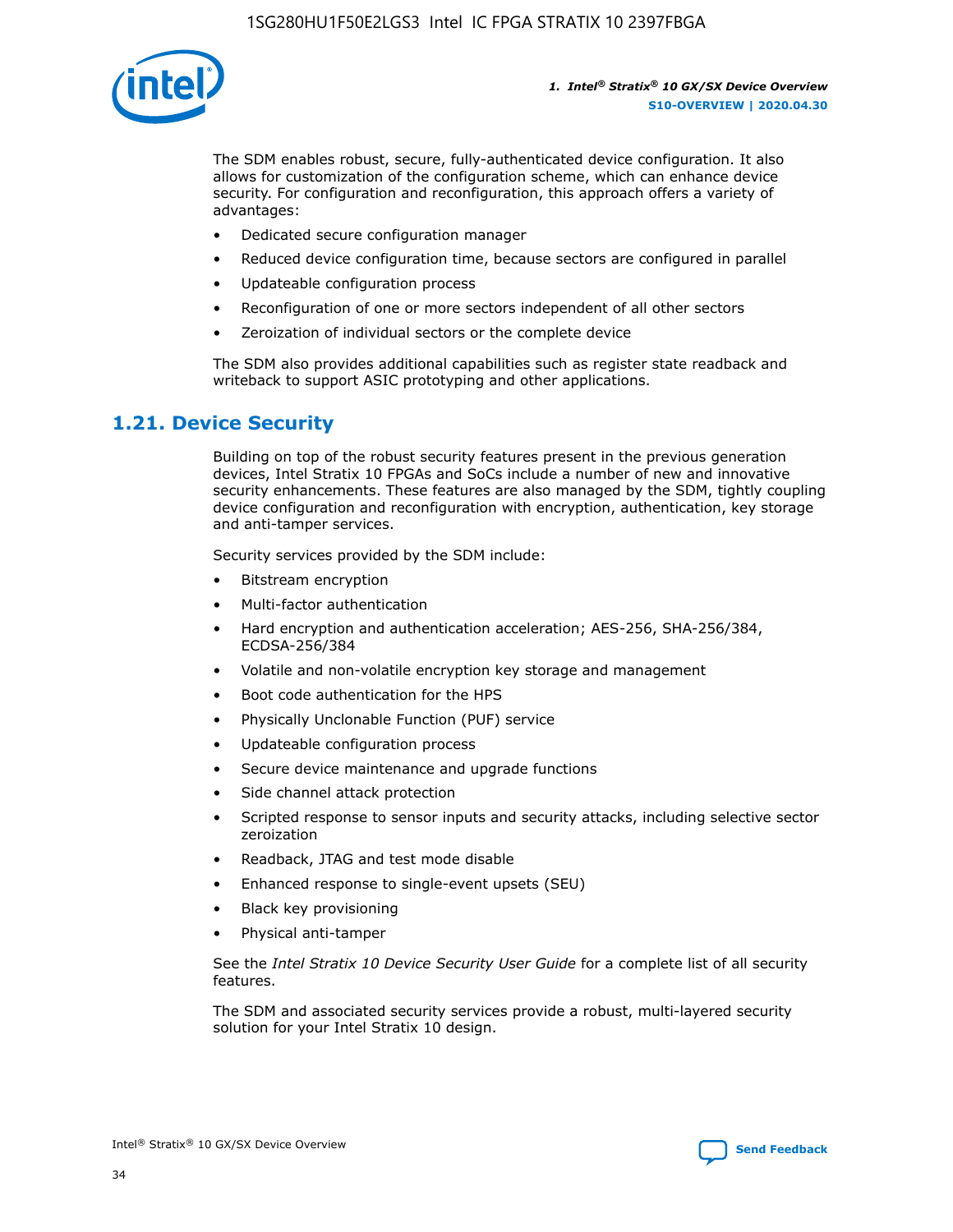

#### **Table 14. Device Security**

| <b>Intel Stratix 10 Family Variant</b> | <b>Bitstream Authentication</b> | <b>Advanced Security Features</b> <sup>(12)</sup> |
|----------------------------------------|---------------------------------|---------------------------------------------------|
| GX/SX                                  | All devices                     | -AS suffix part number required                   |

#### **Related Information**

- [My Intel Support](https://www.intel.com/content/www/us/en/programmable/my-intel/mal-home.html)
- [Intel Stratix 10 Device Security User Guide](https://www.intel.com/content/www/us/en/programmable/documentation/ndq1483601370898.html#wcd1483611014402)

## **1.22. Configuration via Protocol Using PCI Express**

Configuration via protocol using PCI Express allows the FPGA to be configured across the PCI Express bus, simplifying the board layout and increasing system integration. Making use of the embedded PCI Express hard IP operating in autonomous mode before the FPGA is configured, this technique allows the PCI Express bus to be powered up and active within the 100 ms time allowed by the PCI Express specification. Intel Stratix 10 devices also support partial reconfiguration across the PCI Express bus which reduces system down time by keeping the PCI Express link active while the device is being reconfigured.

## **1.23. Partial and Dynamic Reconfiguration**

Partial reconfiguration allows you to reconfigure part of the FPGA while other sections continue running. This capability is required in systems where uptime is critical, because it allows you to make updates or adjust functionality without disrupting services.

In addition to lowering power and cost, partial reconfiguration also increases the effective logic density by removing the necessity to place in the FPGA those functions that do not operate simultaneously. Instead, these functions can be stored in external memory and loaded as needed. This reduces the size of the required FPGA by allowing multiple applications on a single FPGA, saving board space and reducing power. The partial reconfiguration process is built on top of the proven incremental compile design flow in the Intel Quartus Prime design software

Dynamic reconfiguration in Intel Stratix 10 devices allows transceiver data rates, protocols and analog settings to be changed dynamically on a channel-by-channel basis while maintaining data transfer on adjacent transceiver channels. Dynamic reconfiguration is ideal for applications that require on-the-fly multiprotocol or multirate support. Both the PMA and PCS blocks within the transceiver can be reconfigured using this technique. Dynamic reconfiguration of the transceivers can be used in conjunction with partial reconfiguration of the FPGA to enable partial reconfiguration of both core and transceivers simultaneously.

## **1.24. Fast Forward Compile**

The innovative Fast Forward Compile feature in the Intel Quartus Prime software identifies performance bottlenecks in your design and provides detailed, step-by-step performance improvement recommendations that you can then implement. The Compiler reports estimates of the maximum operating frequency that can be achieved

<sup>(12)</sup> Contact My Intel Support for additional information.

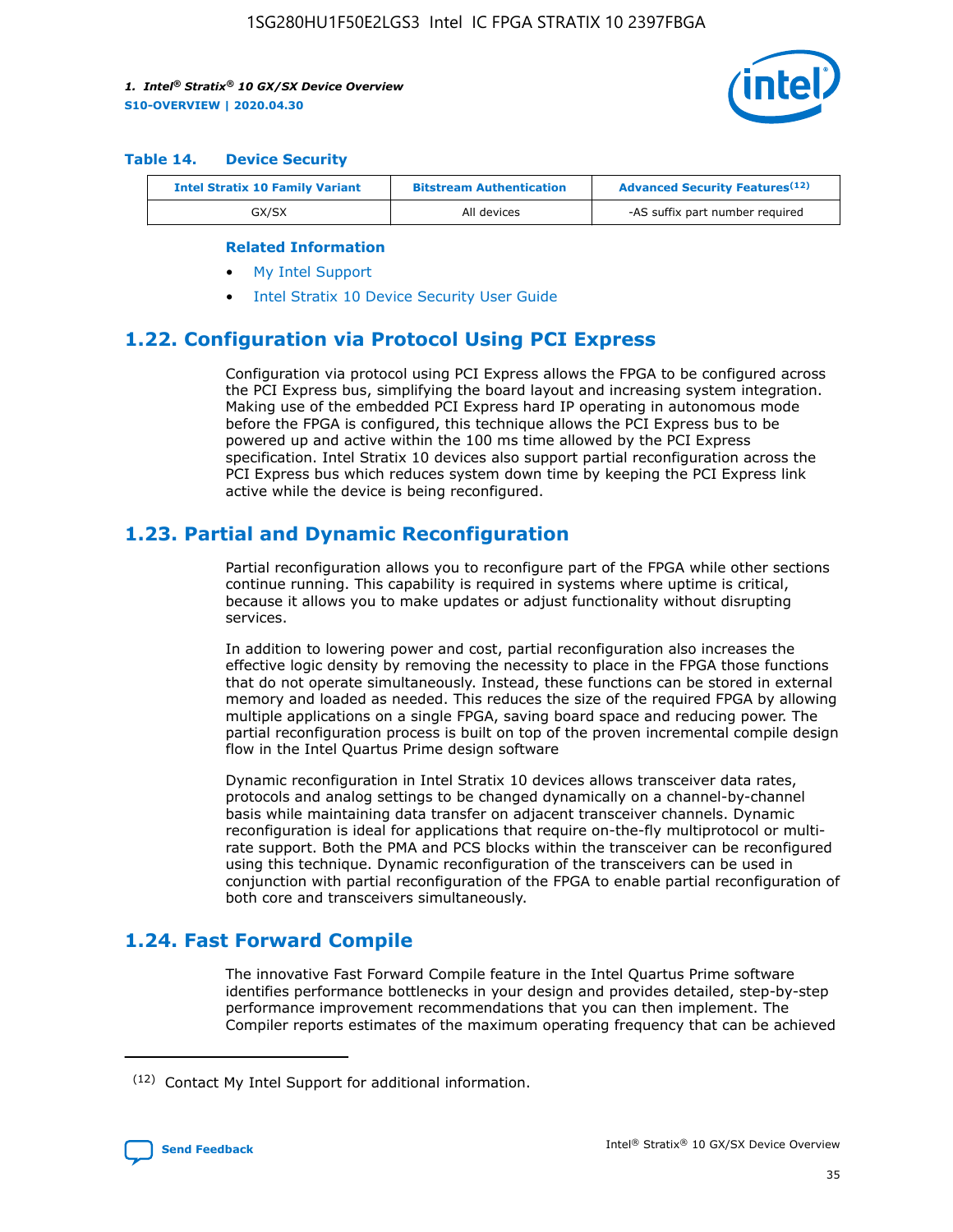

by applying the recommendations. As part of the new Hyper-Aware design flow, Fast Forward Compile maximizes the performance of your Intel Stratix 10 design and achieves rapid timing closure.

Previously, this type of optimization required multiple time-consuming design iterations, including full design re-compilation to determine the effectiveness of the changes. Fast Forward Compile enables you to make better decisions about where to focus your optimization efforts, and how to increase your design performance and throughput. This technique removes much of the guesswork of performance exploration, resulting in fewer design iterations and as much as 2X core performance gains for Intel Stratix 10 designs.

## **1.25. Single Event Upset (SEU) Error Detection and Correction**

Intel Stratix 10 FPGAs and SoCs offer robust SEU error detection and correction circuitry. The detection and correction circuitry includes protection for Configuration RAM (CRAM) programming bits and user memories. The CRAM is protected by a continuously running parity checker circuit with integrated ECC that automatically corrects one or two bit errors and detects higher order multibit errors.

The physical layout of the CRAM array is optimized to make the majority of multi-bit upsets appear as independent single-bit or double-bit errors which are automatically corrected by the integrated CRAM ECC circuitry. In addition to the CRAM protection, user memories also include integrated ECC circuitry and are layout optimized for error detection and correction.

The SEU error detection and correction hardware is supported by both soft IP and the Intel Quartus Prime software to provide a complete SEU mitigation solution. The components of the complete solution include:

- Hard error detection and correction for CRAM and user M20K memory blocks
- Optimized physical layout of memory cells to minimize probability of SEU
- Sensitivity processing soft IP that reports if CRAM upset affects a used or unused bit
- Fault injection soft IP with the Intel Quartus Prime software support that changes state of CRAM bits for testing purposes
- Hierarchy tagging in the Intel Quartus Prime software
- Triple Mode Redundancy (TMR) used for the Secure Device Manager and critical on-chip state machines

In addition to the SEU mitigation features listed above, the Intel 14 nm tri-gate process technology used for Intel Stratix 10 devices is based on FinFET transistors which have reduced SEU susceptibility versus conventional planar transistors.

## **1.26. Document Revision History for the Intel Stratix 10 GX/SX Device Overview**

| <b>Document</b><br><b>Version</b> | <b>Changes</b>             |
|-----------------------------------|----------------------------|
| 2020.04.30                        | Made the following change: |
|                                   | continued                  |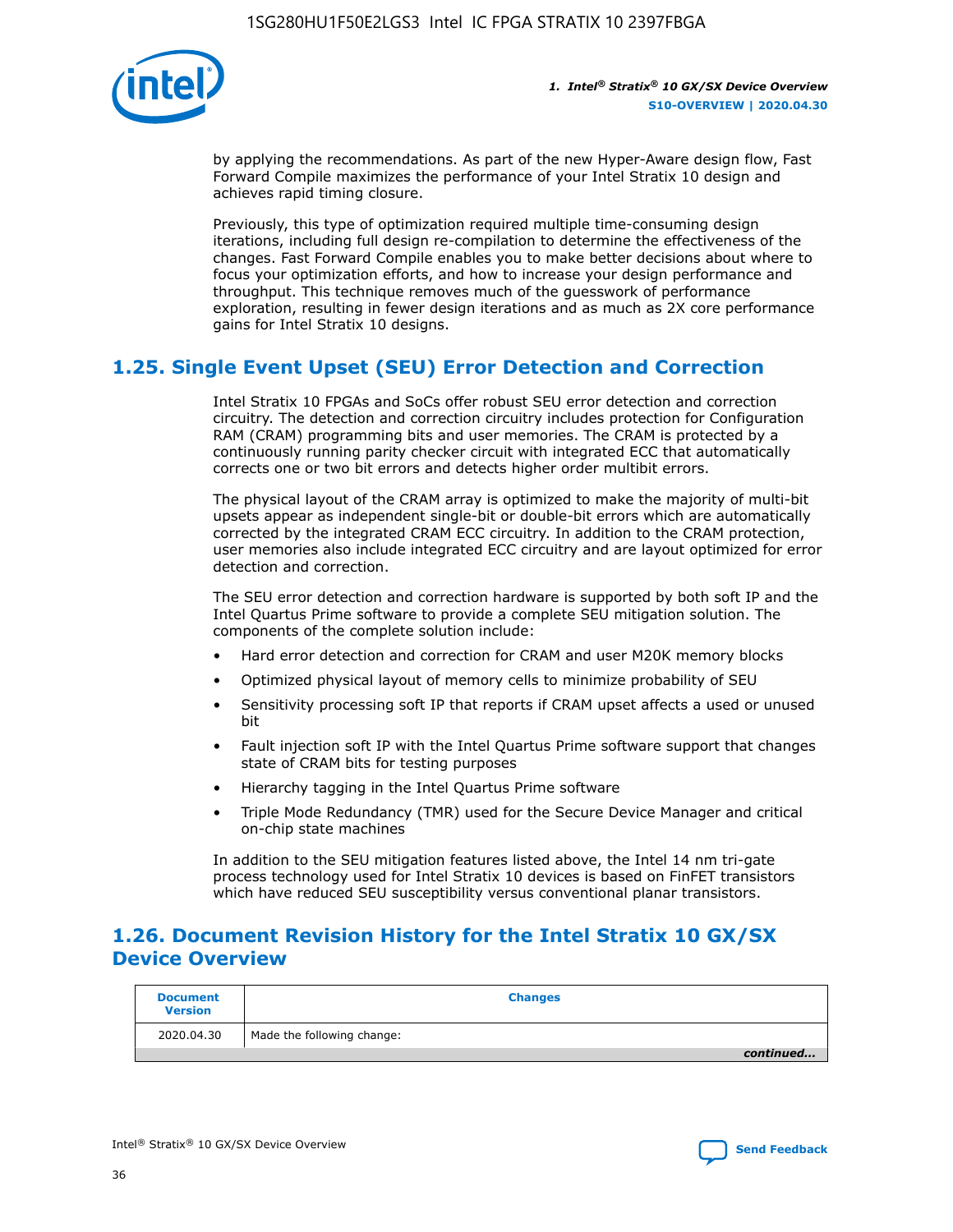

| <b>Document</b><br><b>Version</b> | <b>Changes</b>                                                                                                                                                                                                                                                                                                                                                                                                                                                                                                                                                                                                                                                                                                                                                                                                                                                                                                                                                                                      |
|-----------------------------------|-----------------------------------------------------------------------------------------------------------------------------------------------------------------------------------------------------------------------------------------------------------------------------------------------------------------------------------------------------------------------------------------------------------------------------------------------------------------------------------------------------------------------------------------------------------------------------------------------------------------------------------------------------------------------------------------------------------------------------------------------------------------------------------------------------------------------------------------------------------------------------------------------------------------------------------------------------------------------------------------------------|
|                                   | Added the GX 10M variant.                                                                                                                                                                                                                                                                                                                                                                                                                                                                                                                                                                                                                                                                                                                                                                                                                                                                                                                                                                           |
| 2020.03.24                        | Made the following changes:<br>Added advanced security (-AS) devices.<br>Added level shifter details for the Intel Stratix 10 SX/GX 400 device.                                                                                                                                                                                                                                                                                                                                                                                                                                                                                                                                                                                                                                                                                                                                                                                                                                                     |
| 2019.08.19                        | Made the following changes:<br>Added composition details for the leaded and lead-free contact device options.<br>$\bullet$<br>Updated the I/O PLL counts.                                                                                                                                                                                                                                                                                                                                                                                                                                                                                                                                                                                                                                                                                                                                                                                                                                           |
| 2019.02.15                        | Made the following changes:<br>Changed the number of included logic elements globally.<br>$\bullet$<br>Removed logic density 450, logic density 550, and package code 48 from the "Sample Ordering<br>$\bullet$<br>Code and Available Options for Intel Stratix 10 Devices" figure.<br>Updated description of the higher density in the "Innovations in Intel Stratix 10 FPGAs and SoCs"<br>section.<br>Updated description of the general purpose I/Os in the "Intel Stratix 10 FPGA and SoC Common<br>$\bullet$<br>Device Features" table.<br>Removed support for LPDDR3 globally.<br>Updated the "Intel Stratix 10 FPGA and SoC Architecture Block Diagram" figure.<br>$\bullet$<br>Updated the "Intel Stratix 10 GX/SX FPGA and SoC Family Plan-FPGA Core (part 1)" table.<br>٠<br>Updated the "Intel Stratix 10 GX/SX FPGA and SoC Family Plan-Interconnects, PLLs and Hard IP<br>(part 2)" table.<br>Updated and merged the "Intel Stratix 10 GX/SX FPGA and SoC Family Package Plan" tables. |
| 2018.08.08                        | Made the following changes:<br>Changed the specs for QDRII+ and QDRII+ Xtreme and added specs for QDRIV in the "External<br>$\bullet$<br>Memory Interface Performance" table.<br>Updated description of the power options in the "Sample Ordering Code and Available Options for<br>Intel Stratix 10 Devices" figure.<br>Changed the description of the technology and power management features in the "Intel Stratix 10<br>FPGA and SoC Common Device Features" table.<br>Changed the description of SmartVID in the "Power Management" section.<br>Changed the direction arrow from the coefficient registers block in the "DSP Block: High Precision<br>٠<br>Fixed Point Mode" figure.                                                                                                                                                                                                                                                                                                          |
| 2017.10.30                        | Made the following changes:<br>Removed the embedded eSRAM feature globally.<br>$\bullet$<br>Removed the Low Power (VID) and Military operating temperature options, and package code 53<br>٠<br>from the "Sample Ordering Code and Available Options for Stratix 10 Devices" figure.<br>Changed the Maximum transceiver data rate (chip-to-chip) specification for L-Tile devices in the<br>"Key Features of Intel Stratix 10 Devices Compared to Stratix V Devices" table.                                                                                                                                                                                                                                                                                                                                                                                                                                                                                                                         |
| 2016.10.31                        | Made the following changes:<br>• Changed the number of available transceivers to 96, globally.<br>Changed the single-precision floating point performance to 10 TFLOP, globally.<br>Changed the maximum datarate to 28.3 Gbps, globally.<br>٠<br>Changed some of the features listed in the "Stratix 10 GX/SX Device Overview" section.<br>٠<br>Changed descriptions for the GX and SX devices in the "Stratix 10 Family Variants" section.<br>٠<br>Changed the "Sample Ordering Code and Available Options for Stratix 10 Devices" figure.<br>Changed the features listed in the "Key Features of Stratix 10 Devices Compared to Stratix V<br>Devices" table.<br>Changed the descriptions of the following areas of the "Stratix 10 FPGA and SoC Common Device<br>Features" table:<br>- Transceiver hard IP<br>- Internal memory blocks<br>- Core clock networks<br>- Packaging<br>Reorganized and updated all tables in the "Stratix 10 FPGA and SoC Family Plan" section.                        |
|                                   | continued                                                                                                                                                                                                                                                                                                                                                                                                                                                                                                                                                                                                                                                                                                                                                                                                                                                                                                                                                                                           |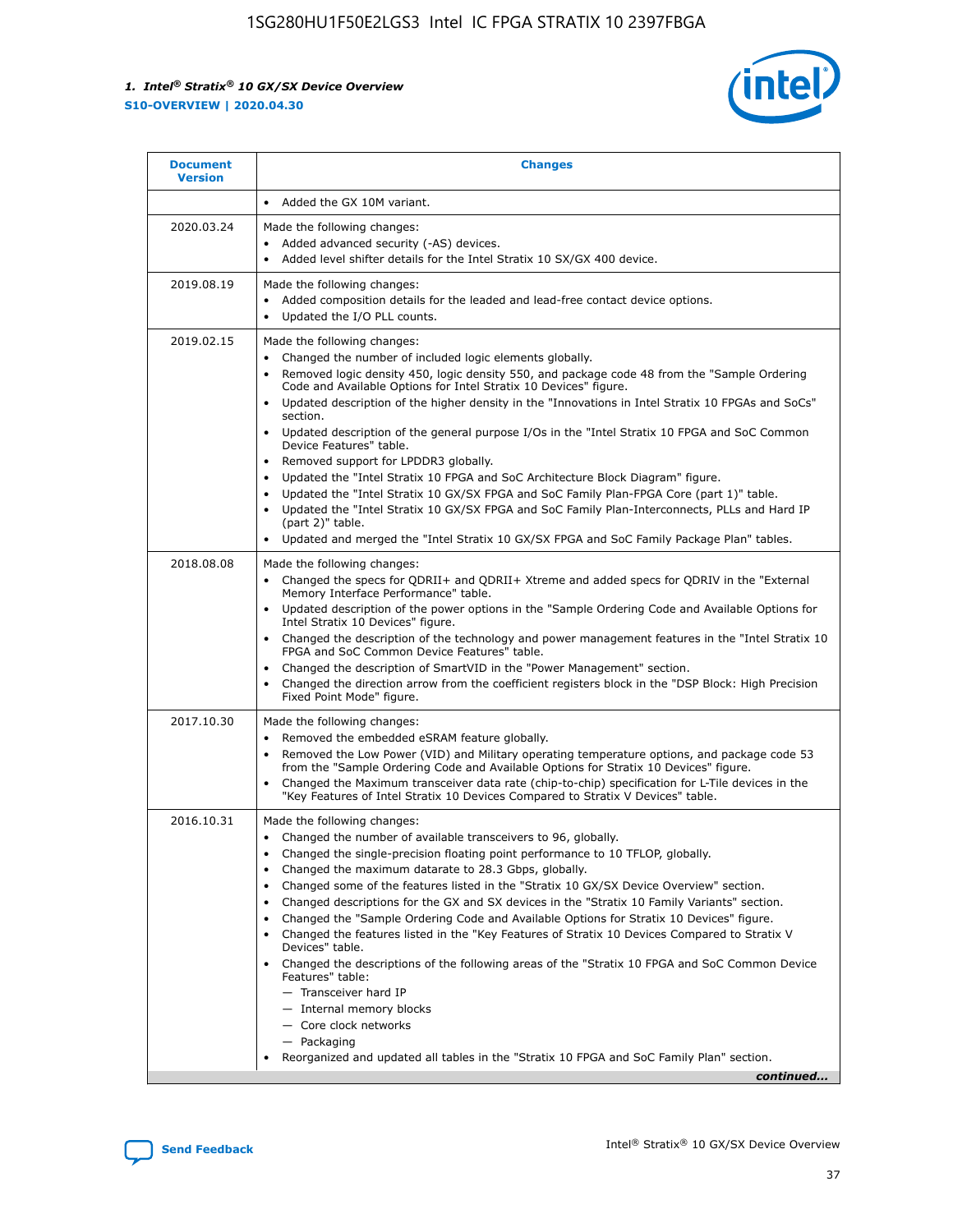

| <b>Document</b><br><b>Version</b> | <b>Changes</b>                                                                                                                                                                                                                                                                                                                                                                                                                                                                                                                                                                                                                                                                                                                                                                                                                                                                                                                                                                                     |
|-----------------------------------|----------------------------------------------------------------------------------------------------------------------------------------------------------------------------------------------------------------------------------------------------------------------------------------------------------------------------------------------------------------------------------------------------------------------------------------------------------------------------------------------------------------------------------------------------------------------------------------------------------------------------------------------------------------------------------------------------------------------------------------------------------------------------------------------------------------------------------------------------------------------------------------------------------------------------------------------------------------------------------------------------|
|                                   | Removed the "Migration Between Arria 10 FPGAs and Stratix 10 FPGAs" section.<br>Removed footnotes from the "Transceiver PCS Features" table.<br>Changed the HMC description in the "External Memory and General Purpose I/O" section.<br>Changed the number of fPLLs in the "Fractional Synthesis PLLs and I/O PLLs" section.<br>Clarified HMC data width support in the "Key Features of the Stratix 10 HPS" table.<br>Changed the description in the "Internal Embedded Memory" section.<br>Changed the datarate for the Standard PCS and SDI PCS features in the "Transceiver PCS Features"<br>table.<br>Added a note to the "PCI Express Gen1/Gen2/Gen3 Hard IP" section.<br>Updated the "Key Features of the Stratix 10 HPS" table.<br>Changed the description for the Cache coherency unit in the "Key Features of the Stratix 10 HPS"<br>table.<br>Changed the description for the external SDRAM and Flash memory interfaces for HPS in the "Key<br>Features of the Stratix 10 HPS" table. |
| 2015.12.04                        | Initial release.                                                                                                                                                                                                                                                                                                                                                                                                                                                                                                                                                                                                                                                                                                                                                                                                                                                                                                                                                                                   |